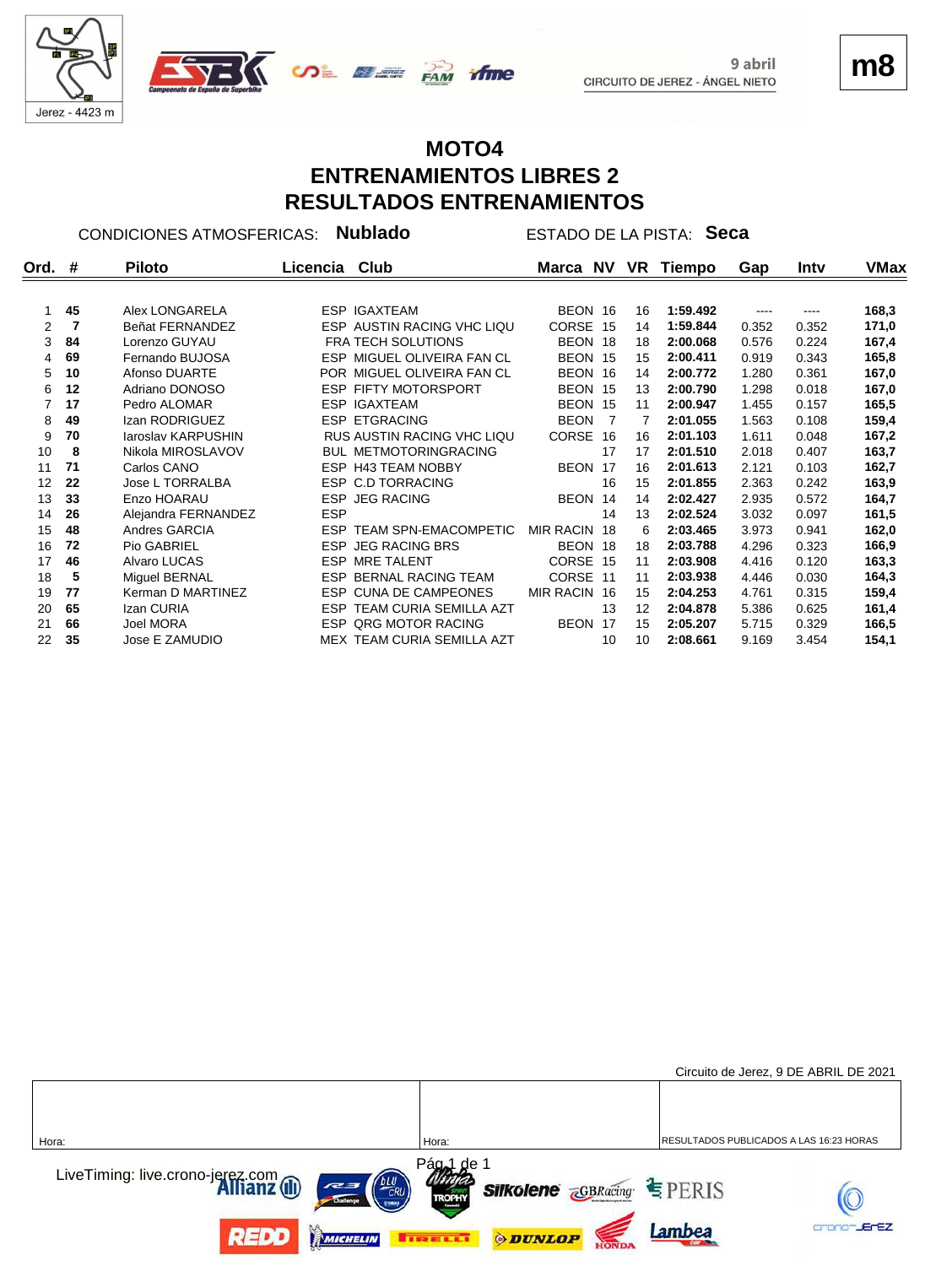



**m9**

# **MOTO4 ENTRENAMIENTOS LIBRES RESULTADOS COMBINADOS**

**SALE AND TIME** 

|                   |    |                        |                                  |                  | <b>Sesion 1</b> |                |    |           |    | <b>Sesion 2</b> |           |                 |  |
|-------------------|----|------------------------|----------------------------------|------------------|-----------------|----------------|----|-----------|----|-----------------|-----------|-----------------|--|
| Ord. #            |    | <b>Piloto</b>          | Club                             | Marca            | Neum NVT        | VR             |    | NV Tiempo | VR |                 | NV Tiempo | Mejor<br>Tiempo |  |
|                   |    |                        |                                  |                  |                 |                |    |           |    |                 |           |                 |  |
|                   | 45 | Alex LONGARELA         | <b>IGAXTEAM</b>                  | <b>BEON</b>      | Dunlop 33       | $\overline{7}$ | 17 | 1:59.515  | 16 | 16              | 1:59.492  | 1:59.492        |  |
| $\overline{2}$    | 7  | Beñat FERNANDEZ        | AUSTIN RACING VHC LIQUI MOLY     | CORSE            | Dunlop 26       | 9              | 11 | 2:00.888  | 14 | 15              | 1:59.844  | 1:59.844        |  |
| 3                 | 84 | Lorenzo GUYAU          | <b>TECH SOLUTIONS</b>            | <b>BEON</b>      | Dunlop 33       | 15             | 15 | 2:00.464  | 18 | 18              | 2:00.068  | 2:00.068        |  |
| 4                 | 69 | Fernando BUJOSA        | MIGUEL OLIVEIRA FAN CLUB RACIN   | <b>BEON</b>      | Dunlop 30       | 12             | 15 | 2:01.366  | 15 | 15              | 2:00.411  | 2:00.411        |  |
| 5                 | 49 | Izan RODRIGUEZ         | <b>ETGRACING</b>                 | <b>BEON</b>      | Dunlop 24       | 17             | 17 | 2:00.565  | 7  | 7               | 2:01.055  | 2:00.565        |  |
| 6                 | 10 | Afonso DUARTE          | MIGUEL OLIVEIRA FAN CLUB RACIN   | <b>BEON</b>      | Dunlop 31       | 4              | 15 | 2:02.444  | 14 | 16              | 2:00.772  | 2:00.772        |  |
| 7                 | 12 | Adriano DONOSO         | FIFTY MOTORSPORT                 | <b>BEON</b>      | Dunlop 25       | 8              | 10 | 2:01.186  | 13 | 15              | 2:00.790  | 2:00.790        |  |
| 8                 | 17 | Pedro ALOMAR           | <b>IGAXTEAM</b>                  | <b>BEON</b>      | Dunlop 30       | 8              | 15 | 2:01.583  | 11 | 15              | 2:00.947  | 2:00.947        |  |
| 9                 | 70 | Jaroslav KARPUSHIN     | AUSTIN RACING VHC LIQUI MOLY     | CORSE            | Dunlop 31       | 15             | 15 | 2:02.229  | 16 | 16              | 2:01.103  | 2:01.103        |  |
| 10                | 33 | Enzo HOARAU            | <b>JEG RACING</b>                | <b>BEON</b>      | Dunlop 30       | 13             | 16 | 2:01.413  | 14 | 14              | 2:02.427  | 2:01.413        |  |
| 11                | 8  | Nikola MIROSLAVOV      | <b>METMOTORINGRACING</b>         |                  | Dunlop 35       | 18             | 18 | 2:01.906  | 17 | 17              | 2:01.510  | 2:01.510        |  |
| $12 \overline{ }$ | 71 | Carlos CANO            | <b>H43 TEAM NOBBY</b>            | <b>BEON</b>      | Dunlop 33       | 4              | 16 | 2:02.788  | 16 | 17              | 2:01.613  | 2:01.613        |  |
| 13                | 22 | <b>Jose L TORRALBA</b> | <b>C.D TORRACING</b>             |                  | Dunlop 30       | 7              | 14 | 2:04.232  | 15 | 16              | 2:01.855  | 2:01.855        |  |
| 14                | 65 | Izan CURIA             | <b>TEAM CURIA SEMILLA AZTECA</b> |                  | Dunlop 28       | 15             | 15 | 2:02.191  | 12 | 13              | 2:04.878  | 2:02.191        |  |
| 15                | 26 | Alejandra FERNANDEZ    |                                  |                  | Dunlop 29       | 12             | 15 | 2:03.577  | 13 | 14              | 2:02.524  | 2:02.524        |  |
| 16                | 48 | Andres GARCIA          | <b>TEAM SPN-EMACOMPETICION</b>   | <b>MIR RACIN</b> | Dunlop 34       | 14             | 16 | 2:04.199  | 6  | 18              | 2:03.465  | 2:03.465        |  |
| 17                | 46 | Alvaro LUCAS           | <b>MRE TALENT</b>                | <b>CORSE</b>     | Dunlop 29       | 13             | 14 | 2:03.740  | 11 | 15              | 2:03.908  | 2:03.740        |  |
| 18                | 72 | Pio GABRIEL            | <b>JEG RACING BRS</b>            | <b>BEON</b>      | Dunlop 36       | 17             | 18 | 2:03.804  | 18 | 18              | 2:03.788  | 2:03.788        |  |
| 19                | 5  | Miguel BERNAL          | <b>BERNAL RACING TEAM</b>        | <b>CORSE</b>     | Dunlop 22       | 11             | 11 | 2:03.830  | 11 | 11              | 2:03.938  | 2:03.830        |  |
| 20                | 77 | Kerman D MARTINEZ      | <b>CUNA DE CAMPEONES</b>         | <b>MIR RACIN</b> | Dunlop 32       | 9              | 16 | 2:05.312  | 15 | 16              | 2:04.253  | 2:04.253        |  |
| 21                | 66 | Joel MORA              | ORG MOTOR RACING                 | <b>BEON</b>      | Dunlop 35       | 13             | 18 | 2:06.239  | 15 | 17              | 2:05.207  | 2:05.207        |  |
| 22                | 35 | Jose E ZAMUDIO         | TEAM CURIA SEMILLA AZTECA        |                  | Dunlop 27       | 3              | 17 | 2:07.722  | 10 | 10              | 2:08.661  | 2:07.722        |  |

|                                                                                                                                     |                                                                      | Circuito de Jerez, 9 DE ABRIL DE 2021   |
|-------------------------------------------------------------------------------------------------------------------------------------|----------------------------------------------------------------------|-----------------------------------------|
|                                                                                                                                     |                                                                      |                                         |
| Hora:                                                                                                                               | Hora:                                                                | RESULTADOS PUBLICADOS A LAS 16:24 HORAS |
| LiveTiming: live.crono-jerez.com<br><b>Alfianz</b> (II)<br>$\begin{pmatrix} 6LU \\ CRU \\ \hline \end{pmatrix}$<br>727<br>Challenge | Pág <sub>al</sub> de 1<br><b>Silkolene GBRacing SPERIS</b><br>TROPHY |                                         |
| <b>REDD</b><br>MICHELIN                                                                                                             | <b>ODUNLOP</b><br><b>TRELLI</b>                                      | <b>JEFEZ</b><br>Lambea                  |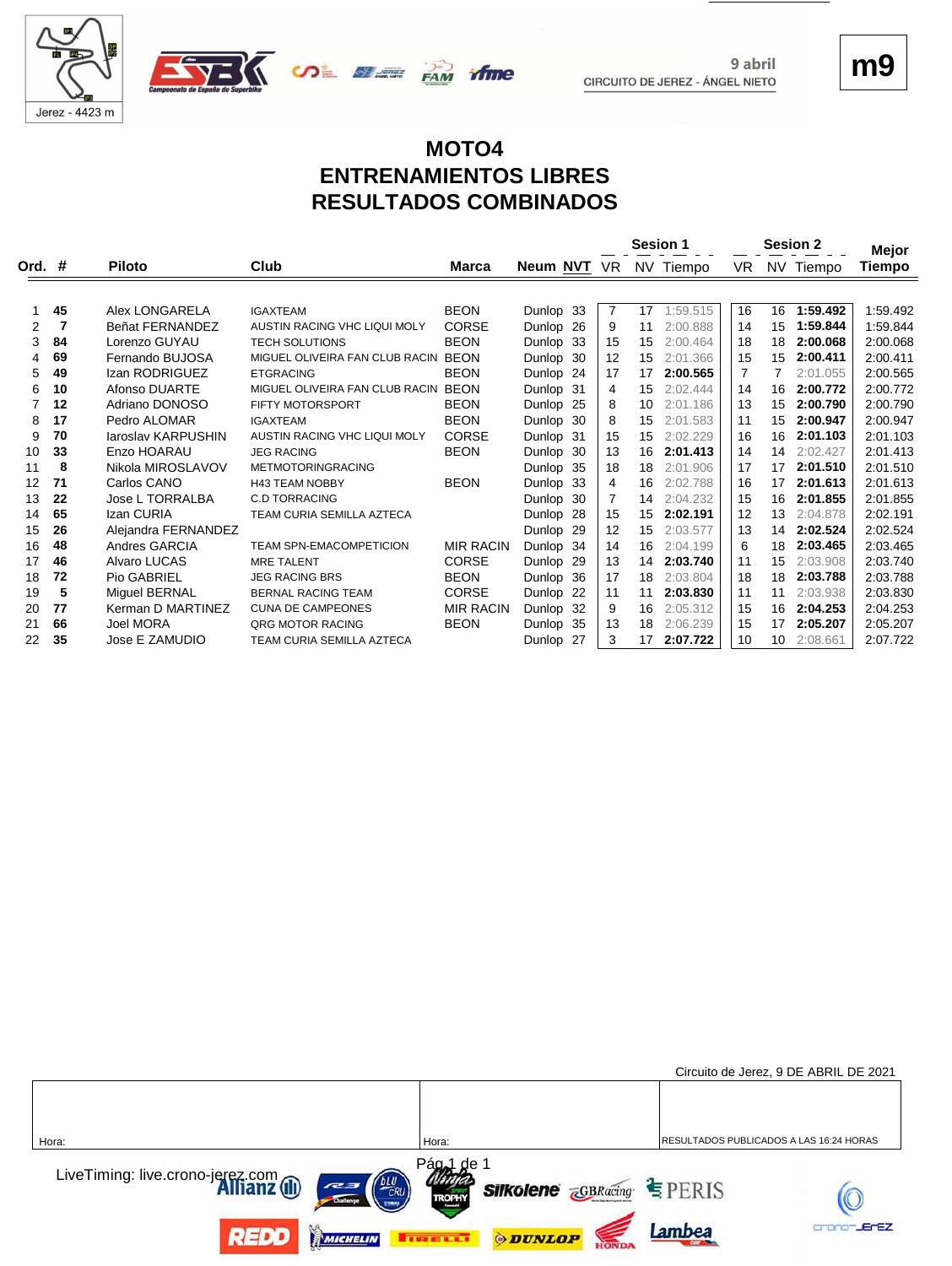





crono-JErEZ

# **VUELTA A VUELTA ENTRENAMIENTOS LIBRES 2 MOTO4**

| 2:08.152<br>2:14.952<br>2:15.592<br>2:15.273<br>2:14.502<br>2:25.468<br>2:07.270<br>2:16.505<br>2:11.218<br>2:14.661<br>2:11.645<br>1<br>2:05.215<br>2:00.712<br>2:05.856<br>2:02.162<br>2:02.545<br>2:02.898<br>2:05.532<br>2:05.251<br>2:04.159<br>2:09.435<br>2:01.616<br>2<br>PIT EXIT<br>2:05.716<br>2:04.800<br>2:03.120<br>2:01.910<br>2:02.778<br>2:04.609<br>2:04.660<br>2:03.209<br>2:14.215<br>2:01.457<br>3<br>PIT EXIT<br>PIT EXIT<br>2:00.780<br>2:14.341<br>2:02.766<br>2:02.190<br>2:02.418<br>2:04.461<br>2:04.792<br>2:02.904<br>2:00.477<br>4<br>2:14.020<br>2:00.579<br>2:03.466<br>2:08.384<br>2:02.089<br>2:02.326<br>2:04.182<br>2:04.970<br>2:03.233<br>2:22.529<br>2:00.493<br>5<br>PIT EXIT<br>2:05.515<br>2:00.181<br>2:03.289<br>2:03.001<br>2:02.601<br>2:04.493<br>2:05.524<br>2:03.984<br>2:10.901<br>2:00.300<br>6<br>PIT EXIT<br>2:05.637<br>2:00.786<br>2:02.524<br>2:03.429<br>2:08.629<br>2:02.937<br>PIT EXIT<br>2:06.618<br>2:09.216<br>1:59.908<br>7<br>2:05.367<br>PIT EXIT<br>2:02.519<br>2:02.994<br>2:02.228<br>PIT EXIT<br>2:15.500<br>2:07.725<br>2:11.036<br>2:09.872<br>2:00.298<br>8<br>PIT EXIT<br>2:04.319<br>2:28.526<br>2:02.614<br>2:01.435<br>2:09.080<br>2:14.834<br>PIT EXIT<br>2:04.091<br>2:08.942<br>PIT EXIT<br>9<br>2:04.377<br>1:59.925<br>2:11.877<br>PIT EXIT<br>2:01.506<br>2:05.548<br>2:12.159<br>2:04.123<br>2:08.661*<br>2:01.125<br>2:07.040<br>10<br>2:02.718<br>2:01.397<br>2:04.322<br>2:05.276<br>2:04.110<br>2:03.938*<br>2:03.017<br>2:08.268<br>2:00.947*<br>2:00.342<br>11 | 2:26.866<br>2:15.493<br>2:12.713<br>2:04.811<br>2:04.728<br>2:04.147<br>2:04.953<br>2:17.025<br>PIT EXIT<br>2:24.485 |
|----------------------------------------------------------------------------------------------------------------------------------------------------------------------------------------------------------------------------------------------------------------------------------------------------------------------------------------------------------------------------------------------------------------------------------------------------------------------------------------------------------------------------------------------------------------------------------------------------------------------------------------------------------------------------------------------------------------------------------------------------------------------------------------------------------------------------------------------------------------------------------------------------------------------------------------------------------------------------------------------------------------------------------------------------------------------------------------------------------------------------------------------------------------------------------------------------------------------------------------------------------------------------------------------------------------------------------------------------------------------------------------------------------------------------------------------------------------------------------------------------------------------------------------------------------|----------------------------------------------------------------------------------------------------------------------|
|                                                                                                                                                                                                                                                                                                                                                                                                                                                                                                                                                                                                                                                                                                                                                                                                                                                                                                                                                                                                                                                                                                                                                                                                                                                                                                                                                                                                                                                                                                                                                          |                                                                                                                      |
|                                                                                                                                                                                                                                                                                                                                                                                                                                                                                                                                                                                                                                                                                                                                                                                                                                                                                                                                                                                                                                                                                                                                                                                                                                                                                                                                                                                                                                                                                                                                                          |                                                                                                                      |
|                                                                                                                                                                                                                                                                                                                                                                                                                                                                                                                                                                                                                                                                                                                                                                                                                                                                                                                                                                                                                                                                                                                                                                                                                                                                                                                                                                                                                                                                                                                                                          |                                                                                                                      |
|                                                                                                                                                                                                                                                                                                                                                                                                                                                                                                                                                                                                                                                                                                                                                                                                                                                                                                                                                                                                                                                                                                                                                                                                                                                                                                                                                                                                                                                                                                                                                          |                                                                                                                      |
|                                                                                                                                                                                                                                                                                                                                                                                                                                                                                                                                                                                                                                                                                                                                                                                                                                                                                                                                                                                                                                                                                                                                                                                                                                                                                                                                                                                                                                                                                                                                                          |                                                                                                                      |
|                                                                                                                                                                                                                                                                                                                                                                                                                                                                                                                                                                                                                                                                                                                                                                                                                                                                                                                                                                                                                                                                                                                                                                                                                                                                                                                                                                                                                                                                                                                                                          |                                                                                                                      |
|                                                                                                                                                                                                                                                                                                                                                                                                                                                                                                                                                                                                                                                                                                                                                                                                                                                                                                                                                                                                                                                                                                                                                                                                                                                                                                                                                                                                                                                                                                                                                          |                                                                                                                      |
|                                                                                                                                                                                                                                                                                                                                                                                                                                                                                                                                                                                                                                                                                                                                                                                                                                                                                                                                                                                                                                                                                                                                                                                                                                                                                                                                                                                                                                                                                                                                                          |                                                                                                                      |
|                                                                                                                                                                                                                                                                                                                                                                                                                                                                                                                                                                                                                                                                                                                                                                                                                                                                                                                                                                                                                                                                                                                                                                                                                                                                                                                                                                                                                                                                                                                                                          |                                                                                                                      |
|                                                                                                                                                                                                                                                                                                                                                                                                                                                                                                                                                                                                                                                                                                                                                                                                                                                                                                                                                                                                                                                                                                                                                                                                                                                                                                                                                                                                                                                                                                                                                          |                                                                                                                      |
|                                                                                                                                                                                                                                                                                                                                                                                                                                                                                                                                                                                                                                                                                                                                                                                                                                                                                                                                                                                                                                                                                                                                                                                                                                                                                                                                                                                                                                                                                                                                                          | 2:03.908*                                                                                                            |
| 2:01.240<br>2:04.431<br>2:03.167<br>2:00.071<br>2:02.408<br>2:01.699<br>2:02.067<br>2:31.278<br>2:00.314<br>12                                                                                                                                                                                                                                                                                                                                                                                                                                                                                                                                                                                                                                                                                                                                                                                                                                                                                                                                                                                                                                                                                                                                                                                                                                                                                                                                                                                                                                           | 2:04.288                                                                                                             |
| 2:02.350<br>2:02.774<br>2:00.926<br>2:00.790*<br>2:01.473<br>2:04.718<br>2:02.524*<br>2:02.589<br>1:59.862<br>13                                                                                                                                                                                                                                                                                                                                                                                                                                                                                                                                                                                                                                                                                                                                                                                                                                                                                                                                                                                                                                                                                                                                                                                                                                                                                                                                                                                                                                         | PIT EXIT                                                                                                             |
| 1:59.844*<br>2:02.726<br>2:00.772*<br>2:01.264<br>2:01.291<br>2:05.071<br>2:02.948<br>2:02.427*<br>2:00.901<br>14                                                                                                                                                                                                                                                                                                                                                                                                                                                                                                                                                                                                                                                                                                                                                                                                                                                                                                                                                                                                                                                                                                                                                                                                                                                                                                                                                                                                                                        | 2:15.529                                                                                                             |
| 2:01.544<br>2:02.030<br>2:00.795<br>2:00.920<br>2:01.422<br>2:01.855*<br>1:59.632<br>15                                                                                                                                                                                                                                                                                                                                                                                                                                                                                                                                                                                                                                                                                                                                                                                                                                                                                                                                                                                                                                                                                                                                                                                                                                                                                                                                                                                                                                                                  | 2:06.152                                                                                                             |
| 2:01.646<br>2:00.854<br>2:02.019<br>1:59.492*<br>16                                                                                                                                                                                                                                                                                                                                                                                                                                                                                                                                                                                                                                                                                                                                                                                                                                                                                                                                                                                                                                                                                                                                                                                                                                                                                                                                                                                                                                                                                                      |                                                                                                                      |
| 2:01.510*<br>17                                                                                                                                                                                                                                                                                                                                                                                                                                                                                                                                                                                                                                                                                                                                                                                                                                                                                                                                                                                                                                                                                                                                                                                                                                                                                                                                                                                                                                                                                                                                          |                                                                                                                      |
|                                                                                                                                                                                                                                                                                                                                                                                                                                                                                                                                                                                                                                                                                                                                                                                                                                                                                                                                                                                                                                                                                                                                                                                                                                                                                                                                                                                                                                                                                                                                                          |                                                                                                                      |
| 70<br>71<br>72<br>48<br>65<br>66<br>69<br>77<br>84<br>49<br><b>Vuelta</b>                                                                                                                                                                                                                                                                                                                                                                                                                                                                                                                                                                                                                                                                                                                                                                                                                                                                                                                                                                                                                                                                                                                                                                                                                                                                                                                                                                                                                                                                                |                                                                                                                      |
| 2:45.459<br>PIT EXIT<br>2:15.508<br>2:17.921<br>2:08.127<br>2:13.353<br>2:16.666<br>2:17.841<br>2:13.503<br>2:07.966<br>1                                                                                                                                                                                                                                                                                                                                                                                                                                                                                                                                                                                                                                                                                                                                                                                                                                                                                                                                                                                                                                                                                                                                                                                                                                                                                                                                                                                                                                |                                                                                                                      |
| $\overline{2}$<br>PIT EXIT<br>2:07.968<br>2:07.370<br>2:04.960<br>2:10.056<br>2:02.898<br>2:03.083<br>2:04.479<br>2:06.596<br>2:02.056                                                                                                                                                                                                                                                                                                                                                                                                                                                                                                                                                                                                                                                                                                                                                                                                                                                                                                                                                                                                                                                                                                                                                                                                                                                                                                                                                                                                                   |                                                                                                                      |
| 2:04.143<br>2:02.609<br>2:08.222<br>2:03.537<br>2:06.241<br>2:06.008<br>2:16.615<br>2:02.305<br>2:04.219<br>2:01.544<br>3                                                                                                                                                                                                                                                                                                                                                                                                                                                                                                                                                                                                                                                                                                                                                                                                                                                                                                                                                                                                                                                                                                                                                                                                                                                                                                                                                                                                                                |                                                                                                                      |
| PIT EXIT<br>2:05.022<br>2:07.209<br>2:04.499<br>2:02.635<br>2:03.254<br>2:04.339<br>2:04.850<br>2:05.509<br>2:01.257<br>4                                                                                                                                                                                                                                                                                                                                                                                                                                                                                                                                                                                                                                                                                                                                                                                                                                                                                                                                                                                                                                                                                                                                                                                                                                                                                                                                                                                                                                |                                                                                                                      |
| 2:05.208<br>2:04.542<br>2:09.965<br>2:05.761<br>2:08.931<br>PIT EXIT<br>2:02.585<br>2:04.285<br>2:05.715<br>2:01.452<br>$5\overline{)}$                                                                                                                                                                                                                                                                                                                                                                                                                                                                                                                                                                                                                                                                                                                                                                                                                                                                                                                                                                                                                                                                                                                                                                                                                                                                                                                                                                                                                  |                                                                                                                      |
| 2:03.465*<br>2:01.463<br>PIT EXIT<br>2:03.902<br>2:05.253<br>2:06.485<br>2:06.563<br>2:03.306<br>2:12.689<br>2:01.736<br>6                                                                                                                                                                                                                                                                                                                                                                                                                                                                                                                                                                                                                                                                                                                                                                                                                                                                                                                                                                                                                                                                                                                                                                                                                                                                                                                                                                                                                               |                                                                                                                      |
| PIT EXIT<br>2:06.532<br>2:03.893<br>PIT EXIT<br>2:01.055*<br>2:11.537<br>2:03.042<br>2:05.410<br>2:05.816<br>2:05.140<br>7                                                                                                                                                                                                                                                                                                                                                                                                                                                                                                                                                                                                                                                                                                                                                                                                                                                                                                                                                                                                                                                                                                                                                                                                                                                                                                                                                                                                                               |                                                                                                                      |
| PIT EXIT<br>2:17.098<br>PIT EXIT<br>2:06.117<br>2:03.075<br>2:04.321<br>2:03.768<br>2:04.434<br>2:07.554<br><u>8</u>                                                                                                                                                                                                                                                                                                                                                                                                                                                                                                                                                                                                                                                                                                                                                                                                                                                                                                                                                                                                                                                                                                                                                                                                                                                                                                                                                                                                                                     |                                                                                                                      |
| PIT EXIT<br>PIT EXIT<br>2:03.453<br>2:16.591<br>2:05.144<br>2:05.529<br>2:12.128<br>2:06.625<br>2:01.175<br>9                                                                                                                                                                                                                                                                                                                                                                                                                                                                                                                                                                                                                                                                                                                                                                                                                                                                                                                                                                                                                                                                                                                                                                                                                                                                                                                                                                                                                                            |                                                                                                                      |
| PIT EXIT<br>2:05.430<br>2:06.885<br>2:05.157<br>2:06.945<br>10<br>2:06.107<br>2:05.484<br>2:12.887<br>2:01.367                                                                                                                                                                                                                                                                                                                                                                                                                                                                                                                                                                                                                                                                                                                                                                                                                                                                                                                                                                                                                                                                                                                                                                                                                                                                                                                                                                                                                                           |                                                                                                                      |
| PIT EXIT<br>2:09.489<br>2:05.913<br>PIT EXIT<br>2:12.869<br>2:06.502<br>2:02.950<br>2:09.553<br>2:01.208<br>11<br>2:03.459<br>2:04.780<br>2:12.288<br>2:11.766<br>2:04.878*<br>2:17.008<br>2:01.297<br>2:02.507<br>2:00.875                                                                                                                                                                                                                                                                                                                                                                                                                                                                                                                                                                                                                                                                                                                                                                                                                                                                                                                                                                                                                                                                                                                                                                                                                                                                                                                              |                                                                                                                      |
| 12<br>2:03.119<br>2:04.184<br>2:05.326<br>2:04.790<br>2:05.302<br>2:06.266<br>2:00.631<br>2:01.847<br>2:01.000                                                                                                                                                                                                                                                                                                                                                                                                                                                                                                                                                                                                                                                                                                                                                                                                                                                                                                                                                                                                                                                                                                                                                                                                                                                                                                                                                                                                                                           |                                                                                                                      |
| 13<br>2:05.267<br>2:02.361<br>2:04.292<br>2:04.438<br>PIT EXIT<br>2:06.367<br>2:01.571<br>2:01.595                                                                                                                                                                                                                                                                                                                                                                                                                                                                                                                                                                                                                                                                                                                                                                                                                                                                                                                                                                                                                                                                                                                                                                                                                                                                                                                                                                                                                                                       |                                                                                                                      |
| 14                                                                                                                                                                                                                                                                                                                                                                                                                                                                                                                                                                                                                                                                                                                                                                                                                                                                                                                                                                                                                                                                                                                                                                                                                                                                                                                                                                                                                                                                                                                                                       |                                                                                                                      |
|                                                                                                                                                                                                                                                                                                                                                                                                                                                                                                                                                                                                                                                                                                                                                                                                                                                                                                                                                                                                                                                                                                                                                                                                                                                                                                                                                                                                                                                                                                                                                          |                                                                                                                      |
| 2:01.396<br>2:01.856<br>2:04.195<br>2:04.253*<br>2:04.934<br>2:05.207*<br>2:00.411*<br>2:05.921<br>15                                                                                                                                                                                                                                                                                                                                                                                                                                                                                                                                                                                                                                                                                                                                                                                                                                                                                                                                                                                                                                                                                                                                                                                                                                                                                                                                                                                                                                                    |                                                                                                                      |
| 2:06.415<br>2:05.763<br>2:06.323<br>2:01.103*<br>2:01.613*<br>2:04.413<br>2:00.712<br><u>16</u><br>2:03.895<br>2:06.172<br>2:04.069<br>17<br>2:02.573<br>2:00.214                                                                                                                                                                                                                                                                                                                                                                                                                                                                                                                                                                                                                                                                                                                                                                                                                                                                                                                                                                                                                                                                                                                                                                                                                                                                                                                                                                                        |                                                                                                                      |

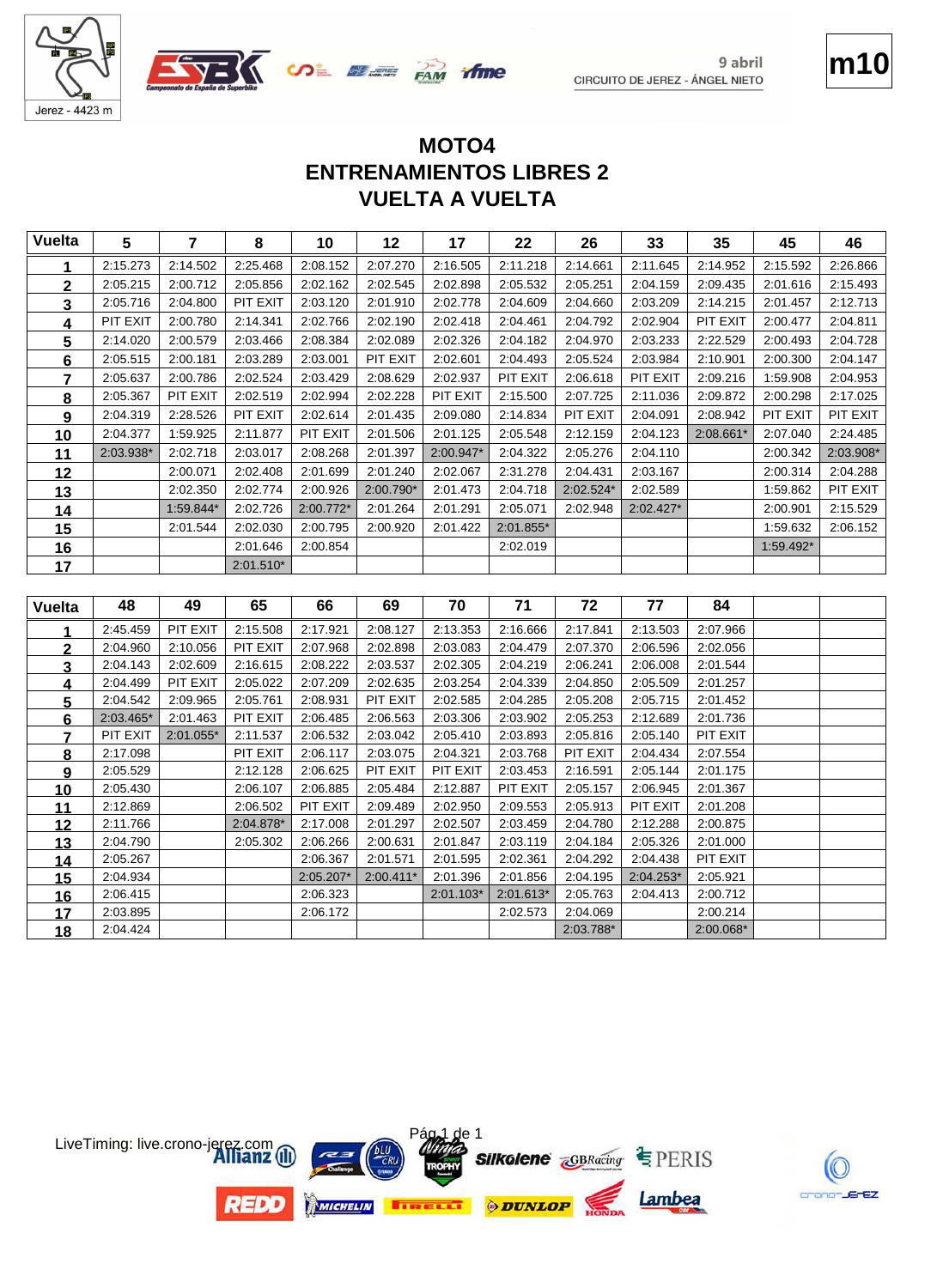



**if me** 

**SALE OF THE PAM** 

|                         | Número                             |                  | 5                                  |                  | 7                                  |                  | 8                                  |                  | 10                                 |                  | 12                                 |                  | 17                                 |                  | 22                                 |
|-------------------------|------------------------------------|------------------|------------------------------------|------------------|------------------------------------|------------------|------------------------------------|------------------|------------------------------------|------------------|------------------------------------|------------------|------------------------------------|------------------|------------------------------------|
| Vta                     |                                    | Sector           | Vuelta                             | Sector           | Vuelta                             |                  | Sector Vuelta                      |                  | Sector Vuelta                      |                  | Sector Vuelta                      |                  | Sector Vuelta                      | Sector           | Vuelta                             |
|                         |                                    |                  |                                    |                  |                                    |                  |                                    |                  |                                    |                  |                                    |                  |                                    |                  |                                    |
|                         | IP1                                | 37.850           | 37.850                             | 35.496           | 35.496                             | 45.393           | 45.393                             | 33.522           | 33.522                             | 33.916           | 33.916                             | 38.746           | 38.746                             | 35.917           | 35.917                             |
| 1                       | IP <sub>2</sub>                    | 21.064           | 58.914                             | 21.178           | 56.674                             | 20.950           | 1:06.343                           | 19.325           | 52.847                             | 19.576           | 53.492                             | 22.471           | 1:01.217                           | 20.026           | 55.943                             |
|                         | IP3                                | 37.290           | 1:36.204                           |                  | 37.672 1:34.346                    | 39.497           | 1:45.840                           | 35.857           | 1:28.704                           | 35.631           | 1:29.123                           | 36.332           | 1:37.549                           | 36.487           | 1:32.430                           |
|                         | IP4<br>FL                          | 22.677<br>16.392 | 1:58.881<br>2:15.273               | 23.368           | 1:57.714<br>16.788 2:14.502        | 23.105           | 2:08.945<br>2:25.468               | 23.308           | 1:52.012<br>2:08.152               | 22.105           | 1:51.228<br>16.042 2:07.270        | 22.904           | 2:00.453<br>2:16.505               | 22.749           | 1:55.179<br>2:11.218               |
|                         | IP <sub>1</sub>                    | 30.368           | 30.368                             | 29.588           | 29.588                             | 16.523<br>31.361 | 31.361                             | 16.140<br>29.877 | 29.877                             | 29.905           | 29.905                             | 16.052<br>30.147 | 30.147                             | 16.039<br>31.061 | 31.061                             |
|                         | IP <sub>2</sub>                    | 19.434           | 49.802                             | 18.970           | 48.558                             | 19.374           | 50.735                             | 19.028           | 48.905                             | 19.535           | 49.440                             | 19.393           | 49.540                             | 19.953           | 51.014                             |
| $\mathbf{2}$            | IP3                                | 36.423           | 1:26.225                           | 34.635           | 1:23.193                           | 36.468           | 1:27.203                           | 35.399           | 1:24.304                           | 35.091           | 1:24.531                           |                  | 35.179 1:24.719                    |                  | 35.782 1:26.796                    |
|                         | IP4                                | 22.606           | 1:48.831                           | 21.723           | 1:44.916                           | 22.536           | 1:49.739                           | 21.942           | 1:46.246                           | 22.031           | 1:46.562                           | 22.277           | 1:46.996                           | 22.560           | 1:49.356                           |
|                         | FL                                 | 16.384           | 2:05.215                           | 15.796           | 2:00.712                           | 16.117           | 2:05.856                           | 15.916           | 2:02.162                           | 15.983           | 2:02.545                           | 15.902           | 2:02.898                           |                  | 16.176 2:05.532                    |
|                         | IP1                                | 30.369           | 30.369                             | 29.653           | 29.653                             | 30.696           | 30.696                             | 29.988           | 29.988                             | 29.742           | 29.742                             | 30.062           | 30.062                             | 30.375           | 30.375                             |
|                         | IP <sub>2</sub>                    | 19.409           | 49.778                             | 19.045           | 48.698                             | 19.453           | 50.149                             | 19.152           | 49.140                             | 19.186           | 48.928                             | 19.416           | 49.478                             | 19.444           | 49.819                             |
| $\mathbf{3}$            | IP3                                | 36.558           | 1:26.336                           |                  | 36.295 1:24.993                    |                  | 36.454 1:26.603                    | 35.603           | 1:24.743                           |                  | 35.052 1:23.980                    |                  | 35.184 1:24.662                    |                  | 35.952 1:25.771                    |
|                         | IP4                                | 22.976           | 1:49.312                           | 24.019           | 1:49.012                           | 23.585           | 1:50.188                           | 22.369           | 1:47.112                           | 21.985           | 1:45.965                           | 22.225           | 1:46.887                           | 22.666           | 1:48.437                           |
|                         | FL                                 |                  | 16.404 2:05.716                    |                  | 15.788 2:04.800                    | 2:03.61          | <b>PIT EXIT</b>                    | 16.008           | 2:03.120                           | 15.945           | 2:01.910                           | 15.891           | 2:02.778                           |                  | 16.172 2:04.609                    |
|                         | IP1                                | 30.550           | 30.550                             | 29.473           | 29.473                             | 40.416           | 40.416                             | 30.299           | 30.299                             | 29.770           | 29.770                             | 29.965           | 29.965                             | 30.287           | 30.287                             |
| 4                       | IP <sub>2</sub>                    | 19.520           | 50.070                             | 18.925           | 48.398                             | 19.716           | 1:00.132                           | 19.133           | 49.432                             | 19.164           | 48.934                             | 19.291           | 49.256                             | 19.636           | 49.923                             |
|                         | IP3<br>IP4                         | 35.846           | 1:25.916<br>1:49.825               |                  | 34.651 1:23.049<br>21.902 1:44.951 | 35.986           | 1:36.118                           | 35.333           | 1:24.765                           | 35.120           | 1:24.054<br>1:46.181               |                  | 35.127 1:24.383                    |                  | 35.815 1:25.738<br>1:48.314        |
|                         | FL                                 | 23.909           | 17:23.9 PIT EXIT                   |                  | 15.829 2:00.780                    | 15.891           | 22.332 1:58.450<br>2:14.341        | 22.146<br>15.855 | 1:46.911<br>2:02.766               | 22.127<br>16.009 | 2:02.190                           |                  | 22.232 1:46.615<br>15.803 2:02.418 | 22.576           | 16.147 2:04.461                    |
|                         | IP <sub>1</sub>                    | 38.010           | 38.010                             | 29.642           | 29.642                             | 29.950           | 29.950                             | 30.380           | 30.380                             | 29.929           | 29.929                             | 29.955           | 29.955                             | 30.372           | 30.372                             |
|                         | IP <sub>2</sub>                    | 20.017           | 58.027                             | 18.883           | 48.525                             | 19.389           | 49.339                             | 20.706           | 51.086                             | 19.246           | 49.175                             | 19.395           | 49.350                             | 19.518           | 49.890                             |
| 5                       | IP <sub>3</sub>                    | 36.537           | 1:34.564                           |                  | 34.718 1:23.243                    | 35.969           | 1:25.308                           | 37.092           | 1:28.178                           | 35.092           | 1:24.267                           |                  | 35.132 1:24.482                    | 35.706           | 1:25.596                           |
|                         | IP4                                | 23.054           | 1:57.618                           | 21.757           | 1:45.000                           | 22.178           | 1:47.486                           | 23.987           | 1:52.165                           | 21.907           | 1:46.174                           | 22.093           | 1:46.575                           | 22.600           | 1:48.196                           |
|                         | FL                                 |                  | 16.402 2:14.020                    |                  | 15.579 2:00.579                    |                  | 15.980 2:03.466                    | 16.219           | 2:08.384                           | 15.915           | 2:02.089                           | 15.751           | 2:02.326                           |                  | 15.986 2:04.182                    |
|                         | IP <sub>1</sub>                    | 30.615           | 30.615                             | 29.168           | 29.168                             | 30.024           | 30.024                             | 30.095           | 30.095                             | 31.092           | 31.092                             | 29.907           | 29.907                             | 30.061           | 30.061                             |
|                         | IP <sub>2</sub>                    | 19.867           | 50.482                             | 18.679           | 47.847                             | 19.145           | 49.169                             | 19.211           | 49.306                             | 19.800           | 50.892                             | 19.405           | 49.312                             | 19.456           | 49.517                             |
| 6                       | IP <sub>3</sub>                    | 35.928           | 1:26.410                           | 34.749           | 1:22.596                           | 35.725           | 1:24.894                           | 35.288           | 1:24.594                           | 36.722           | 1:27.614                           | 35.283           | 1:24.595                           | 36.272           | 1:25.789                           |
|                         | IP4                                | 22.703           | 1:49.113                           | 21.872           | 1:44.468                           | 22.484           | 1:47.378                           | 22.368           | 1:46.962                           | 23.756           | 1:51.370                           | 22.246           | 1:46.841                           | 22.689           | 1:48.478                           |
|                         | FL                                 |                  | 16.402 2:05.515                    |                  | 15.713 2:00.181                    | 15.911           | 2:03.289                           | 16.039           | 2:03.001                           |                  | 8:29.94 PIT EXIT                   |                  | 15.760 2:02.601                    |                  | 16.015 2:04.493                    |
|                         | IP1<br>IP <sub>2</sub>             | 30.784<br>19.623 | 30.784<br>50.407                   | 29.554<br>19.042 | 29.554<br>48.596                   | 30.002<br>19.002 | 30.002<br>49.004                   | 30.098<br>19.223 | 30.098<br>49.321                   | 35.691<br>19.423 | 35.691<br>55.114                   | 29.950<br>19.311 | 29.950<br>49.261                   | 39.933<br>23.250 | 39.933<br>1:03.183                 |
| $\overline{\mathbf{r}}$ | IP3                                | 36.073           | 1:26.480                           | 34.589           | 1:23.185                           | 35.272           | 1:24.276                           | 35.457           | 1:24.778                           | 35.173           | 1:30.287                           | 35.539           | 1:24.800                           | 47.731           | 1:50.914                           |
|                         | IP4                                | 22.622           | 1:49.102                           | 21.816           | 1:45.001                           | 22.370           | 1:46.646                           | 22.451           | 1:47.229                           | 22.305           | 1:52.592                           |                  | 22.307 1:47.107                    | 31.680           | 2:22.594                           |
|                         | FL                                 |                  | 16.535 2:05.637                    |                  | 15.785 2:00.786                    | 15.878           | 2:02.524                           | 16.200           | 2:03.429                           |                  | 16.037 2:08.629                    | 15.830           | 2:02.937                           |                  | 4:35.64 PIT EXIT                   |
|                         | IP1                                | 30.679           | 30.679                             | 29.529           | 29.529                             | 29.938           | 29.938                             | 30.139           | 30.139                             | 29.819           | 29.819                             | 33.059           | 33.059                             | 39.107           | 39.107                             |
|                         | IP <sub>2</sub>                    | 19.585           | 50.264                             | 18.886           | 48.415                             | 19.113           | 49.051                             | 19.098           | 49.237                             | 19.205           | 49.024                             | 19.603           | 52.662                             | 20.260           | 59.367                             |
| 8                       | IP3                                |                  | 35.802 1:26.066                    | 34.640           | 1:23.055                           | 35.477           | 1:24.528                           | 35.368           | 1:24.605                           | 35.185           | 1:24.209                           | 35.391           | 1:28.053                           | 36.573           | 1:35.940                           |
|                         | IP4                                | 22.907           | 1:48.973                           | 22.527           | 1:45.582                           | 22.218           | 1:46.746                           | 22.404           | 1:47.009                           | 22.047           | 1:46.256                           | 24.829           | 1:52.882                           | 23.273           | 1:59.213                           |
|                         | FL                                 |                  | 16.394 2:05.367                    |                  | 8:33.70 PIT EXIT                   | 15.773           | 2:02.519                           | 15.985           | 2:02.994                           |                  | 15.972 2:02.228                    |                  | 9:50.70 PIT EXIT                   |                  | 16.287 2:15.500                    |
|                         | IP <sub>1</sub>                    | 30.328           | 30.328                             | 56.593           | 56.593                             | 29.848           | 29.848                             | 30.045           | 30.045                             | 29.726           | 29.726                             | 35.130           | 35.130                             | 35.575           | 35.575                             |
| 9                       | IP <sub>2</sub><br>IP <sub>3</sub> | 19.381           | 49.709<br>35.554 1:25.263          |                  | 19.446 1:16.039<br>34.914 1:50.953 | 19.139           | 48.987<br>35.586 1:24.573          | 19.140           | 49.185<br>35.383 1:24.568          | 19.057           | 48.783<br>34.857 1:23.640          | 19.687           | 54.817<br>35.841 1:30.658          | 19.779           | 55.354<br>36.364 1:31.718          |
|                         | IP4                                | 22.614           | 1:47.877                           |                  | 21.870 2:12.823                    |                  | 23.041 1:47.614                    |                  | 22.095 1:46.663                    |                  | 21.951 1:45.591                    |                  | 22.611 1:53.269                    |                  | 22.979 1:54.697                    |
|                         | <b>FL</b>                          |                  | 16.442 2:04.319                    |                  | 15.703 2:28.526                    |                  | 3:59.10 PIT EXIT                   |                  | 15.951 2:02.614                    |                  | $15.844$ 2:01.435                  |                  | 15.811 2:09.080                    |                  | 20.137 2:14.834                    |
|                         | IP1                                | 30.406           | 30.406                             | 29.226           | 29.226                             | 37.744           | 37.744                             | 29.993           | 29.993                             | 29.736           | 29.736                             | 29.933           | 29.933                             | 30.641           | 30.641                             |
|                         | IP <sub>2</sub>                    | 19.425           | 49.831                             | 18.630           | 47.856                             | 19.544           | 57.288                             | 19.195           | 49.188                             | 19.041           | 48.777                             | 18.986           | 48.919                             | 19.629           | 50.270                             |
| 10 <sup>1</sup>         | IP <sub>3</sub>                    |                  | 35.671 1:25.502                    |                  | 34.527 1:22.383                    |                  | 35.912 1:33.200                    |                  | 36.326 1:25.514                    |                  | 35.153 1:23.930                    |                  | 34.822 1:23.741                    |                  | 36.053 1:26.323                    |
|                         | IP4                                |                  | 22.645 1:48.147                    |                  | 21.872 1:44.255                    |                  | 22.535 1:55.735                    |                  | 24.128 1:49.642                    |                  | 21.759 1:45.689                    |                  | 21.709 1:45.450                    |                  | 23.122 1:49.445                    |
|                         | <b>FL</b>                          |                  | 16.230 2:04.377                    |                  | 15.670 1:59.925                    |                  | 16.142 2:11.877                    |                  | 6:41.13 PIT EXIT                   |                  | $15.817$ 2:01.506                  |                  | 15.675 2:01.125                    |                  | 16.103 2:05.548                    |
|                         | IP1                                | 30.095           | 30.095                             | 29.518           | 29.518                             | 29.966           | 29.966                             | 36.188           | 36.188                             | 29.351           | 29.351                             | 29.596           | 29.596                             | 30.418           | 30.418                             |
| 11                      | IP <sub>2</sub>                    | 19.400           | 49.495                             | 19.656           | 49.174                             | 19.190           | 49.156                             | 19.262           | 55.450                             | 19.151           | 48.502                             | 18.820           | 48.416                             | 19.532           | 49.950                             |
|                         | IP <sub>3</sub><br>IP4             |                  | 35.804 1:25.299                    |                  | 35.696 1:24.870                    |                  | 35.666 1:24.822<br>22.284 1:47.106 |                  | 35.164 1:30.614<br>21.867 1:52.481 |                  | 34.781 1:23.283<br>22.156 1:45.439 |                  | 34.826 1:23.242                    |                  | 35.613 1:25.563<br>22.721 1:48.284 |
|                         | FL.                                |                  | 22.543 1:47.842<br>16.096 2:03.938 |                  | 21.763 1:46.633<br>16.085 2:02.718 |                  | 15.911 2:03.017                    |                  | 15.787 2:08.268 15.958 2:01.397    |                  |                                    |                  | 21.979 1:45.221<br>15.726 2:00.947 |                  | 16.038 2:04.322                    |
|                         |                                    |                  |                                    |                  |                                    |                  |                                    |                  |                                    |                  |                                    |                  |                                    |                  |                                    |

















**m11** 1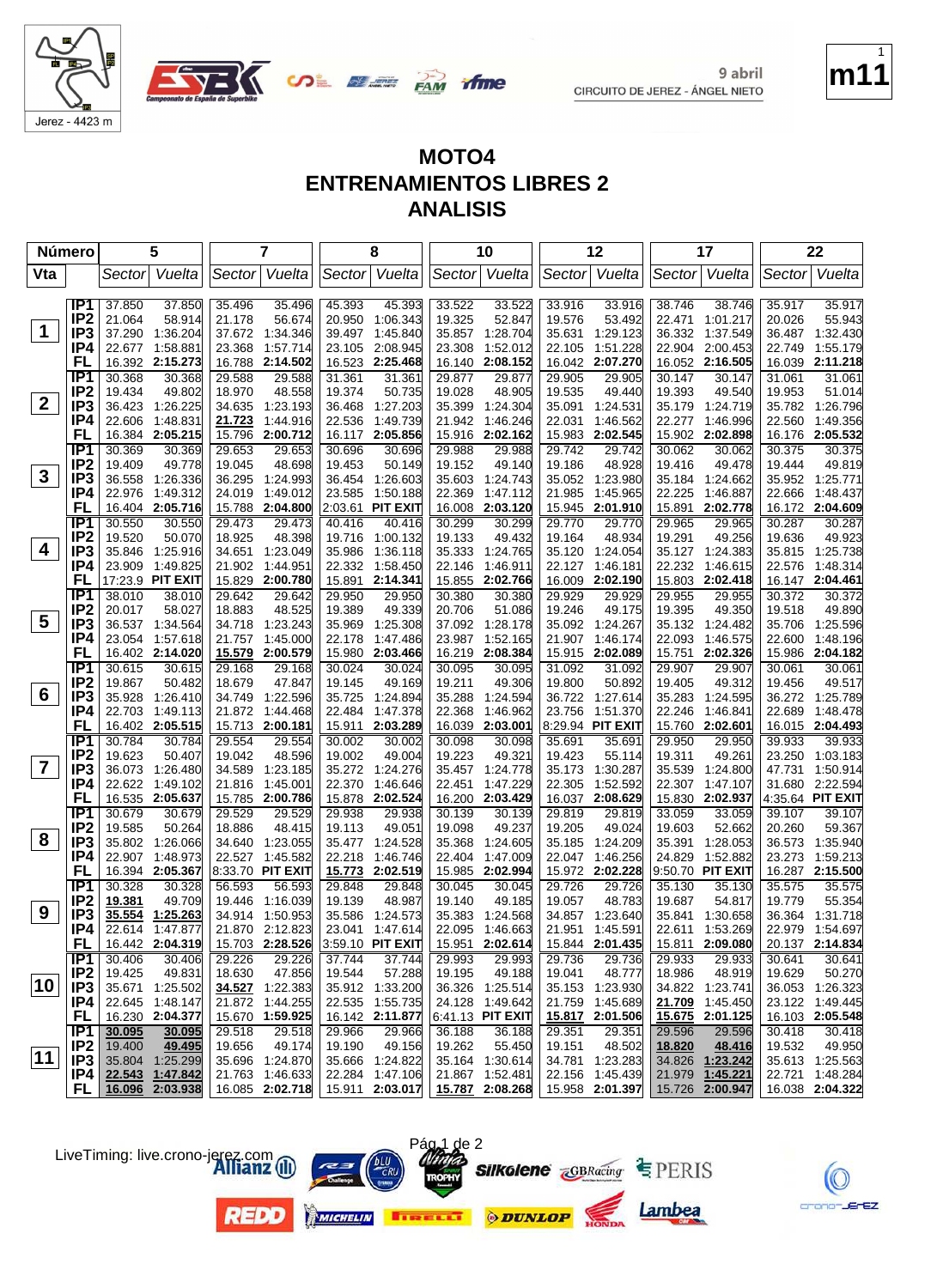

**m11**

crono-JErEZ

1



# **MOTO4 ENTRENAMIENTOS LIBRES 2 ANALISIS**

| Número |                        | 5                |                  | 7                    |                  | 8                    |                  | 10                   |                  | 12                   |                  | 17                   |                  | 22                   |
|--------|------------------------|------------------|------------------|----------------------|------------------|----------------------|------------------|----------------------|------------------|----------------------|------------------|----------------------|------------------|----------------------|
| Vta    |                        | Vuelta<br>Sector | Sector           | Vuelta               |                  | Sector Vuelta        |                  | Sector Vuelta        | Sector           | Vuelta               | Sector           | Vuelta               | Sector           | Vuelta               |
|        |                        |                  |                  |                      |                  |                      |                  |                      |                  |                      |                  |                      |                  |                      |
|        | IP1<br>IP <sub>2</sub> |                  | 29.113<br>18.474 | 29.113<br>47.587     | 29.918<br>19.081 | 29.918<br>48.999     | 29.890<br>18.747 | 29.890<br>48.637     | 29.511<br>18.933 | 29.511<br>48.444     | 29.702<br>18.891 | 29.702<br>48.593     | 38.393<br>22.531 | 38.393<br>1:00.924   |
| 12     | IP <sub>3</sub>        |                  | 34.809           | 1:22.396             | 35.347           | 1:24.346             | 35.325           | 1:23.962             | 34.805           | 1:23.249             | 35.008           | 1:23.601             | 45.196           | 1:46.120             |
|        | IP4                    |                  | 21.893           | 1:44.289             | 22.202           | 1:46.548             | 21.829           | 1:45.791             | 22.034           | 1:45.283             | 22.244           | 1:45.845             | 24.873           | 2:10.993             |
|        | FL                     |                  |                  | 15.782 2:00.071      | 15.860           | 2:02.408             | 15.908           | 2:01.699             | 15.957           | 2:01.240             |                  | 16.222 2:02.067      |                  | 20.285 2:31.278      |
|        | $\overline{IP1}$       |                  | 29.314           | 29.314               | 30.087           | 30.087               | 29.290           | 29.290               | 29.230           | 29.230               | 29.672           | 29.672               | 30.295           | 30.295               |
|        | IP <sub>2</sub>        |                  | 18.846           | 48.160               | 19.063           | 49.150               | 18.578           | 47.868               | 18.694           | 47.924               | 18.951           | 48.623               | 19.454           | 49.749               |
| 13     | IP <sub>3</sub>        |                  | 36.687           | 1:24.847             | 35.394           | 1:24.544             | 35.384           | 1:23.252             | 34.796           | 1:22.720             | 34.788           | 1:23.411             | 35.871           | 1:25.620             |
|        | IP4                    |                  | 21.860           | 1:46.707             | 22.283           | 1:46.827             | 21.684           | 1:44.936             | 22.167           | 1:44.887             | 22.238           | 1:45.649             | 23.033           | 1:48.653             |
|        | FL                     |                  | 15.643           | 2:02.350             | 15.947           | 2:02.774             | 15.990           | 2:00.926             | 15.903           | 2:00.790             | 15.824           | 2:01.473             | 16.065           | 2:04.718             |
|        | $\overline{IP1}$       |                  | 29.087           | 29.087               | 29.753           | 29.753               | 29.188           | 29.188               | 29.331           | 29.331               | 29.631           | 29.631               | 30.644           | 30.644               |
|        | IP <sub>2</sub>        |                  | 18.446           | 47.533               | 19.019           | 48.772               | 18.749           | 47.937               | 19.191           | 48.522               | 18.948           | 48.579               | 19.390           | 50.034               |
| 14     | IP <sub>3</sub>        |                  | 34.631           | 1:22.164             | 35.478           | 1:24.250             | 34.874           | 1:22.811             | 34.951           | 1:23.473             | 34.993           | 1:23.572             | 36.442           | 1:26.476             |
|        | IP4                    |                  | 21.870           | 1:44.034             | 22.300           | 1:46.550             | 22.030           | 1:44.841             | 21.931           | 1:45.404             | 22.010           | 1:45.582             | 22.660           | 1:49.136             |
|        | FL                     |                  | 15.810           | 1:59.844             | 16.176           | 2:02.726             | 15.931           | 2:00.772             | 15.860           | 2:01.264             | 15.709           | 2:01.291             |                  | 15.935 2:05.071      |
|        | TP1                    |                  | 29.806           | 29.806               | 30.006           | 30.006               | 29.316           | 29.316               | 30.006           | 30.006               | 29.474           | 29.474               | 29.689           | 29.689               |
| 15     | IP <sub>2</sub>        |                  | 19.243           | 49.049               | 18.972           | 48.978               | 18.707           | 48.023               | 18.771           | 48.777               | 19.037           | 48.511               | 18.959           | 48.648               |
|        | IP <sub>3</sub><br>IP4 |                  | 34.954           | 1:24.003             | 35.095           | 1:24.073             | 34.923           | 1:22.946             | 34.546           | 1:23.323             | 35.021           | 1:23.532             | 35.166           | 1:23.814             |
|        | FL                     |                  | 21.853<br>15.688 | 1:45.856<br>2:01.544 | 22.159<br>15.798 | 1:46.232<br>2:02.030 | 21.911           | 1:44.857<br>2:00.795 | 21.664           | 1:44.987<br>2:00.920 | 22.200<br>15.690 | 1:45.732<br>2:01.422 | 22.131<br>15.910 | 1:45.945<br>2:01.855 |
|        | $\overline{IP1}$       |                  |                  |                      | 29.696           | 29.696               | 15.938<br>29.571 | 29.571               | 15.933           |                      |                  |                      | 29.701           | 29.701               |
|        | IP <sub>2</sub>        |                  |                  |                      | 18.884           | 48.580               | 18.806           | 48.377               |                  |                      |                  |                      | 19.072           | 48.773               |
| 16     | IP <sub>3</sub>        |                  |                  |                      | 35.151           | 1:23.731             | 34.887           | 1:23.264             |                  |                      |                  |                      | 34.986           | 1:23.759             |
|        | IP4                    |                  |                  |                      | 22.093           | 1:45.824             | 21.715           | 1:44.979             |                  |                      |                  |                      | 22.339           | 1:46.098             |
|        | <b>FL</b>              |                  |                  |                      | 15.822           | 2:01.646             | 15.875           | 2:00.854             |                  |                      |                  |                      | 15.921           | 2:02.019             |
|        | $\overline{IP1}$       |                  |                  |                      | 29.623           | 29.623               |                  |                      |                  |                      |                  |                      |                  |                      |
|        | IP <sub>2</sub>        |                  |                  |                      | 18.972           | 48.595               |                  |                      |                  |                      |                  |                      |                  |                      |
| 17     | IP <sub>3</sub>        |                  |                  |                      | 35.087           | 1:23.682             |                  |                      |                  |                      |                  |                      |                  |                      |
|        | IP4                    |                  |                  |                      | 22.002           | 1:45.684             |                  |                      |                  |                      |                  |                      |                  |                      |
|        | FL                     |                  |                  |                      | 15.826           | 2:01.510             |                  |                      |                  |                      |                  |                      |                  |                      |
|        | IP <sub>1</sub>        |                  |                  |                      |                  |                      |                  |                      |                  |                      |                  |                      |                  |                      |
|        | IP <sub>2</sub>        |                  |                  |                      |                  |                      |                  |                      |                  |                      |                  |                      |                  |                      |
| 18     | IP <sub>3</sub>        |                  |                  |                      |                  |                      |                  |                      |                  |                      |                  |                      |                  |                      |
|        | IP4                    |                  |                  |                      |                  |                      |                  |                      |                  |                      |                  |                      |                  |                      |
|        | FL                     |                  |                  |                      |                  |                      |                  |                      |                  |                      |                  |                      |                  |                      |

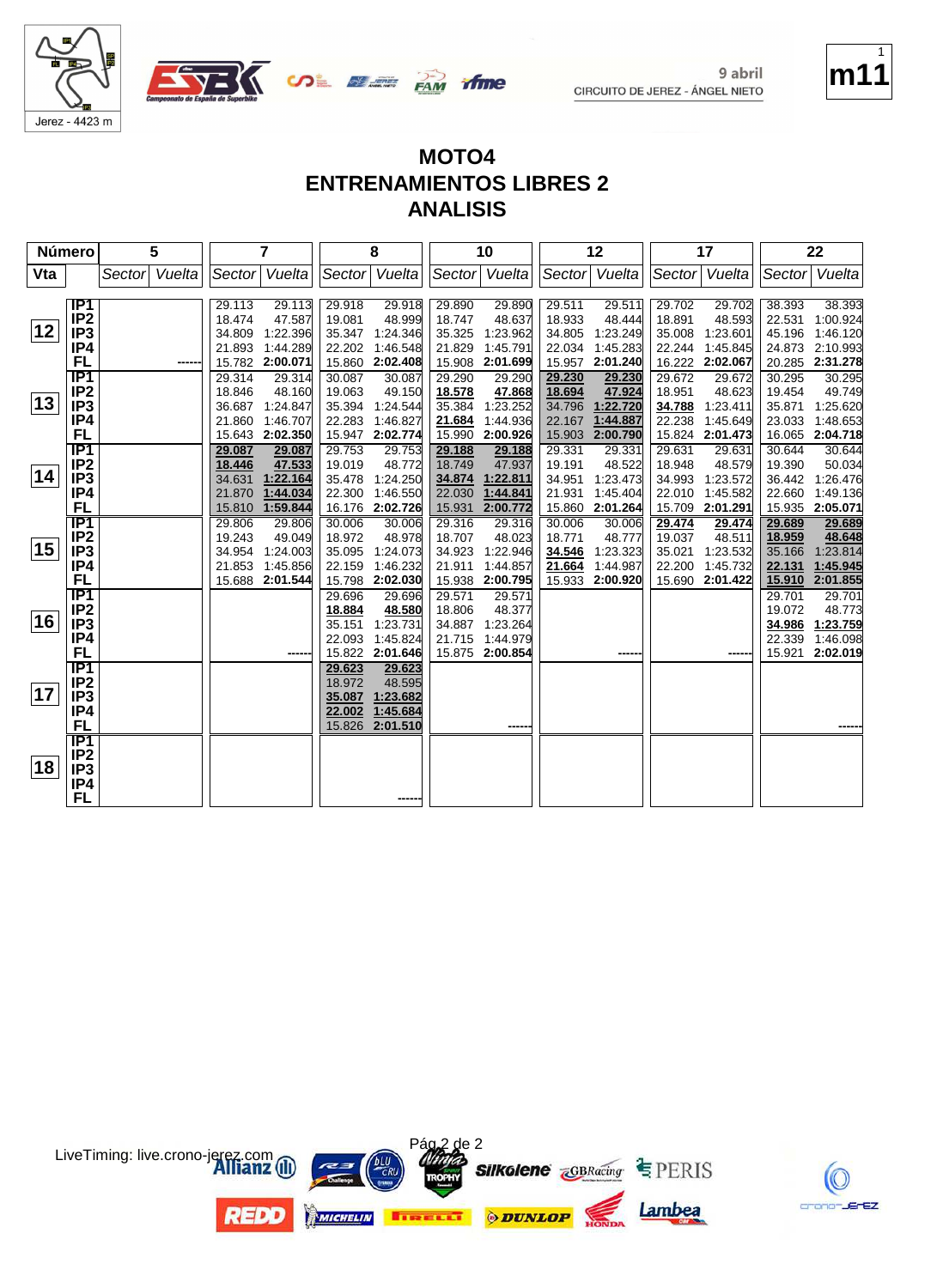



**ifme** 

**UDE ELETE PAM** 

| Número                          | 26                                   | 33                                     | 35                                     | 45                                     | 46                                    | 48                                    | 49                                    |
|---------------------------------|--------------------------------------|----------------------------------------|----------------------------------------|----------------------------------------|---------------------------------------|---------------------------------------|---------------------------------------|
| Vta                             | Vuelta<br>Sector                     | Sector Vuelta                          | Sector Vuelta                          | Vuelta<br>Sector                       | Sector Vuelta                         | Sector  Vuelta                        | Vuelta<br>Sector                      |
| IP1                             | 37.342<br>37.342                     | 35.652<br>35.652                       | 37.160<br>37.160                       | 38.803<br>38.803                       | 40.747<br>40.747                      | 1:02.60 1:02.601                      | 35.229<br>35.229                      |
| IP <sub>2</sub>                 | 20.492<br>57.834                     | 20.581<br>56.233                       | 20.871<br>58.031                       | 22.716<br>1:01.519                     | 22.083 1:02.830                       | 23.362 1:25.963                       |                                       |
| $\mathbf 1$<br>IP <sub>3</sub>  | 37.618<br>1:35.452                   | 36.474 1:32.707                        | 37.190<br>1:35.221                     | 35.961<br>1:37.480                     | 41.084 1:43.914                       | 39.983 2:05.946                       |                                       |
| IP4                             | 22.743<br>1:58.195                   | 1:55.570<br>22.863                     | 23.062<br>1:58.283                     | 1:59.845<br>22.365                     | 25.629<br>2:09.543                    | 22.998 2:28.944                       |                                       |
| FL                              | 16.466 2:14.661                      | 16.075 2:11.645                        | 16.669<br>2:14.952                     | 15.747<br>2:15.592                     | 17.323<br>2:26.866                    | 16.515 2:45.459                       | 20:06.0 PIT EXIT                      |
| IP <sub>1</sub>                 | 30.949<br>30.949                     | 30.929<br>30.929                       | 31.338<br>31.338                       | 29.780<br>29.780                       | 32.935<br>32.935                      | 30.776<br>30.776                      | 35.519<br>35.519                      |
| IP <sub>2</sub>                 | 19.779<br>50.728                     | 19.482<br>50.411                       | 20.658<br>51.996                       | 19.249<br>49.029                       | 54.523<br>21.588                      | 19.698<br>50.474                      | 55.008<br>19.489                      |
| $\mathbf{2}$<br>IP <sub>3</sub> | 35.961<br>1:26.689                   | 35.389 1:25.800                        | 1:28.812<br>36.816                     | 34.966<br>1:23.995                     | 39.748<br>1:34.271                    | 36.043 1:26.517                       | 35.903 1:30.911                       |
| IP4                             | 22.345<br>1:49.034                   | 22.277 1:48.077                        | 23.626<br>1:52.438                     | 21.975<br>1:45.970                     | 24.653<br>1:58.924                    | 22.199<br>1:48.716                    | 22.721<br>1:53.632                    |
| FL<br>IP1                       | 16.217<br>2:05.251                   | 16.082 2:04.159                        | 16.997<br>2:09.435                     | 15.646<br>2:01.616                     | 16.569<br>2:15.493                    | 16.244<br>2:04.960                    | 16.424 2:10.056                       |
| IP <sub>2</sub>                 | 30.338<br>30.338<br>19.575<br>49.913 | 30.165<br>30.165<br>19.513<br>49.678   | 31.504<br>31.504<br>20.217<br>51.721   | 29.606<br>29.606<br>19.297<br>48.903   | 31.642<br>31.642<br>52.235<br>20.593  | 30.196<br>30.196<br>19.380<br>49.576  | 30.059<br>30.059<br>19.318<br>49.377  |
| 3<br>IP <sub>3</sub>            | 35.963<br>1:25.876                   | 35.404 1:25.082                        | 36.995<br>1:28.716                     | 34.764<br>1:23.667                     | 1:29.244<br>37.009                    | 36.065 1:25.641                       | 35.002 1:24.379                       |
| IP4                             | 22.596<br>1:48.472                   | 1:47.263<br>22.181                     | 23.459<br>1:52.175                     | 22.030<br>1:45.697                     | 23.983<br>1:53.227                    | 22.351<br>1:47.992                    | 22.309<br>1:46.688                    |
| FL                              | 16.188 2:04.660                      | 15.946 2:03.209                        | 22.040 2:14.215                        | 2:01.457<br>15.760                     | 19.486<br>2:12.713                    | 16.151<br>2:04.143                    | 15.921 2:02.609                       |
| IP1                             | 30.424<br>30.424                     | 30.088<br>30.088                       | 49.677<br>49.677                       | 29.455<br>29.455                       | 30.510<br>30.510                      | 30.267<br>30.267                      | 29.948<br>29.948                      |
| IP <sub>2</sub>                 | 19.600<br>50.024                     | 19.164<br>49.252                       |                                        | 19.007<br>48.462                       | 19.662<br>50.172                      | 19.414<br>49.681                      | 19.146<br>49.094                      |
| 4<br>IP3                        | 35.875<br>1:25.899                   | 35.344 1:24.596                        |                                        | 1:23.008<br>34.546                     | 35.840<br>1:26.012                    | 36.088<br>1:25.769                    | 35.794 1:24.888                       |
| IP4                             | 22.678<br>1:48.577                   | 22.404<br>1:47.000                     |                                        | 21.802<br>1:44.810                     | 22.736<br>1:48.748                    | 22.471<br>1:48.240                    | 23.214 1:48.102                       |
| FL                              | 16.215 2:04.792                      | 15.904 2:02.904                        | 19:57.5 PIT EXIT                       | 15.667<br>2:00.477                     | 16.063<br>2:04.811                    | 16.259<br>2:04.499                    | 6:10.70 PIT EXIT                      |
| IP <sub>1</sub>                 | 30.466<br>30.466                     | 30.194<br>30.194                       | 40.676<br>40.676                       | 29.358<br>29.358                       | 30.272<br>30.272                      | 30.125<br>30.125                      | 36.962<br>36.962                      |
| IP <sub>2</sub>                 | 19.726<br>50.192                     | 49.905<br>19.711                       | 1:02.141<br>21.465                     | 18.955<br>48.313                       | 19.586<br>49.858                      | 19.931<br>50.056                      | 19.269<br>56.231                      |
| 5<br>IP <sub>3</sub>            | 36.142 1:26.334                      | 35.305 1:25.210                        | 38.929<br>1:41.070                     | 1:23.018<br>34.705                     | 36.094<br>1:25.952                    | 35.883<br>1:25.939                    | 35.317 1:31.548                       |
| IP4<br>FL                       | 22.456<br>1:48.790                   | 22.182 1:47.392<br>15.841 2:03.233     | 24.188<br>2:05.258                     | 21.820<br>1:44.838                     | 22.766<br>1:48.718<br>16.010 2:04.728 | 22.353<br>1:48.292<br>16.250 2:04.542 | 1:53.913<br>22.365<br>16.052 2:09.965 |
| $\overline{IP1}$                | 16.180 2:04.970<br>30.170<br>30.170  | 30.566<br>30.566                       | 2:22.529<br>17.271<br>31.872<br>31.872 | 15.655<br>2:00.493<br>29.288<br>29.288 | 30.028<br>30.028                      | 30.186<br>30.186                      | 29.532<br>29.532                      |
| IP <sub>2</sub>                 | 19.374<br>49.544                     | 19.440<br>50.006                       | 20.389<br>52.261                       | 18.935<br>48.223                       | 19.624<br>49.652                      | 19.324<br>49.510                      | 19.051<br>48.583                      |
| 6<br>IP <sub>3</sub>            | 36.114<br>1:25.658                   | 35.691 1:25.697                        | 37.526<br>1:29.787                     | 1:22.915<br>34.692                     | 1:25.306<br>35.654                    | 35.756<br>1:25.266                    | 34.825 1:23.408                       |
| IP4                             | 23.354 1:49.012                      | 22.345 1:48.042                        | 1:53.815<br>24.028                     | 1:44.645<br>21.730                     | 22.649<br>1:47.955                    | 22.143<br>1:47.409                    | 22.176<br>1:45.584                    |
| FL                              | 16.512 2:05.524                      | 15.942 2:03.984                        | 17.086 2:10.901                        | 15.655<br>2:00.300                     | 16.192 2:04.147                       | 16.056<br>2:03.465                    | 15.879<br>2:01.463                    |
| IP1                             | 31.129<br>31.129                     | 30.183<br>30.183                       | 31.093<br>31.093                       | 29.127<br>29.127                       | 30.683<br>30.683                      | 30.536<br>30.536                      | 29.334<br>29.334                      |
| IP <sub>2</sub>                 | 19.984<br>51.113                     | 19.261<br>49.444                       | 19.963<br>51.056                       | 18.817<br>47.944                       | 19.689<br>50.372                      | 19.565<br>50.101                      | 48.331<br>18.997                      |
| 7<br>IP <sub>3</sub>            | 36.110<br>1:27.223                   | 37.693 1:27.137                        | 37.205<br>1:28.261                     | 34.625<br>1:22.569                     | 35.592<br>1:25.964                    | 36.476<br>1:26.577                    | 34.681<br>1:23.012                    |
| IP4                             | 23.021<br>1:50.244                   | 25.200 1:52.337                        | 23.908<br>1:52.169                     | 21.826<br>1:44.395                     | 22.710<br>1:48.674                    | 23.688<br>1:50.265                    | 1:45.225<br>22.213                    |
| FL                              | 16.374 2:06.618                      | 10:57.4 PIT EXIT                       | 17.047 2:09.216                        | 15.513<br>1:59.908                     | 16.279 2:04.953                       | 2:28.83 PIT EXIT                      | 15.830<br>2:01.055                    |
| IP1<br>IP <sub>2</sub>          | 30.272<br>30.272<br>20.065           | 36.905<br>36.905                       | 31.778<br>31.778                       | 29.521<br>29.521                       | 31.452<br>31.452                      | 40.816<br>40.816                      |                                       |
| 8<br>IP <sub>3</sub>            | 50.337<br>38.579<br>1:28.916         | 19.783<br>56.688<br>36.061<br>1:32.749 | 20.195<br>51.973<br>37.094 1:29.067    | 18.791<br>48.312<br>34.513<br>1:22.825 | 21.156<br>52.608<br>37.502 1:30.110   | 20.575 1:01.391<br>36.692 1:38.083    |                                       |
| IP4                             | 22.671<br>1:51.587                   | 22.410 1:55.159                        | 23.760<br>1:52.827                     | 21.759<br>1:44.584                     | 24.206<br>1:54.316                    | 22.815 2:00.898                       |                                       |
| FL                              | 16.138 2:07.725                      | 15.877 2:11.036                        | 17.045 2:09.872                        | 15.714<br>2:00.298                     | 22.709 2:17.025                       | 16.200 2:17.098                       |                                       |
| IP <sub>1</sub>                 | 30.938<br>30.938                     | 30.467<br>30.467                       | 31.374<br>31.374                       | 30.818<br>30.818                       | 31.748<br>31.748                      | 30.768<br>30.768                      |                                       |
| IP <sub>2</sub>                 | 19.940<br>50.878                     | 19.382<br>49.849                       | 20.222<br>51.596                       | 19.713<br>50.531                       | 20.666<br>52.414                      | 19.829<br>50.597                      |                                       |
| 9<br>IP <sub>3</sub>            | 36.620 1:27.498                      | 35.728 1:25.577                        | 37.056 1:28.652                        | 35.436 1:25.967                        | 37.084 1:29.498                       | 36.011 1:26.608                       |                                       |
| IP4                             | 24.610 1:52.108                      | 22.591 1:48.168                        | 23.451 1:52.103                        | 22.450 1:48.417                        | 24.826 1:54.324                       | 22.764 1:49.372                       |                                       |
|                                 | <b>FL</b> $ 8:52.03$ PIT EXIT        | 15.923 2:04.091                        |                                        | 16.839 2:08.942 8:10.49 PIT EXIT       | $ 5:18.77$ PIT EXIT                   | 16.157 2:05.529                       |                                       |
| IP1                             | 36.839<br>36.839                     | 30.649<br>30.649                       | 31.647<br>31.647                       | 35.466<br>35.466                       | 50.073<br>50.073                      | 30.570<br>30.570                      |                                       |
| IP <sub>2</sub><br>10           | 19.794<br>56.633                     | 19.431<br>50.080                       | 20.156<br>51.803                       | 19.277<br>54.743                       | 19.867 1:09.940                       | 19.574<br>50.144                      |                                       |
| IP <sub>3</sub>                 | 35.891 1:32.524<br>23.016 1:55.540   | 35.637 1:25.717<br>22.358 1:48.075     | 37.107 1:28.910                        | 34.764 1:29.507                        | 36.126 1:46.066                       | 36.045 1:26.189                       |                                       |
| IP4<br><b>FL</b>                | 16.619 2:12.159                      | 16.048 2:04.123                        | 23.070 1:51.980<br>16.681 2:08.661     | 22.047 1:51.554<br>15.486 2:07.040     | 22.416 2:08.482<br>16.003 2:24.485    | 22.931 1:49.120<br>16.310 2:05.430    |                                       |
| IP1                             | 30.769<br>30.769                     | 30.273<br>30.273                       |                                        | 29.455<br>29.455                       | 30.142<br>30.142                      | 34.245<br>34.245                      |                                       |
| IP <sub>2</sub>                 | 19.836<br>50.605                     | 19.259<br>49.532                       |                                        | 18.864<br>48.319                       | 19.564<br>49.706                      | 19.946<br>54.191                      |                                       |
| 11<br>IP3                       | 35.842 1:26.447                      | 35.883 1:25.415                        |                                        | 34.466 1:22.785                        | 35.614 1:25.320                       | 36.090 1:30.281                       |                                       |
| IP4                             | 22.613 1:49.060                      | 22.641 1:48.056                        |                                        | 21.923 1:44.708                        | 22.525 1:47.845                       | 22.786 1:53.067                       |                                       |
| FL.                             | 16.216 2:05.276                      | 16.054 2:04.110                        |                                        | 15.634 2:00.342                        | 16.063 2:03.908                       | 19.802 2:12.869                       |                                       |





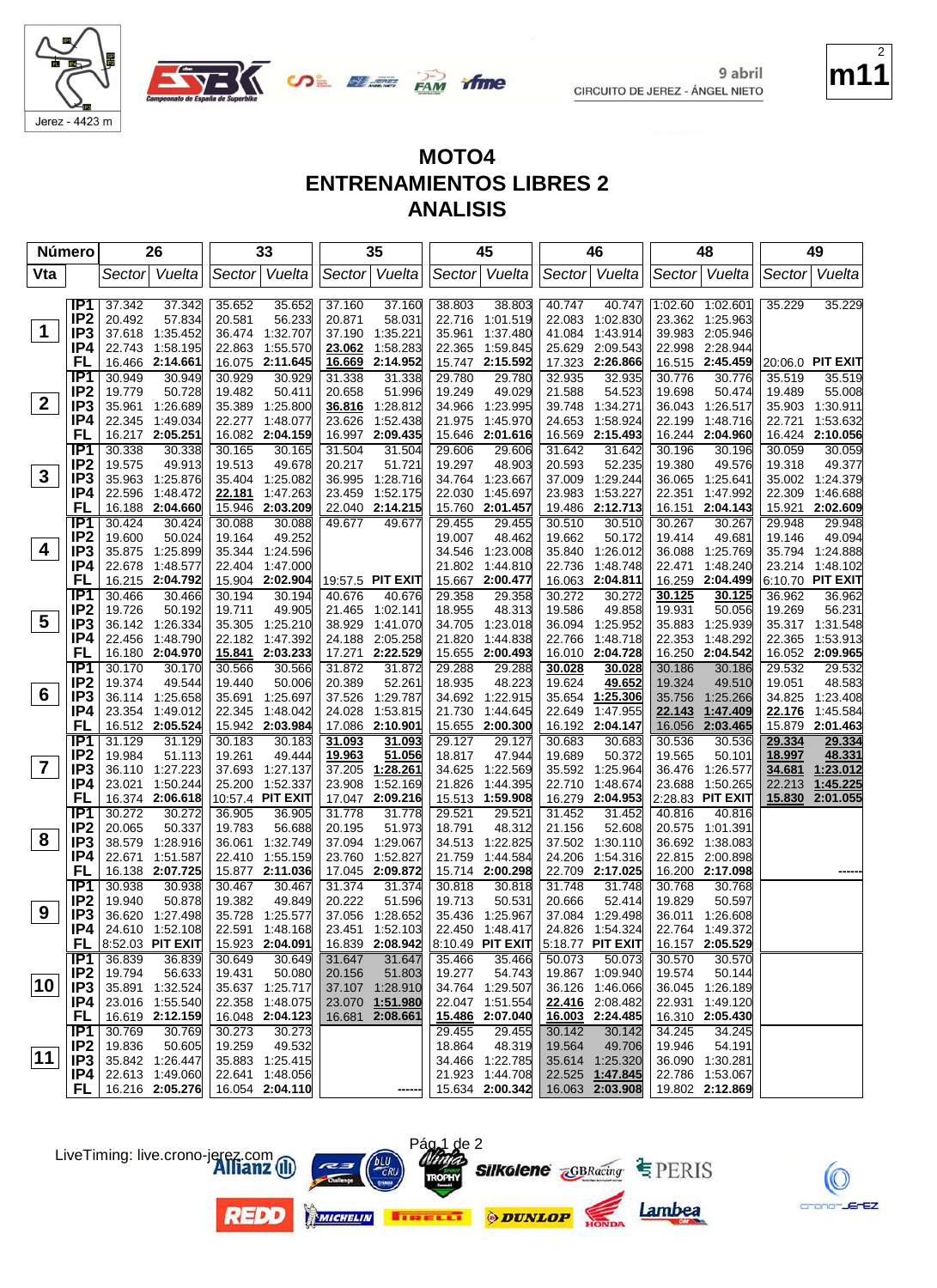





| Número |                                                                            |                                                | 26                                                                 |                                                | 33                                                                 |               | 35 |                                                | 45                                                   |                                                | 46                                                           |                                                | 48                                                          |        | 49     |
|--------|----------------------------------------------------------------------------|------------------------------------------------|--------------------------------------------------------------------|------------------------------------------------|--------------------------------------------------------------------|---------------|----|------------------------------------------------|------------------------------------------------------|------------------------------------------------|--------------------------------------------------------------|------------------------------------------------|-------------------------------------------------------------|--------|--------|
| Vta    |                                                                            | Sector                                         | Vuelta                                                             |                                                | Sector Vuelta                                                      | Sector Vuelta |    | Sector                                         | Vuelta                                               |                                                | Sector Vuelta                                                | Sector                                         | Vuelta                                                      | Sector | Vuelta |
| 12     | IP1<br>IP <sub>2</sub><br>IP <sub>3</sub><br>IP4<br>FL                     | 30.300<br>19.562<br>22.370                     | 30.300<br>49.862<br>36.010 1:25.872<br>1:48.242<br>16.189 2:04.431 | 30.213<br>19.261<br>35.266<br>22.453           | 30.213<br>49.474<br>1:24.740<br>1:47.193<br>15.974 2:03.167        |               |    | 29.477<br>18.822<br>34.568<br>21.837<br>15.610 | 29.477<br>48.299<br>1:22.867<br>1:44.704<br>2:00.314 | 30.388<br>19.569<br>35.633<br>22.494<br>16.204 | 30.388<br>49.957<br>1:25.590<br>1:48.084<br>2:04.288         | 33.315<br>20.886<br>39.076<br>22.461<br>16.028 | 33.315<br>54.201<br>1:33.277<br>1:55.738<br>2:11.766        |        |        |
| 13     | IP <sub>1</sub><br>IP <sub>2</sub><br>IP <sub>3</sub><br>IP4<br>FL         | 30.040<br>19.089<br>35.160<br>22.165<br>16.070 | 30.040<br>49.129<br>1:24.289<br>1:46.454<br>2:02.524               | 29.907<br>19.086<br>35.359<br>22.317<br>15.920 | 29.907<br>48.993<br>1:24.352<br>1:46.669<br>2:02.589               |               |    | 29.044<br>18.579<br>34.515<br>21.870<br>15.854 | 29.044<br>47.623<br>1:22.138<br>1:44.008<br>1:59.862 | 30.169<br>19.556<br>36.264<br>24.080           | 30.169<br>49.725<br>1:25.989<br>1:50.069<br>1:07.37 PIT EXIT | 30.197<br>19.551<br>36.083<br>22.757           | 30.197<br>49.748<br>1:25.831<br>1:48.588<br>16.202 2:04.790 |        |        |
| 14     | TP1<br>IP <sub>2</sub><br>IP <sub>3</sub><br>IP4<br>FL                     | 29.855<br>19.222<br>22.251                     | 29.855<br>49.077<br>35.424 1:24.501<br>1:46.752<br>16.196 2:02.948 | 29.773<br>19.167<br>22.407                     | 29.773<br>48.940<br>35.180 1:24.120<br>1:46.527<br>15.900 2:02.427 |               |    | 29.751<br>19.118<br>34.435<br>21.939<br>15.658 | 29.751<br>48.869<br>1:23.304<br>1:45.243<br>2:00.901 | 42.167<br>19.251<br>35.370<br>22.657<br>16.084 | 42.167<br>1:01.418<br>1:36.788<br>1:59.445<br>2:15.529       | 30.769<br>19.626<br>35.903<br>22.699<br>16.270 | 30.769<br>50.395<br>1:26.298<br>1:48.997<br>2:05.267        |        |        |
| 15     | IP1<br>IP <sub>2</sub><br>IP <sub>3</sub><br>IP4<br>FL                     | 29.940<br>19.161<br>24.253                     | 29.940<br>49.101<br>35.615 1:24.716<br>1:48.969                    |                                                | ----                                                               |               |    | 29.109<br>18.742<br>34.415<br>21.816<br>15.550 | 29.109<br>47.851<br>1:22.266<br>1:44.082<br>1:59.632 | 30.314<br>19.664<br>36.400<br>23.547<br>16.227 | 30.314<br>49.978<br>1:26.378<br>1:49.925<br>2:06.152         | 30.335<br>19.501<br>35.778<br>22.826<br>16.494 | 30.335<br>49.836<br>1:25.614<br>1:48.440<br>2:04.934        |        |        |
| 16     | $\overline{IP1}$<br>IP <sub>2</sub><br>IP <sub>3</sub><br>IP4<br><b>FL</b> |                                                |                                                                    |                                                |                                                                    |               |    | 29.003<br>18.664<br>34.556<br>21.688<br>15.581 | 29.003<br>47.667<br>1:22.223<br>1:43.911<br>1:59.492 | 30.239<br>19.623<br>39.502                     | 30.239<br>49.862<br>1:29.364                                 | 32.509<br>19.587<br>35.549<br>22.609<br>16.161 | 32.509<br>52.096<br>1:27.645<br>1:50.254<br>2:06.415        |        |        |
| 17     | $\overline{IP1}$<br>IP <sub>2</sub><br>IP <sub>3</sub><br>IP4<br>FL.       |                                                |                                                                    |                                                |                                                                    |               |    |                                                |                                                      |                                                |                                                              | 30.193<br>19.239<br>35.706<br>22.558<br>16.199 | 30.193<br>49.432<br>1:25.138<br>1:47.696<br>2:03.895        |        |        |
| 18     | $\overline{IP1}$<br>IP <sub>2</sub><br>IP <sub>3</sub><br>IP4<br><b>FL</b> |                                                |                                                                    |                                                |                                                                    |               |    |                                                |                                                      |                                                |                                                              | 30.167<br>19.519<br>35.790<br>22.660           | 30.167<br>49.686<br>1:25.476<br>1:48.136<br>16.288 2:04.424 |        |        |





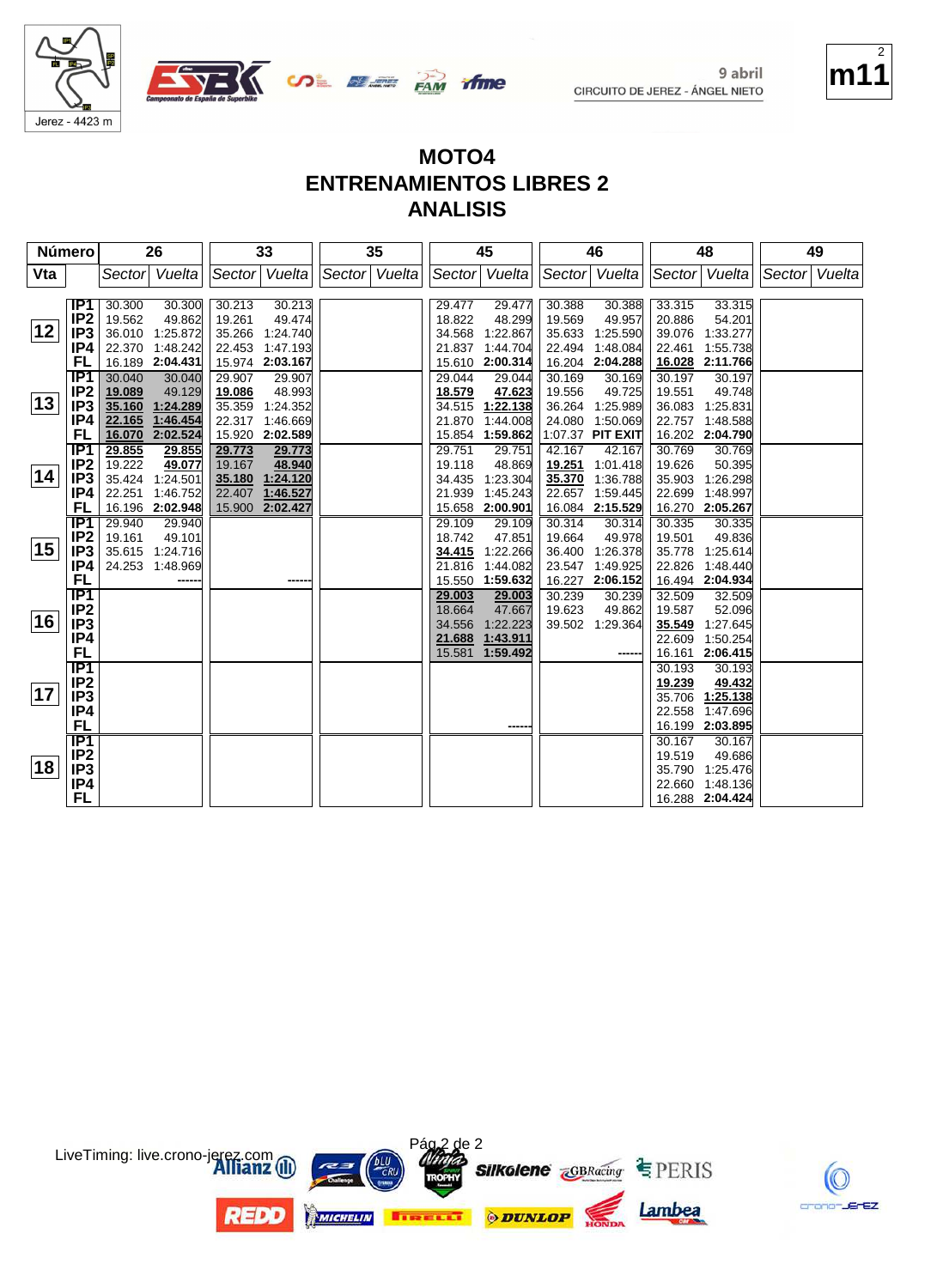



**ifme** 

**UDE BEER PAM** 

| Vta<br>Vuelta<br>Sector Vuelta<br>Sector Vuelta<br>Sector Vuelta<br>Vuelta<br>Sector Vuelta<br>Sector<br>Sector<br>Sector<br>IP <sub>1</sub><br>37.945<br>38.038<br>38.038<br>38.678<br>38.678<br>33.820<br>33.820<br>36.633<br>36.633<br>37.945<br>39.510<br>39.510<br>36.926<br>36.926<br>IP <sub>2</sub><br>20.866<br>58.904<br>20.617<br>59.295<br>19.502<br>53.322<br>56.793<br>22.791<br>1:00.736<br>20.209<br>59.719<br>20.489<br>57.415<br>20.160<br>$\mathbf 1$<br>IP3<br>37.225<br>1:36.129<br>37.929<br>1:37.224<br>36.181<br>1:29.503<br>36.154<br>1:32.947<br>36.786<br>1:37.522<br>38.746<br>1:38.465<br>36.795<br>1:34.210<br>IP4<br>22.977<br>1:59.106<br>24.063 2:01.287<br>1:52.252<br>1:57.354<br>2:00.281<br>2:01.669<br>1:57.236<br>22.749<br>24.407<br>22.759<br>23.204<br>23.026<br>FL<br>2:15.508<br>16.634 2:17.921<br>2:08.127<br>15.999<br>2:13.353<br>16.385<br>2:16.666<br>2:17.841<br>2:13.503<br>16.402<br>15.875<br>16.172<br>16.267<br>IP <sub>1</sub><br>30.767<br>30.767<br>30.903<br>30.903<br>29.983<br>29.983<br>29.997<br>29.997<br>30.482<br>31.717<br>31.717<br>31.280<br>31.280<br>30.482<br>IP <sub>2</sub><br>20.166<br>50.933<br>20.302<br>51.205<br>19.531<br>49.514<br>19.554<br>49.551<br>49.948<br>19.916<br>51.633<br>20.111<br>51.391<br>19.466<br>$\mathbf{2}$<br>IP <sub>3</sub><br>36.431<br>1:27.364<br>36.807 1:28.012<br>35.203<br>1:24.717<br>1:24.685<br>36.102 1:26.050<br>36.494 1:28.127<br>36.206<br>1:27.597<br>35.134<br>IP4<br>24.256<br>1:51.620<br>23.583 1:51.595<br>22.229<br>1.46.946<br>1:47.135<br>22.355<br>1:48.405<br>23.066<br>1:51.193<br>22.722<br>22.450<br><b>FL</b><br>6:46.52 PIT EXIT<br>16.373 2:07.968<br>15.952<br>2:02.898<br>15.948<br>2:03.083<br>16.074<br>2:04.479<br>16.177<br>2:07.370<br>16.277<br>2:06.596<br>IP1<br>40.138<br>40.138<br>30.944<br>30.944<br>30.075<br>30.075<br>29.747<br>29.747<br>30.281<br>31.069<br>31.069<br>30.861<br>30.861<br>30.281<br>IP <sub>2</sub><br>20.354<br>1:00.492<br>20.265<br>51.209<br>19.285<br>49.360<br>18.805<br>48.552<br>19.436<br>49.717<br>19.644<br>50.713<br>19.751<br>$\mathbf{3}$<br>IP3<br>36.930<br>1:37.422<br>36.860 1:28.069<br>35.580<br>1:24.940<br>35.330<br>1:23.882<br>35.876<br>1:25.593<br>36.641<br>1:27.354<br>36.262<br>IP4<br>22.897 2:00.319<br>23.692 1:51.761<br>1:47.558<br>22.375<br>1:46.257<br>1:48.168<br>22.687<br>1:50.041<br>22.789<br>22.618<br>22.575<br>FL<br>16.296 2:16.615<br>16.461 2:08.222<br>15.979<br>2:03.537<br>16.048<br>2:02.305<br>16.051<br>2:04.219<br>16.200 2:06.241<br>16.345<br>IP1<br>31.025<br>31.025<br>30.738<br>29.963<br>29.963<br>29.823<br>29.823<br>30.626<br>30.503<br>30.738<br>30.361<br>30.361<br>30.626<br>IP <sub>2</sub><br>19.427<br>50.452<br>19.893<br>50.631<br>19.115<br>49.078<br>19.304<br>49.127<br>19.438<br>49.799<br>19.291<br>49.917<br>19.619<br>4<br>IP <sub>3</sub><br>35.974<br>1:26.426<br>36.710 1:27.341<br>35.360<br>1:24.438<br>1:24.583<br>35.920<br>1:25.719<br>36.164 1:26.081<br>36.254<br>35.456<br>IP4<br>22.327<br>1:48.753<br>23.418<br>1:50.759<br>22.154<br>1:46.592<br>22.772<br>1:47.355<br>22.538<br>1:48.257<br>22.634<br>1:48.715<br>22.762<br>FL<br>2:05.022<br>2:05.509<br>16.269<br>16.450 2:07.209<br>16.043 2:02.635<br>15.899<br>2:03.254<br>16.082 2:04.339<br>16.135<br>2:04.850<br>16.371<br>IP <sub>1</sub><br>30.674<br>30.674<br>31.257<br>31.257<br>30.395<br>30.395<br>30.330<br>30.330<br>30.270<br>30.270<br>30.749<br>30.749<br>30.636<br>IP <sub>2</sub><br>19.860<br>50.534<br>51.267<br>20.524<br>50.919<br>18.887<br>49.217<br>19.557<br>49.827<br>19.499<br>50.248<br>19.922<br>20.010<br>5<br>IP <sub>3</sub><br>36.226<br>1:26.760<br>36.840 1:28.107<br>36.427 1:27.346<br>35.216<br>1.24.433<br>35.827<br>1:25.654<br>36.444<br>1:26.692<br>36.187 1:26.745<br>IP4<br>22.851<br>1:49.611<br>24.301 1:52.408<br>24.305<br>1:51.651<br>22.362<br>1:46.795<br>22.581<br>1:48.235<br>22.487<br>1:49.179<br>22.639<br>1:49.384<br>FL<br>16.150 2:05.761<br>16.523 2:08.931<br>1:31.86 PIT EXIT<br>15.790 2:02.585<br>16.050 2:04.285<br>16.029<br>2:05.208<br>16.331 2:05.715<br>IP1<br>31.433<br>31.433<br>30.422<br>30.422<br>33.979<br>33.979<br>29.405<br>29.405<br>30.290<br>30.290<br>30.683<br>30.683<br>31.402<br>31.402<br>IP <sub>2</sub><br>19.922<br>51.355<br>19.506<br>49.928<br>19.222<br>53.201<br>19.014<br>48.419<br>19.495<br>49.785<br>19.447<br>50.130<br>20.411<br>51.813<br>6<br>IP <sub>3</sub><br>36.369<br>1:27.724<br>36.682 1:26.610<br>35.212 1:28.413<br>35.211<br>35.802<br>36.377 1:26.507<br>37.664<br>1:29.477<br>1:23.630<br>1:25.587<br>23.352<br>1:51.076<br>23.410 1:50.020<br>22.248<br>1:50.661<br>1:47.170<br>22.322<br>1:47.909<br>1:49.119<br>23.343<br>1:52.820<br>IP4<br>23.540<br>22.612<br>FL<br>6:10.04 PIT EXIT<br>16.465 2:06.485<br>15.902 2:06.563<br>15.993<br>2:03.902<br>16.134 2:05.253<br>19.869 2:12.689<br>16.136<br>2:03.306<br>IP1<br>36.609<br>36.609<br>31.097<br>31.097<br>30.264<br>30.264<br>30.963<br>30.963<br>30.025<br>30.025<br>30.792<br>30.792<br>30.481<br>30.481<br>IP <sub>2</sub><br>19.599<br>19.898<br>56.507<br>19.737<br>50.834<br>19.154<br>49.418<br>19.497<br>50.460<br>19.354<br>49.379<br>50.391<br>19.590<br>50.071<br>$\overline{7}$<br>IP <sub>3</sub><br>36.205<br>1:32.712<br>36.328 1:27.162<br>35.304<br>1:24.722<br>35.529<br>1:25.989<br>35.817<br>1:25.196<br>36.331<br>1:26.722<br>1:26.211<br>36.140<br>IP4<br>1:55.417<br>22.705<br>23.127 1:50.289<br>22.311<br>1:47.033<br>23.268<br>1:49.257<br>22.642<br>1:47.838<br>22.886<br>1:49.608<br>22.634<br>FL<br>16.120 2:11.537<br>16.243 2:06.532<br>16.009 2:03.042<br>16.153<br>2:05.410<br>16.055 2:03.893<br>16.208 2:05.816<br>16.295 2:05.140<br>IP1<br>30.560<br>30.560<br>30.432<br>30.432<br>30.176<br>30.176<br>30.110<br>30.224<br>30.224<br>31.245<br>31.245<br>30.509<br>30.110<br>IP <sub>2</sub><br>19.527<br>19.576<br>50.136<br>19.696<br>50.128<br>19.393<br>49.569<br>49.571<br>19.193<br>49.417<br>50.772<br>19.274<br>19.461<br>8<br>IP <sub>3</sub><br>37.907<br>1:28.043<br>36.308<br>1:26.436<br>35.223<br>1:24.792<br>35.805<br>1:25.376<br>35.695<br>1:25.112<br>36.430<br>1:27.202<br>35.699<br>IP4<br>1:52.803<br>24.760<br>23.383<br>1:49.819<br>22.297<br>1:47.089<br>1:48.019<br>22.468<br>1:47.580<br>23.892 1:51.094<br>22.738<br>1:48.220<br>22.643<br>FL<br>52.499 PIT EXIT<br>2:20.53 PIT EXIT<br>16.214 2:04.434<br>16.298 2:06.117<br>15.986 2:03.075<br>16.302 2:04.321<br>16.188 2:03.768<br>IP <sub>1</sub><br>35.718<br>35.718<br>30.621<br>30.621<br>31.617<br>31.617<br>30.181<br>30.079<br>30.079<br>41.490<br>41.490<br>30.665<br>30.665<br>30.181<br>IP <sub>2</sub><br>19.963<br>55.681<br>19.845<br>50.466<br>20.160<br>51.777<br>19.556<br>49.737<br>19.341<br>49.420<br>19.404 1:00.894<br>19.593<br>50.258<br>9<br>IP <sub>3</sub><br>36.330 1:32.011<br>36.373 1:26.839<br>37.186 1:28.963<br>35.925 1:25.662<br>35.711 1:25.131<br>36.412 1:37.306<br>36.088 1:26.346<br>IP4<br>23.924 1:52.887<br>24.059 1:49.721<br>22.972 2:00.278<br>23.616 1:55.627<br>23.431 1:50.270<br>22.388 1:47.519<br>22.568 1:48.914<br><b>FL</b><br>16.501 2:12.128<br>16.355 2:06.625<br>7:16.18 PIT EXIT<br>$6:36.07$ PIT EXIT<br>15.934 2:03.453<br>16.313 2:16.591<br>16.230 2:05.144<br>30.363<br>IP1<br>30.847<br>30.847<br>30.724<br>32.998<br>38.096<br>30.363<br>30.791<br>30.384<br>30.724<br>32.998<br>38.096<br>30.791<br>30.384<br>IP <sub>2</sub><br>19.582<br>50.429<br>19.783<br>50.507<br>19.153<br>52.151<br>19.728<br>57.824<br>19.340<br>49.703<br>19.315<br>50.106<br>19.488<br>49.872<br>10<br>IP <sub>3</sub><br>35.981 1:26.410<br>36.537 1:27.044<br>36.104 1:26.210<br>35.008 1:27.159<br>36.228 1:34.052<br>36.024 1:25.727<br>36.267 1:26.139<br>23.297 1:49.707<br>23.517 1:50.561<br>22.448 1:49.607<br>22.682 1:56.734<br>22.810 1:48.537<br>22.708 1:48.918<br>24.550 1:50.689<br>IP4<br><b>FL</b><br>16.324 2:06.885<br>16.239 2:05.157<br>16.400 2:06.107<br>15.877 2:05.484<br>16.153 2:12.887<br>5:29.81 PIT EXIT<br>16.256 2:06.945<br>30.887<br>30.887<br>30.604<br>35.293<br>35.293<br>36.051<br>31.456<br>IP <sub>1</sub><br>30.604<br>30.057<br>30.057<br>36.051<br>30.962<br>30.962<br>IP <sub>2</sub><br>19.733<br>50.345<br>54.930<br>20.202<br>50.620<br>19.741<br>19.637<br>19.161<br>49.218<br>19.447<br>55.498<br>19.401<br>50.363<br>11<br>IP3<br>36.772 1:27.117<br>36.492 1:26.855<br>36.262 1:26.882<br>36.151 1:31.081<br>35.362 1:24.580<br>35.693 1:31.191<br>37.394 1:29.052<br>23.864 1:52.916<br>23.324 1:50.206<br>25.366 1:52.483<br>22.332 1:53.413<br>22.487 1:47.067<br>22.514 1:53.705<br>22.643 1:49.498 | Número | 65 | 66 | 69 | 70 | 71 | 72 | 77       |
|-----------------------------------------------------------------------------------------------------------------------------------------------------------------------------------------------------------------------------------------------------------------------------------------------------------------------------------------------------------------------------------------------------------------------------------------------------------------------------------------------------------------------------------------------------------------------------------------------------------------------------------------------------------------------------------------------------------------------------------------------------------------------------------------------------------------------------------------------------------------------------------------------------------------------------------------------------------------------------------------------------------------------------------------------------------------------------------------------------------------------------------------------------------------------------------------------------------------------------------------------------------------------------------------------------------------------------------------------------------------------------------------------------------------------------------------------------------------------------------------------------------------------------------------------------------------------------------------------------------------------------------------------------------------------------------------------------------------------------------------------------------------------------------------------------------------------------------------------------------------------------------------------------------------------------------------------------------------------------------------------------------------------------------------------------------------------------------------------------------------------------------------------------------------------------------------------------------------------------------------------------------------------------------------------------------------------------------------------------------------------------------------------------------------------------------------------------------------------------------------------------------------------------------------------------------------------------------------------------------------------------------------------------------------------------------------------------------------------------------------------------------------------------------------------------------------------------------------------------------------------------------------------------------------------------------------------------------------------------------------------------------------------------------------------------------------------------------------------------------------------------------------------------------------------------------------------------------------------------------------------------------------------------------------------------------------------------------------------------------------------------------------------------------------------------------------------------------------------------------------------------------------------------------------------------------------------------------------------------------------------------------------------------------------------------------------------------------------------------------------------------------------------------------------------------------------------------------------------------------------------------------------------------------------------------------------------------------------------------------------------------------------------------------------------------------------------------------------------------------------------------------------------------------------------------------------------------------------------------------------------------------------------------------------------------------------------------------------------------------------------------------------------------------------------------------------------------------------------------------------------------------------------------------------------------------------------------------------------------------------------------------------------------------------------------------------------------------------------------------------------------------------------------------------------------------------------------------------------------------------------------------------------------------------------------------------------------------------------------------------------------------------------------------------------------------------------------------------------------------------------------------------------------------------------------------------------------------------------------------------------------------------------------------------------------------------------------------------------------------------------------------------------------------------------------------------------------------------------------------------------------------------------------------------------------------------------------------------------------------------------------------------------------------------------------------------------------------------------------------------------------------------------------------------------------------------------------------------------------------------------------------------------------------------------------------------------------------------------------------------------------------------------------------------------------------------------------------------------------------------------------------------------------------------------------------------------------------------------------------------------------------------------------------------------------------------------------------------------------------------------------------------------------------------------------------------------------------------------------------------------------------------------------------------------------------------------------------------------------------------------------------------------------------------------------------------------------------------------------------------------------------------------------------------------------------------------------------------------------------------------------------------------------------------------------------------------------------------------------------------------------------------------------------------------------------------------------------------------------------------------------------------------------------------------------------------------------------------------------------------------------------------------------------------------------------------------------------------------------------------------------------------------------------------------------------------------------------------------------------------------------------------------------------------------------------------------------------------------------------------------------------------------------------------------------------------------------------------------------------------------------------------------------------------------------------------------------------------------------------------------------------------------------------------------------------------------------------------------------------------------------------------------------------------------------------------------------------------------------------------------------------------------------------------------------------------------------------------------------------------------------------------------------------------------------------------------------------------------------------------------------------------------------------------------------------------------------------------------------------------------------------------------------------------------------------------------------------------------------------------------------------------------------------------------------------------------------------------------------------------------|--------|----|----|----|----|----|----|----------|
|                                                                                                                                                                                                                                                                                                                                                                                                                                                                                                                                                                                                                                                                                                                                                                                                                                                                                                                                                                                                                                                                                                                                                                                                                                                                                                                                                                                                                                                                                                                                                                                                                                                                                                                                                                                                                                                                                                                                                                                                                                                                                                                                                                                                                                                                                                                                                                                                                                                                                                                                                                                                                                                                                                                                                                                                                                                                                                                                                                                                                                                                                                                                                                                                                                                                                                                                                                                                                                                                                                                                                                                                                                                                                                                                                                                                                                                                                                                                                                                                                                                                                                                                                                                                                                                                                                                                                                                                                                                                                                                                                                                                                                                                                                                                                                                                                                                                                                                                                                                                                                                                                                                                                                                                                                                                                                                                                                                                                                                                                                                                                                                                                                                                                                                                                                                                                                                                                                                                                                                                                                                                                                                                                                                                                                                                                                                                                                                                                                                                                                                                                                                                                                                                                                                                                                                                                                                                                                                                                                                                                                                                                                                                                                                                                                                                                                                                                                                                                                                                                                                                                                                                                                                                                                                                                                                                                                                                                                                                                                                                                                                                                                                                                                                                                                                                                                                                                                                                                                                                                                                                                                                                                                                                                                                                               |        |    |    |    |    |    |    | Vuelta   |
|                                                                                                                                                                                                                                                                                                                                                                                                                                                                                                                                                                                                                                                                                                                                                                                                                                                                                                                                                                                                                                                                                                                                                                                                                                                                                                                                                                                                                                                                                                                                                                                                                                                                                                                                                                                                                                                                                                                                                                                                                                                                                                                                                                                                                                                                                                                                                                                                                                                                                                                                                                                                                                                                                                                                                                                                                                                                                                                                                                                                                                                                                                                                                                                                                                                                                                                                                                                                                                                                                                                                                                                                                                                                                                                                                                                                                                                                                                                                                                                                                                                                                                                                                                                                                                                                                                                                                                                                                                                                                                                                                                                                                                                                                                                                                                                                                                                                                                                                                                                                                                                                                                                                                                                                                                                                                                                                                                                                                                                                                                                                                                                                                                                                                                                                                                                                                                                                                                                                                                                                                                                                                                                                                                                                                                                                                                                                                                                                                                                                                                                                                                                                                                                                                                                                                                                                                                                                                                                                                                                                                                                                                                                                                                                                                                                                                                                                                                                                                                                                                                                                                                                                                                                                                                                                                                                                                                                                                                                                                                                                                                                                                                                                                                                                                                                                                                                                                                                                                                                                                                                                                                                                                                                                                                                                               |        |    |    |    |    |    |    |          |
|                                                                                                                                                                                                                                                                                                                                                                                                                                                                                                                                                                                                                                                                                                                                                                                                                                                                                                                                                                                                                                                                                                                                                                                                                                                                                                                                                                                                                                                                                                                                                                                                                                                                                                                                                                                                                                                                                                                                                                                                                                                                                                                                                                                                                                                                                                                                                                                                                                                                                                                                                                                                                                                                                                                                                                                                                                                                                                                                                                                                                                                                                                                                                                                                                                                                                                                                                                                                                                                                                                                                                                                                                                                                                                                                                                                                                                                                                                                                                                                                                                                                                                                                                                                                                                                                                                                                                                                                                                                                                                                                                                                                                                                                                                                                                                                                                                                                                                                                                                                                                                                                                                                                                                                                                                                                                                                                                                                                                                                                                                                                                                                                                                                                                                                                                                                                                                                                                                                                                                                                                                                                                                                                                                                                                                                                                                                                                                                                                                                                                                                                                                                                                                                                                                                                                                                                                                                                                                                                                                                                                                                                                                                                                                                                                                                                                                                                                                                                                                                                                                                                                                                                                                                                                                                                                                                                                                                                                                                                                                                                                                                                                                                                                                                                                                                                                                                                                                                                                                                                                                                                                                                                                                                                                                                                               |        |    |    |    |    |    |    |          |
|                                                                                                                                                                                                                                                                                                                                                                                                                                                                                                                                                                                                                                                                                                                                                                                                                                                                                                                                                                                                                                                                                                                                                                                                                                                                                                                                                                                                                                                                                                                                                                                                                                                                                                                                                                                                                                                                                                                                                                                                                                                                                                                                                                                                                                                                                                                                                                                                                                                                                                                                                                                                                                                                                                                                                                                                                                                                                                                                                                                                                                                                                                                                                                                                                                                                                                                                                                                                                                                                                                                                                                                                                                                                                                                                                                                                                                                                                                                                                                                                                                                                                                                                                                                                                                                                                                                                                                                                                                                                                                                                                                                                                                                                                                                                                                                                                                                                                                                                                                                                                                                                                                                                                                                                                                                                                                                                                                                                                                                                                                                                                                                                                                                                                                                                                                                                                                                                                                                                                                                                                                                                                                                                                                                                                                                                                                                                                                                                                                                                                                                                                                                                                                                                                                                                                                                                                                                                                                                                                                                                                                                                                                                                                                                                                                                                                                                                                                                                                                                                                                                                                                                                                                                                                                                                                                                                                                                                                                                                                                                                                                                                                                                                                                                                                                                                                                                                                                                                                                                                                                                                                                                                                                                                                                                                               |        |    |    |    |    |    |    |          |
|                                                                                                                                                                                                                                                                                                                                                                                                                                                                                                                                                                                                                                                                                                                                                                                                                                                                                                                                                                                                                                                                                                                                                                                                                                                                                                                                                                                                                                                                                                                                                                                                                                                                                                                                                                                                                                                                                                                                                                                                                                                                                                                                                                                                                                                                                                                                                                                                                                                                                                                                                                                                                                                                                                                                                                                                                                                                                                                                                                                                                                                                                                                                                                                                                                                                                                                                                                                                                                                                                                                                                                                                                                                                                                                                                                                                                                                                                                                                                                                                                                                                                                                                                                                                                                                                                                                                                                                                                                                                                                                                                                                                                                                                                                                                                                                                                                                                                                                                                                                                                                                                                                                                                                                                                                                                                                                                                                                                                                                                                                                                                                                                                                                                                                                                                                                                                                                                                                                                                                                                                                                                                                                                                                                                                                                                                                                                                                                                                                                                                                                                                                                                                                                                                                                                                                                                                                                                                                                                                                                                                                                                                                                                                                                                                                                                                                                                                                                                                                                                                                                                                                                                                                                                                                                                                                                                                                                                                                                                                                                                                                                                                                                                                                                                                                                                                                                                                                                                                                                                                                                                                                                                                                                                                                                                               |        |    |    |    |    |    |    |          |
|                                                                                                                                                                                                                                                                                                                                                                                                                                                                                                                                                                                                                                                                                                                                                                                                                                                                                                                                                                                                                                                                                                                                                                                                                                                                                                                                                                                                                                                                                                                                                                                                                                                                                                                                                                                                                                                                                                                                                                                                                                                                                                                                                                                                                                                                                                                                                                                                                                                                                                                                                                                                                                                                                                                                                                                                                                                                                                                                                                                                                                                                                                                                                                                                                                                                                                                                                                                                                                                                                                                                                                                                                                                                                                                                                                                                                                                                                                                                                                                                                                                                                                                                                                                                                                                                                                                                                                                                                                                                                                                                                                                                                                                                                                                                                                                                                                                                                                                                                                                                                                                                                                                                                                                                                                                                                                                                                                                                                                                                                                                                                                                                                                                                                                                                                                                                                                                                                                                                                                                                                                                                                                                                                                                                                                                                                                                                                                                                                                                                                                                                                                                                                                                                                                                                                                                                                                                                                                                                                                                                                                                                                                                                                                                                                                                                                                                                                                                                                                                                                                                                                                                                                                                                                                                                                                                                                                                                                                                                                                                                                                                                                                                                                                                                                                                                                                                                                                                                                                                                                                                                                                                                                                                                                                                                               |        |    |    |    |    |    |    |          |
|                                                                                                                                                                                                                                                                                                                                                                                                                                                                                                                                                                                                                                                                                                                                                                                                                                                                                                                                                                                                                                                                                                                                                                                                                                                                                                                                                                                                                                                                                                                                                                                                                                                                                                                                                                                                                                                                                                                                                                                                                                                                                                                                                                                                                                                                                                                                                                                                                                                                                                                                                                                                                                                                                                                                                                                                                                                                                                                                                                                                                                                                                                                                                                                                                                                                                                                                                                                                                                                                                                                                                                                                                                                                                                                                                                                                                                                                                                                                                                                                                                                                                                                                                                                                                                                                                                                                                                                                                                                                                                                                                                                                                                                                                                                                                                                                                                                                                                                                                                                                                                                                                                                                                                                                                                                                                                                                                                                                                                                                                                                                                                                                                                                                                                                                                                                                                                                                                                                                                                                                                                                                                                                                                                                                                                                                                                                                                                                                                                                                                                                                                                                                                                                                                                                                                                                                                                                                                                                                                                                                                                                                                                                                                                                                                                                                                                                                                                                                                                                                                                                                                                                                                                                                                                                                                                                                                                                                                                                                                                                                                                                                                                                                                                                                                                                                                                                                                                                                                                                                                                                                                                                                                                                                                                                                               |        |    |    |    |    |    |    |          |
|                                                                                                                                                                                                                                                                                                                                                                                                                                                                                                                                                                                                                                                                                                                                                                                                                                                                                                                                                                                                                                                                                                                                                                                                                                                                                                                                                                                                                                                                                                                                                                                                                                                                                                                                                                                                                                                                                                                                                                                                                                                                                                                                                                                                                                                                                                                                                                                                                                                                                                                                                                                                                                                                                                                                                                                                                                                                                                                                                                                                                                                                                                                                                                                                                                                                                                                                                                                                                                                                                                                                                                                                                                                                                                                                                                                                                                                                                                                                                                                                                                                                                                                                                                                                                                                                                                                                                                                                                                                                                                                                                                                                                                                                                                                                                                                                                                                                                                                                                                                                                                                                                                                                                                                                                                                                                                                                                                                                                                                                                                                                                                                                                                                                                                                                                                                                                                                                                                                                                                                                                                                                                                                                                                                                                                                                                                                                                                                                                                                                                                                                                                                                                                                                                                                                                                                                                                                                                                                                                                                                                                                                                                                                                                                                                                                                                                                                                                                                                                                                                                                                                                                                                                                                                                                                                                                                                                                                                                                                                                                                                                                                                                                                                                                                                                                                                                                                                                                                                                                                                                                                                                                                                                                                                                                                               |        |    |    |    |    |    |    |          |
|                                                                                                                                                                                                                                                                                                                                                                                                                                                                                                                                                                                                                                                                                                                                                                                                                                                                                                                                                                                                                                                                                                                                                                                                                                                                                                                                                                                                                                                                                                                                                                                                                                                                                                                                                                                                                                                                                                                                                                                                                                                                                                                                                                                                                                                                                                                                                                                                                                                                                                                                                                                                                                                                                                                                                                                                                                                                                                                                                                                                                                                                                                                                                                                                                                                                                                                                                                                                                                                                                                                                                                                                                                                                                                                                                                                                                                                                                                                                                                                                                                                                                                                                                                                                                                                                                                                                                                                                                                                                                                                                                                                                                                                                                                                                                                                                                                                                                                                                                                                                                                                                                                                                                                                                                                                                                                                                                                                                                                                                                                                                                                                                                                                                                                                                                                                                                                                                                                                                                                                                                                                                                                                                                                                                                                                                                                                                                                                                                                                                                                                                                                                                                                                                                                                                                                                                                                                                                                                                                                                                                                                                                                                                                                                                                                                                                                                                                                                                                                                                                                                                                                                                                                                                                                                                                                                                                                                                                                                                                                                                                                                                                                                                                                                                                                                                                                                                                                                                                                                                                                                                                                                                                                                                                                                                               |        |    |    |    |    |    |    |          |
|                                                                                                                                                                                                                                                                                                                                                                                                                                                                                                                                                                                                                                                                                                                                                                                                                                                                                                                                                                                                                                                                                                                                                                                                                                                                                                                                                                                                                                                                                                                                                                                                                                                                                                                                                                                                                                                                                                                                                                                                                                                                                                                                                                                                                                                                                                                                                                                                                                                                                                                                                                                                                                                                                                                                                                                                                                                                                                                                                                                                                                                                                                                                                                                                                                                                                                                                                                                                                                                                                                                                                                                                                                                                                                                                                                                                                                                                                                                                                                                                                                                                                                                                                                                                                                                                                                                                                                                                                                                                                                                                                                                                                                                                                                                                                                                                                                                                                                                                                                                                                                                                                                                                                                                                                                                                                                                                                                                                                                                                                                                                                                                                                                                                                                                                                                                                                                                                                                                                                                                                                                                                                                                                                                                                                                                                                                                                                                                                                                                                                                                                                                                                                                                                                                                                                                                                                                                                                                                                                                                                                                                                                                                                                                                                                                                                                                                                                                                                                                                                                                                                                                                                                                                                                                                                                                                                                                                                                                                                                                                                                                                                                                                                                                                                                                                                                                                                                                                                                                                                                                                                                                                                                                                                                                                                               |        |    |    |    |    |    |    | 1:50.319 |
|                                                                                                                                                                                                                                                                                                                                                                                                                                                                                                                                                                                                                                                                                                                                                                                                                                                                                                                                                                                                                                                                                                                                                                                                                                                                                                                                                                                                                                                                                                                                                                                                                                                                                                                                                                                                                                                                                                                                                                                                                                                                                                                                                                                                                                                                                                                                                                                                                                                                                                                                                                                                                                                                                                                                                                                                                                                                                                                                                                                                                                                                                                                                                                                                                                                                                                                                                                                                                                                                                                                                                                                                                                                                                                                                                                                                                                                                                                                                                                                                                                                                                                                                                                                                                                                                                                                                                                                                                                                                                                                                                                                                                                                                                                                                                                                                                                                                                                                                                                                                                                                                                                                                                                                                                                                                                                                                                                                                                                                                                                                                                                                                                                                                                                                                                                                                                                                                                                                                                                                                                                                                                                                                                                                                                                                                                                                                                                                                                                                                                                                                                                                                                                                                                                                                                                                                                                                                                                                                                                                                                                                                                                                                                                                                                                                                                                                                                                                                                                                                                                                                                                                                                                                                                                                                                                                                                                                                                                                                                                                                                                                                                                                                                                                                                                                                                                                                                                                                                                                                                                                                                                                                                                                                                                                                               |        |    |    |    |    |    |    |          |
|                                                                                                                                                                                                                                                                                                                                                                                                                                                                                                                                                                                                                                                                                                                                                                                                                                                                                                                                                                                                                                                                                                                                                                                                                                                                                                                                                                                                                                                                                                                                                                                                                                                                                                                                                                                                                                                                                                                                                                                                                                                                                                                                                                                                                                                                                                                                                                                                                                                                                                                                                                                                                                                                                                                                                                                                                                                                                                                                                                                                                                                                                                                                                                                                                                                                                                                                                                                                                                                                                                                                                                                                                                                                                                                                                                                                                                                                                                                                                                                                                                                                                                                                                                                                                                                                                                                                                                                                                                                                                                                                                                                                                                                                                                                                                                                                                                                                                                                                                                                                                                                                                                                                                                                                                                                                                                                                                                                                                                                                                                                                                                                                                                                                                                                                                                                                                                                                                                                                                                                                                                                                                                                                                                                                                                                                                                                                                                                                                                                                                                                                                                                                                                                                                                                                                                                                                                                                                                                                                                                                                                                                                                                                                                                                                                                                                                                                                                                                                                                                                                                                                                                                                                                                                                                                                                                                                                                                                                                                                                                                                                                                                                                                                                                                                                                                                                                                                                                                                                                                                                                                                                                                                                                                                                                                               |        |    |    |    |    |    |    |          |
|                                                                                                                                                                                                                                                                                                                                                                                                                                                                                                                                                                                                                                                                                                                                                                                                                                                                                                                                                                                                                                                                                                                                                                                                                                                                                                                                                                                                                                                                                                                                                                                                                                                                                                                                                                                                                                                                                                                                                                                                                                                                                                                                                                                                                                                                                                                                                                                                                                                                                                                                                                                                                                                                                                                                                                                                                                                                                                                                                                                                                                                                                                                                                                                                                                                                                                                                                                                                                                                                                                                                                                                                                                                                                                                                                                                                                                                                                                                                                                                                                                                                                                                                                                                                                                                                                                                                                                                                                                                                                                                                                                                                                                                                                                                                                                                                                                                                                                                                                                                                                                                                                                                                                                                                                                                                                                                                                                                                                                                                                                                                                                                                                                                                                                                                                                                                                                                                                                                                                                                                                                                                                                                                                                                                                                                                                                                                                                                                                                                                                                                                                                                                                                                                                                                                                                                                                                                                                                                                                                                                                                                                                                                                                                                                                                                                                                                                                                                                                                                                                                                                                                                                                                                                                                                                                                                                                                                                                                                                                                                                                                                                                                                                                                                                                                                                                                                                                                                                                                                                                                                                                                                                                                                                                                                                               |        |    |    |    |    |    |    | 50.612   |
|                                                                                                                                                                                                                                                                                                                                                                                                                                                                                                                                                                                                                                                                                                                                                                                                                                                                                                                                                                                                                                                                                                                                                                                                                                                                                                                                                                                                                                                                                                                                                                                                                                                                                                                                                                                                                                                                                                                                                                                                                                                                                                                                                                                                                                                                                                                                                                                                                                                                                                                                                                                                                                                                                                                                                                                                                                                                                                                                                                                                                                                                                                                                                                                                                                                                                                                                                                                                                                                                                                                                                                                                                                                                                                                                                                                                                                                                                                                                                                                                                                                                                                                                                                                                                                                                                                                                                                                                                                                                                                                                                                                                                                                                                                                                                                                                                                                                                                                                                                                                                                                                                                                                                                                                                                                                                                                                                                                                                                                                                                                                                                                                                                                                                                                                                                                                                                                                                                                                                                                                                                                                                                                                                                                                                                                                                                                                                                                                                                                                                                                                                                                                                                                                                                                                                                                                                                                                                                                                                                                                                                                                                                                                                                                                                                                                                                                                                                                                                                                                                                                                                                                                                                                                                                                                                                                                                                                                                                                                                                                                                                                                                                                                                                                                                                                                                                                                                                                                                                                                                                                                                                                                                                                                                                                                               |        |    |    |    |    |    |    | 1:26.874 |
|                                                                                                                                                                                                                                                                                                                                                                                                                                                                                                                                                                                                                                                                                                                                                                                                                                                                                                                                                                                                                                                                                                                                                                                                                                                                                                                                                                                                                                                                                                                                                                                                                                                                                                                                                                                                                                                                                                                                                                                                                                                                                                                                                                                                                                                                                                                                                                                                                                                                                                                                                                                                                                                                                                                                                                                                                                                                                                                                                                                                                                                                                                                                                                                                                                                                                                                                                                                                                                                                                                                                                                                                                                                                                                                                                                                                                                                                                                                                                                                                                                                                                                                                                                                                                                                                                                                                                                                                                                                                                                                                                                                                                                                                                                                                                                                                                                                                                                                                                                                                                                                                                                                                                                                                                                                                                                                                                                                                                                                                                                                                                                                                                                                                                                                                                                                                                                                                                                                                                                                                                                                                                                                                                                                                                                                                                                                                                                                                                                                                                                                                                                                                                                                                                                                                                                                                                                                                                                                                                                                                                                                                                                                                                                                                                                                                                                                                                                                                                                                                                                                                                                                                                                                                                                                                                                                                                                                                                                                                                                                                                                                                                                                                                                                                                                                                                                                                                                                                                                                                                                                                                                                                                                                                                                                                               |        |    |    |    |    |    |    | 1:49.663 |
|                                                                                                                                                                                                                                                                                                                                                                                                                                                                                                                                                                                                                                                                                                                                                                                                                                                                                                                                                                                                                                                                                                                                                                                                                                                                                                                                                                                                                                                                                                                                                                                                                                                                                                                                                                                                                                                                                                                                                                                                                                                                                                                                                                                                                                                                                                                                                                                                                                                                                                                                                                                                                                                                                                                                                                                                                                                                                                                                                                                                                                                                                                                                                                                                                                                                                                                                                                                                                                                                                                                                                                                                                                                                                                                                                                                                                                                                                                                                                                                                                                                                                                                                                                                                                                                                                                                                                                                                                                                                                                                                                                                                                                                                                                                                                                                                                                                                                                                                                                                                                                                                                                                                                                                                                                                                                                                                                                                                                                                                                                                                                                                                                                                                                                                                                                                                                                                                                                                                                                                                                                                                                                                                                                                                                                                                                                                                                                                                                                                                                                                                                                                                                                                                                                                                                                                                                                                                                                                                                                                                                                                                                                                                                                                                                                                                                                                                                                                                                                                                                                                                                                                                                                                                                                                                                                                                                                                                                                                                                                                                                                                                                                                                                                                                                                                                                                                                                                                                                                                                                                                                                                                                                                                                                                                                               |        |    |    |    |    |    |    | 2:06.008 |
|                                                                                                                                                                                                                                                                                                                                                                                                                                                                                                                                                                                                                                                                                                                                                                                                                                                                                                                                                                                                                                                                                                                                                                                                                                                                                                                                                                                                                                                                                                                                                                                                                                                                                                                                                                                                                                                                                                                                                                                                                                                                                                                                                                                                                                                                                                                                                                                                                                                                                                                                                                                                                                                                                                                                                                                                                                                                                                                                                                                                                                                                                                                                                                                                                                                                                                                                                                                                                                                                                                                                                                                                                                                                                                                                                                                                                                                                                                                                                                                                                                                                                                                                                                                                                                                                                                                                                                                                                                                                                                                                                                                                                                                                                                                                                                                                                                                                                                                                                                                                                                                                                                                                                                                                                                                                                                                                                                                                                                                                                                                                                                                                                                                                                                                                                                                                                                                                                                                                                                                                                                                                                                                                                                                                                                                                                                                                                                                                                                                                                                                                                                                                                                                                                                                                                                                                                                                                                                                                                                                                                                                                                                                                                                                                                                                                                                                                                                                                                                                                                                                                                                                                                                                                                                                                                                                                                                                                                                                                                                                                                                                                                                                                                                                                                                                                                                                                                                                                                                                                                                                                                                                                                                                                                                                                               |        |    |    |    |    |    |    | 30.503   |
|                                                                                                                                                                                                                                                                                                                                                                                                                                                                                                                                                                                                                                                                                                                                                                                                                                                                                                                                                                                                                                                                                                                                                                                                                                                                                                                                                                                                                                                                                                                                                                                                                                                                                                                                                                                                                                                                                                                                                                                                                                                                                                                                                                                                                                                                                                                                                                                                                                                                                                                                                                                                                                                                                                                                                                                                                                                                                                                                                                                                                                                                                                                                                                                                                                                                                                                                                                                                                                                                                                                                                                                                                                                                                                                                                                                                                                                                                                                                                                                                                                                                                                                                                                                                                                                                                                                                                                                                                                                                                                                                                                                                                                                                                                                                                                                                                                                                                                                                                                                                                                                                                                                                                                                                                                                                                                                                                                                                                                                                                                                                                                                                                                                                                                                                                                                                                                                                                                                                                                                                                                                                                                                                                                                                                                                                                                                                                                                                                                                                                                                                                                                                                                                                                                                                                                                                                                                                                                                                                                                                                                                                                                                                                                                                                                                                                                                                                                                                                                                                                                                                                                                                                                                                                                                                                                                                                                                                                                                                                                                                                                                                                                                                                                                                                                                                                                                                                                                                                                                                                                                                                                                                                                                                                                                                               |        |    |    |    |    |    |    | 50.122   |
|                                                                                                                                                                                                                                                                                                                                                                                                                                                                                                                                                                                                                                                                                                                                                                                                                                                                                                                                                                                                                                                                                                                                                                                                                                                                                                                                                                                                                                                                                                                                                                                                                                                                                                                                                                                                                                                                                                                                                                                                                                                                                                                                                                                                                                                                                                                                                                                                                                                                                                                                                                                                                                                                                                                                                                                                                                                                                                                                                                                                                                                                                                                                                                                                                                                                                                                                                                                                                                                                                                                                                                                                                                                                                                                                                                                                                                                                                                                                                                                                                                                                                                                                                                                                                                                                                                                                                                                                                                                                                                                                                                                                                                                                                                                                                                                                                                                                                                                                                                                                                                                                                                                                                                                                                                                                                                                                                                                                                                                                                                                                                                                                                                                                                                                                                                                                                                                                                                                                                                                                                                                                                                                                                                                                                                                                                                                                                                                                                                                                                                                                                                                                                                                                                                                                                                                                                                                                                                                                                                                                                                                                                                                                                                                                                                                                                                                                                                                                                                                                                                                                                                                                                                                                                                                                                                                                                                                                                                                                                                                                                                                                                                                                                                                                                                                                                                                                                                                                                                                                                                                                                                                                                                                                                                                                               |        |    |    |    |    |    |    | 1:26.376 |
|                                                                                                                                                                                                                                                                                                                                                                                                                                                                                                                                                                                                                                                                                                                                                                                                                                                                                                                                                                                                                                                                                                                                                                                                                                                                                                                                                                                                                                                                                                                                                                                                                                                                                                                                                                                                                                                                                                                                                                                                                                                                                                                                                                                                                                                                                                                                                                                                                                                                                                                                                                                                                                                                                                                                                                                                                                                                                                                                                                                                                                                                                                                                                                                                                                                                                                                                                                                                                                                                                                                                                                                                                                                                                                                                                                                                                                                                                                                                                                                                                                                                                                                                                                                                                                                                                                                                                                                                                                                                                                                                                                                                                                                                                                                                                                                                                                                                                                                                                                                                                                                                                                                                                                                                                                                                                                                                                                                                                                                                                                                                                                                                                                                                                                                                                                                                                                                                                                                                                                                                                                                                                                                                                                                                                                                                                                                                                                                                                                                                                                                                                                                                                                                                                                                                                                                                                                                                                                                                                                                                                                                                                                                                                                                                                                                                                                                                                                                                                                                                                                                                                                                                                                                                                                                                                                                                                                                                                                                                                                                                                                                                                                                                                                                                                                                                                                                                                                                                                                                                                                                                                                                                                                                                                                                                               |        |    |    |    |    |    |    | 1:49.138 |
|                                                                                                                                                                                                                                                                                                                                                                                                                                                                                                                                                                                                                                                                                                                                                                                                                                                                                                                                                                                                                                                                                                                                                                                                                                                                                                                                                                                                                                                                                                                                                                                                                                                                                                                                                                                                                                                                                                                                                                                                                                                                                                                                                                                                                                                                                                                                                                                                                                                                                                                                                                                                                                                                                                                                                                                                                                                                                                                                                                                                                                                                                                                                                                                                                                                                                                                                                                                                                                                                                                                                                                                                                                                                                                                                                                                                                                                                                                                                                                                                                                                                                                                                                                                                                                                                                                                                                                                                                                                                                                                                                                                                                                                                                                                                                                                                                                                                                                                                                                                                                                                                                                                                                                                                                                                                                                                                                                                                                                                                                                                                                                                                                                                                                                                                                                                                                                                                                                                                                                                                                                                                                                                                                                                                                                                                                                                                                                                                                                                                                                                                                                                                                                                                                                                                                                                                                                                                                                                                                                                                                                                                                                                                                                                                                                                                                                                                                                                                                                                                                                                                                                                                                                                                                                                                                                                                                                                                                                                                                                                                                                                                                                                                                                                                                                                                                                                                                                                                                                                                                                                                                                                                                                                                                                                                               |        |    |    |    |    |    |    |          |
|                                                                                                                                                                                                                                                                                                                                                                                                                                                                                                                                                                                                                                                                                                                                                                                                                                                                                                                                                                                                                                                                                                                                                                                                                                                                                                                                                                                                                                                                                                                                                                                                                                                                                                                                                                                                                                                                                                                                                                                                                                                                                                                                                                                                                                                                                                                                                                                                                                                                                                                                                                                                                                                                                                                                                                                                                                                                                                                                                                                                                                                                                                                                                                                                                                                                                                                                                                                                                                                                                                                                                                                                                                                                                                                                                                                                                                                                                                                                                                                                                                                                                                                                                                                                                                                                                                                                                                                                                                                                                                                                                                                                                                                                                                                                                                                                                                                                                                                                                                                                                                                                                                                                                                                                                                                                                                                                                                                                                                                                                                                                                                                                                                                                                                                                                                                                                                                                                                                                                                                                                                                                                                                                                                                                                                                                                                                                                                                                                                                                                                                                                                                                                                                                                                                                                                                                                                                                                                                                                                                                                                                                                                                                                                                                                                                                                                                                                                                                                                                                                                                                                                                                                                                                                                                                                                                                                                                                                                                                                                                                                                                                                                                                                                                                                                                                                                                                                                                                                                                                                                                                                                                                                                                                                                                                               |        |    |    |    |    |    |    | 30.636   |
|                                                                                                                                                                                                                                                                                                                                                                                                                                                                                                                                                                                                                                                                                                                                                                                                                                                                                                                                                                                                                                                                                                                                                                                                                                                                                                                                                                                                                                                                                                                                                                                                                                                                                                                                                                                                                                                                                                                                                                                                                                                                                                                                                                                                                                                                                                                                                                                                                                                                                                                                                                                                                                                                                                                                                                                                                                                                                                                                                                                                                                                                                                                                                                                                                                                                                                                                                                                                                                                                                                                                                                                                                                                                                                                                                                                                                                                                                                                                                                                                                                                                                                                                                                                                                                                                                                                                                                                                                                                                                                                                                                                                                                                                                                                                                                                                                                                                                                                                                                                                                                                                                                                                                                                                                                                                                                                                                                                                                                                                                                                                                                                                                                                                                                                                                                                                                                                                                                                                                                                                                                                                                                                                                                                                                                                                                                                                                                                                                                                                                                                                                                                                                                                                                                                                                                                                                                                                                                                                                                                                                                                                                                                                                                                                                                                                                                                                                                                                                                                                                                                                                                                                                                                                                                                                                                                                                                                                                                                                                                                                                                                                                                                                                                                                                                                                                                                                                                                                                                                                                                                                                                                                                                                                                                                                               |        |    |    |    |    |    |    | 50.558   |
|                                                                                                                                                                                                                                                                                                                                                                                                                                                                                                                                                                                                                                                                                                                                                                                                                                                                                                                                                                                                                                                                                                                                                                                                                                                                                                                                                                                                                                                                                                                                                                                                                                                                                                                                                                                                                                                                                                                                                                                                                                                                                                                                                                                                                                                                                                                                                                                                                                                                                                                                                                                                                                                                                                                                                                                                                                                                                                                                                                                                                                                                                                                                                                                                                                                                                                                                                                                                                                                                                                                                                                                                                                                                                                                                                                                                                                                                                                                                                                                                                                                                                                                                                                                                                                                                                                                                                                                                                                                                                                                                                                                                                                                                                                                                                                                                                                                                                                                                                                                                                                                                                                                                                                                                                                                                                                                                                                                                                                                                                                                                                                                                                                                                                                                                                                                                                                                                                                                                                                                                                                                                                                                                                                                                                                                                                                                                                                                                                                                                                                                                                                                                                                                                                                                                                                                                                                                                                                                                                                                                                                                                                                                                                                                                                                                                                                                                                                                                                                                                                                                                                                                                                                                                                                                                                                                                                                                                                                                                                                                                                                                                                                                                                                                                                                                                                                                                                                                                                                                                                                                                                                                                                                                                                                                                               |        |    |    |    |    |    |    |          |
|                                                                                                                                                                                                                                                                                                                                                                                                                                                                                                                                                                                                                                                                                                                                                                                                                                                                                                                                                                                                                                                                                                                                                                                                                                                                                                                                                                                                                                                                                                                                                                                                                                                                                                                                                                                                                                                                                                                                                                                                                                                                                                                                                                                                                                                                                                                                                                                                                                                                                                                                                                                                                                                                                                                                                                                                                                                                                                                                                                                                                                                                                                                                                                                                                                                                                                                                                                                                                                                                                                                                                                                                                                                                                                                                                                                                                                                                                                                                                                                                                                                                                                                                                                                                                                                                                                                                                                                                                                                                                                                                                                                                                                                                                                                                                                                                                                                                                                                                                                                                                                                                                                                                                                                                                                                                                                                                                                                                                                                                                                                                                                                                                                                                                                                                                                                                                                                                                                                                                                                                                                                                                                                                                                                                                                                                                                                                                                                                                                                                                                                                                                                                                                                                                                                                                                                                                                                                                                                                                                                                                                                                                                                                                                                                                                                                                                                                                                                                                                                                                                                                                                                                                                                                                                                                                                                                                                                                                                                                                                                                                                                                                                                                                                                                                                                                                                                                                                                                                                                                                                                                                                                                                                                                                                                                               |        |    |    |    |    |    |    |          |
|                                                                                                                                                                                                                                                                                                                                                                                                                                                                                                                                                                                                                                                                                                                                                                                                                                                                                                                                                                                                                                                                                                                                                                                                                                                                                                                                                                                                                                                                                                                                                                                                                                                                                                                                                                                                                                                                                                                                                                                                                                                                                                                                                                                                                                                                                                                                                                                                                                                                                                                                                                                                                                                                                                                                                                                                                                                                                                                                                                                                                                                                                                                                                                                                                                                                                                                                                                                                                                                                                                                                                                                                                                                                                                                                                                                                                                                                                                                                                                                                                                                                                                                                                                                                                                                                                                                                                                                                                                                                                                                                                                                                                                                                                                                                                                                                                                                                                                                                                                                                                                                                                                                                                                                                                                                                                                                                                                                                                                                                                                                                                                                                                                                                                                                                                                                                                                                                                                                                                                                                                                                                                                                                                                                                                                                                                                                                                                                                                                                                                                                                                                                                                                                                                                                                                                                                                                                                                                                                                                                                                                                                                                                                                                                                                                                                                                                                                                                                                                                                                                                                                                                                                                                                                                                                                                                                                                                                                                                                                                                                                                                                                                                                                                                                                                                                                                                                                                                                                                                                                                                                                                                                                                                                                                                                               |        |    |    |    |    |    |    |          |
|                                                                                                                                                                                                                                                                                                                                                                                                                                                                                                                                                                                                                                                                                                                                                                                                                                                                                                                                                                                                                                                                                                                                                                                                                                                                                                                                                                                                                                                                                                                                                                                                                                                                                                                                                                                                                                                                                                                                                                                                                                                                                                                                                                                                                                                                                                                                                                                                                                                                                                                                                                                                                                                                                                                                                                                                                                                                                                                                                                                                                                                                                                                                                                                                                                                                                                                                                                                                                                                                                                                                                                                                                                                                                                                                                                                                                                                                                                                                                                                                                                                                                                                                                                                                                                                                                                                                                                                                                                                                                                                                                                                                                                                                                                                                                                                                                                                                                                                                                                                                                                                                                                                                                                                                                                                                                                                                                                                                                                                                                                                                                                                                                                                                                                                                                                                                                                                                                                                                                                                                                                                                                                                                                                                                                                                                                                                                                                                                                                                                                                                                                                                                                                                                                                                                                                                                                                                                                                                                                                                                                                                                                                                                                                                                                                                                                                                                                                                                                                                                                                                                                                                                                                                                                                                                                                                                                                                                                                                                                                                                                                                                                                                                                                                                                                                                                                                                                                                                                                                                                                                                                                                                                                                                                                                                               |        |    |    |    |    |    |    |          |
|                                                                                                                                                                                                                                                                                                                                                                                                                                                                                                                                                                                                                                                                                                                                                                                                                                                                                                                                                                                                                                                                                                                                                                                                                                                                                                                                                                                                                                                                                                                                                                                                                                                                                                                                                                                                                                                                                                                                                                                                                                                                                                                                                                                                                                                                                                                                                                                                                                                                                                                                                                                                                                                                                                                                                                                                                                                                                                                                                                                                                                                                                                                                                                                                                                                                                                                                                                                                                                                                                                                                                                                                                                                                                                                                                                                                                                                                                                                                                                                                                                                                                                                                                                                                                                                                                                                                                                                                                                                                                                                                                                                                                                                                                                                                                                                                                                                                                                                                                                                                                                                                                                                                                                                                                                                                                                                                                                                                                                                                                                                                                                                                                                                                                                                                                                                                                                                                                                                                                                                                                                                                                                                                                                                                                                                                                                                                                                                                                                                                                                                                                                                                                                                                                                                                                                                                                                                                                                                                                                                                                                                                                                                                                                                                                                                                                                                                                                                                                                                                                                                                                                                                                                                                                                                                                                                                                                                                                                                                                                                                                                                                                                                                                                                                                                                                                                                                                                                                                                                                                                                                                                                                                                                                                                                                               |        |    |    |    |    |    |    |          |
|                                                                                                                                                                                                                                                                                                                                                                                                                                                                                                                                                                                                                                                                                                                                                                                                                                                                                                                                                                                                                                                                                                                                                                                                                                                                                                                                                                                                                                                                                                                                                                                                                                                                                                                                                                                                                                                                                                                                                                                                                                                                                                                                                                                                                                                                                                                                                                                                                                                                                                                                                                                                                                                                                                                                                                                                                                                                                                                                                                                                                                                                                                                                                                                                                                                                                                                                                                                                                                                                                                                                                                                                                                                                                                                                                                                                                                                                                                                                                                                                                                                                                                                                                                                                                                                                                                                                                                                                                                                                                                                                                                                                                                                                                                                                                                                                                                                                                                                                                                                                                                                                                                                                                                                                                                                                                                                                                                                                                                                                                                                                                                                                                                                                                                                                                                                                                                                                                                                                                                                                                                                                                                                                                                                                                                                                                                                                                                                                                                                                                                                                                                                                                                                                                                                                                                                                                                                                                                                                                                                                                                                                                                                                                                                                                                                                                                                                                                                                                                                                                                                                                                                                                                                                                                                                                                                                                                                                                                                                                                                                                                                                                                                                                                                                                                                                                                                                                                                                                                                                                                                                                                                                                                                                                                                                               |        |    |    |    |    |    |    |          |
|                                                                                                                                                                                                                                                                                                                                                                                                                                                                                                                                                                                                                                                                                                                                                                                                                                                                                                                                                                                                                                                                                                                                                                                                                                                                                                                                                                                                                                                                                                                                                                                                                                                                                                                                                                                                                                                                                                                                                                                                                                                                                                                                                                                                                                                                                                                                                                                                                                                                                                                                                                                                                                                                                                                                                                                                                                                                                                                                                                                                                                                                                                                                                                                                                                                                                                                                                                                                                                                                                                                                                                                                                                                                                                                                                                                                                                                                                                                                                                                                                                                                                                                                                                                                                                                                                                                                                                                                                                                                                                                                                                                                                                                                                                                                                                                                                                                                                                                                                                                                                                                                                                                                                                                                                                                                                                                                                                                                                                                                                                                                                                                                                                                                                                                                                                                                                                                                                                                                                                                                                                                                                                                                                                                                                                                                                                                                                                                                                                                                                                                                                                                                                                                                                                                                                                                                                                                                                                                                                                                                                                                                                                                                                                                                                                                                                                                                                                                                                                                                                                                                                                                                                                                                                                                                                                                                                                                                                                                                                                                                                                                                                                                                                                                                                                                                                                                                                                                                                                                                                                                                                                                                                                                                                                                                               |        |    |    |    |    |    |    |          |
|                                                                                                                                                                                                                                                                                                                                                                                                                                                                                                                                                                                                                                                                                                                                                                                                                                                                                                                                                                                                                                                                                                                                                                                                                                                                                                                                                                                                                                                                                                                                                                                                                                                                                                                                                                                                                                                                                                                                                                                                                                                                                                                                                                                                                                                                                                                                                                                                                                                                                                                                                                                                                                                                                                                                                                                                                                                                                                                                                                                                                                                                                                                                                                                                                                                                                                                                                                                                                                                                                                                                                                                                                                                                                                                                                                                                                                                                                                                                                                                                                                                                                                                                                                                                                                                                                                                                                                                                                                                                                                                                                                                                                                                                                                                                                                                                                                                                                                                                                                                                                                                                                                                                                                                                                                                                                                                                                                                                                                                                                                                                                                                                                                                                                                                                                                                                                                                                                                                                                                                                                                                                                                                                                                                                                                                                                                                                                                                                                                                                                                                                                                                                                                                                                                                                                                                                                                                                                                                                                                                                                                                                                                                                                                                                                                                                                                                                                                                                                                                                                                                                                                                                                                                                                                                                                                                                                                                                                                                                                                                                                                                                                                                                                                                                                                                                                                                                                                                                                                                                                                                                                                                                                                                                                                                                               |        |    |    |    |    |    |    |          |
|                                                                                                                                                                                                                                                                                                                                                                                                                                                                                                                                                                                                                                                                                                                                                                                                                                                                                                                                                                                                                                                                                                                                                                                                                                                                                                                                                                                                                                                                                                                                                                                                                                                                                                                                                                                                                                                                                                                                                                                                                                                                                                                                                                                                                                                                                                                                                                                                                                                                                                                                                                                                                                                                                                                                                                                                                                                                                                                                                                                                                                                                                                                                                                                                                                                                                                                                                                                                                                                                                                                                                                                                                                                                                                                                                                                                                                                                                                                                                                                                                                                                                                                                                                                                                                                                                                                                                                                                                                                                                                                                                                                                                                                                                                                                                                                                                                                                                                                                                                                                                                                                                                                                                                                                                                                                                                                                                                                                                                                                                                                                                                                                                                                                                                                                                                                                                                                                                                                                                                                                                                                                                                                                                                                                                                                                                                                                                                                                                                                                                                                                                                                                                                                                                                                                                                                                                                                                                                                                                                                                                                                                                                                                                                                                                                                                                                                                                                                                                                                                                                                                                                                                                                                                                                                                                                                                                                                                                                                                                                                                                                                                                                                                                                                                                                                                                                                                                                                                                                                                                                                                                                                                                                                                                                                                               |        |    |    |    |    |    |    |          |
|                                                                                                                                                                                                                                                                                                                                                                                                                                                                                                                                                                                                                                                                                                                                                                                                                                                                                                                                                                                                                                                                                                                                                                                                                                                                                                                                                                                                                                                                                                                                                                                                                                                                                                                                                                                                                                                                                                                                                                                                                                                                                                                                                                                                                                                                                                                                                                                                                                                                                                                                                                                                                                                                                                                                                                                                                                                                                                                                                                                                                                                                                                                                                                                                                                                                                                                                                                                                                                                                                                                                                                                                                                                                                                                                                                                                                                                                                                                                                                                                                                                                                                                                                                                                                                                                                                                                                                                                                                                                                                                                                                                                                                                                                                                                                                                                                                                                                                                                                                                                                                                                                                                                                                                                                                                                                                                                                                                                                                                                                                                                                                                                                                                                                                                                                                                                                                                                                                                                                                                                                                                                                                                                                                                                                                                                                                                                                                                                                                                                                                                                                                                                                                                                                                                                                                                                                                                                                                                                                                                                                                                                                                                                                                                                                                                                                                                                                                                                                                                                                                                                                                                                                                                                                                                                                                                                                                                                                                                                                                                                                                                                                                                                                                                                                                                                                                                                                                                                                                                                                                                                                                                                                                                                                                                                               |        |    |    |    |    |    |    |          |
|                                                                                                                                                                                                                                                                                                                                                                                                                                                                                                                                                                                                                                                                                                                                                                                                                                                                                                                                                                                                                                                                                                                                                                                                                                                                                                                                                                                                                                                                                                                                                                                                                                                                                                                                                                                                                                                                                                                                                                                                                                                                                                                                                                                                                                                                                                                                                                                                                                                                                                                                                                                                                                                                                                                                                                                                                                                                                                                                                                                                                                                                                                                                                                                                                                                                                                                                                                                                                                                                                                                                                                                                                                                                                                                                                                                                                                                                                                                                                                                                                                                                                                                                                                                                                                                                                                                                                                                                                                                                                                                                                                                                                                                                                                                                                                                                                                                                                                                                                                                                                                                                                                                                                                                                                                                                                                                                                                                                                                                                                                                                                                                                                                                                                                                                                                                                                                                                                                                                                                                                                                                                                                                                                                                                                                                                                                                                                                                                                                                                                                                                                                                                                                                                                                                                                                                                                                                                                                                                                                                                                                                                                                                                                                                                                                                                                                                                                                                                                                                                                                                                                                                                                                                                                                                                                                                                                                                                                                                                                                                                                                                                                                                                                                                                                                                                                                                                                                                                                                                                                                                                                                                                                                                                                                                                               |        |    |    |    |    |    |    | 1:48.845 |
|                                                                                                                                                                                                                                                                                                                                                                                                                                                                                                                                                                                                                                                                                                                                                                                                                                                                                                                                                                                                                                                                                                                                                                                                                                                                                                                                                                                                                                                                                                                                                                                                                                                                                                                                                                                                                                                                                                                                                                                                                                                                                                                                                                                                                                                                                                                                                                                                                                                                                                                                                                                                                                                                                                                                                                                                                                                                                                                                                                                                                                                                                                                                                                                                                                                                                                                                                                                                                                                                                                                                                                                                                                                                                                                                                                                                                                                                                                                                                                                                                                                                                                                                                                                                                                                                                                                                                                                                                                                                                                                                                                                                                                                                                                                                                                                                                                                                                                                                                                                                                                                                                                                                                                                                                                                                                                                                                                                                                                                                                                                                                                                                                                                                                                                                                                                                                                                                                                                                                                                                                                                                                                                                                                                                                                                                                                                                                                                                                                                                                                                                                                                                                                                                                                                                                                                                                                                                                                                                                                                                                                                                                                                                                                                                                                                                                                                                                                                                                                                                                                                                                                                                                                                                                                                                                                                                                                                                                                                                                                                                                                                                                                                                                                                                                                                                                                                                                                                                                                                                                                                                                                                                                                                                                                                                               |        |    |    |    |    |    |    |          |
|                                                                                                                                                                                                                                                                                                                                                                                                                                                                                                                                                                                                                                                                                                                                                                                                                                                                                                                                                                                                                                                                                                                                                                                                                                                                                                                                                                                                                                                                                                                                                                                                                                                                                                                                                                                                                                                                                                                                                                                                                                                                                                                                                                                                                                                                                                                                                                                                                                                                                                                                                                                                                                                                                                                                                                                                                                                                                                                                                                                                                                                                                                                                                                                                                                                                                                                                                                                                                                                                                                                                                                                                                                                                                                                                                                                                                                                                                                                                                                                                                                                                                                                                                                                                                                                                                                                                                                                                                                                                                                                                                                                                                                                                                                                                                                                                                                                                                                                                                                                                                                                                                                                                                                                                                                                                                                                                                                                                                                                                                                                                                                                                                                                                                                                                                                                                                                                                                                                                                                                                                                                                                                                                                                                                                                                                                                                                                                                                                                                                                                                                                                                                                                                                                                                                                                                                                                                                                                                                                                                                                                                                                                                                                                                                                                                                                                                                                                                                                                                                                                                                                                                                                                                                                                                                                                                                                                                                                                                                                                                                                                                                                                                                                                                                                                                                                                                                                                                                                                                                                                                                                                                                                                                                                                                                               |        |    |    |    |    |    |    | 30.509   |
|                                                                                                                                                                                                                                                                                                                                                                                                                                                                                                                                                                                                                                                                                                                                                                                                                                                                                                                                                                                                                                                                                                                                                                                                                                                                                                                                                                                                                                                                                                                                                                                                                                                                                                                                                                                                                                                                                                                                                                                                                                                                                                                                                                                                                                                                                                                                                                                                                                                                                                                                                                                                                                                                                                                                                                                                                                                                                                                                                                                                                                                                                                                                                                                                                                                                                                                                                                                                                                                                                                                                                                                                                                                                                                                                                                                                                                                                                                                                                                                                                                                                                                                                                                                                                                                                                                                                                                                                                                                                                                                                                                                                                                                                                                                                                                                                                                                                                                                                                                                                                                                                                                                                                                                                                                                                                                                                                                                                                                                                                                                                                                                                                                                                                                                                                                                                                                                                                                                                                                                                                                                                                                                                                                                                                                                                                                                                                                                                                                                                                                                                                                                                                                                                                                                                                                                                                                                                                                                                                                                                                                                                                                                                                                                                                                                                                                                                                                                                                                                                                                                                                                                                                                                                                                                                                                                                                                                                                                                                                                                                                                                                                                                                                                                                                                                                                                                                                                                                                                                                                                                                                                                                                                                                                                                                               |        |    |    |    |    |    |    | 49.783   |
|                                                                                                                                                                                                                                                                                                                                                                                                                                                                                                                                                                                                                                                                                                                                                                                                                                                                                                                                                                                                                                                                                                                                                                                                                                                                                                                                                                                                                                                                                                                                                                                                                                                                                                                                                                                                                                                                                                                                                                                                                                                                                                                                                                                                                                                                                                                                                                                                                                                                                                                                                                                                                                                                                                                                                                                                                                                                                                                                                                                                                                                                                                                                                                                                                                                                                                                                                                                                                                                                                                                                                                                                                                                                                                                                                                                                                                                                                                                                                                                                                                                                                                                                                                                                                                                                                                                                                                                                                                                                                                                                                                                                                                                                                                                                                                                                                                                                                                                                                                                                                                                                                                                                                                                                                                                                                                                                                                                                                                                                                                                                                                                                                                                                                                                                                                                                                                                                                                                                                                                                                                                                                                                                                                                                                                                                                                                                                                                                                                                                                                                                                                                                                                                                                                                                                                                                                                                                                                                                                                                                                                                                                                                                                                                                                                                                                                                                                                                                                                                                                                                                                                                                                                                                                                                                                                                                                                                                                                                                                                                                                                                                                                                                                                                                                                                                                                                                                                                                                                                                                                                                                                                                                                                                                                                                               |        |    |    |    |    |    |    | 1:25.482 |
|                                                                                                                                                                                                                                                                                                                                                                                                                                                                                                                                                                                                                                                                                                                                                                                                                                                                                                                                                                                                                                                                                                                                                                                                                                                                                                                                                                                                                                                                                                                                                                                                                                                                                                                                                                                                                                                                                                                                                                                                                                                                                                                                                                                                                                                                                                                                                                                                                                                                                                                                                                                                                                                                                                                                                                                                                                                                                                                                                                                                                                                                                                                                                                                                                                                                                                                                                                                                                                                                                                                                                                                                                                                                                                                                                                                                                                                                                                                                                                                                                                                                                                                                                                                                                                                                                                                                                                                                                                                                                                                                                                                                                                                                                                                                                                                                                                                                                                                                                                                                                                                                                                                                                                                                                                                                                                                                                                                                                                                                                                                                                                                                                                                                                                                                                                                                                                                                                                                                                                                                                                                                                                                                                                                                                                                                                                                                                                                                                                                                                                                                                                                                                                                                                                                                                                                                                                                                                                                                                                                                                                                                                                                                                                                                                                                                                                                                                                                                                                                                                                                                                                                                                                                                                                                                                                                                                                                                                                                                                                                                                                                                                                                                                                                                                                                                                                                                                                                                                                                                                                                                                                                                                                                                                                                                               |        |    |    |    |    |    |    |          |
|                                                                                                                                                                                                                                                                                                                                                                                                                                                                                                                                                                                                                                                                                                                                                                                                                                                                                                                                                                                                                                                                                                                                                                                                                                                                                                                                                                                                                                                                                                                                                                                                                                                                                                                                                                                                                                                                                                                                                                                                                                                                                                                                                                                                                                                                                                                                                                                                                                                                                                                                                                                                                                                                                                                                                                                                                                                                                                                                                                                                                                                                                                                                                                                                                                                                                                                                                                                                                                                                                                                                                                                                                                                                                                                                                                                                                                                                                                                                                                                                                                                                                                                                                                                                                                                                                                                                                                                                                                                                                                                                                                                                                                                                                                                                                                                                                                                                                                                                                                                                                                                                                                                                                                                                                                                                                                                                                                                                                                                                                                                                                                                                                                                                                                                                                                                                                                                                                                                                                                                                                                                                                                                                                                                                                                                                                                                                                                                                                                                                                                                                                                                                                                                                                                                                                                                                                                                                                                                                                                                                                                                                                                                                                                                                                                                                                                                                                                                                                                                                                                                                                                                                                                                                                                                                                                                                                                                                                                                                                                                                                                                                                                                                                                                                                                                                                                                                                                                                                                                                                                                                                                                                                                                                                                                                               |        |    |    |    |    |    |    |          |
|                                                                                                                                                                                                                                                                                                                                                                                                                                                                                                                                                                                                                                                                                                                                                                                                                                                                                                                                                                                                                                                                                                                                                                                                                                                                                                                                                                                                                                                                                                                                                                                                                                                                                                                                                                                                                                                                                                                                                                                                                                                                                                                                                                                                                                                                                                                                                                                                                                                                                                                                                                                                                                                                                                                                                                                                                                                                                                                                                                                                                                                                                                                                                                                                                                                                                                                                                                                                                                                                                                                                                                                                                                                                                                                                                                                                                                                                                                                                                                                                                                                                                                                                                                                                                                                                                                                                                                                                                                                                                                                                                                                                                                                                                                                                                                                                                                                                                                                                                                                                                                                                                                                                                                                                                                                                                                                                                                                                                                                                                                                                                                                                                                                                                                                                                                                                                                                                                                                                                                                                                                                                                                                                                                                                                                                                                                                                                                                                                                                                                                                                                                                                                                                                                                                                                                                                                                                                                                                                                                                                                                                                                                                                                                                                                                                                                                                                                                                                                                                                                                                                                                                                                                                                                                                                                                                                                                                                                                                                                                                                                                                                                                                                                                                                                                                                                                                                                                                                                                                                                                                                                                                                                                                                                                                                               |        |    |    |    |    |    |    |          |
|                                                                                                                                                                                                                                                                                                                                                                                                                                                                                                                                                                                                                                                                                                                                                                                                                                                                                                                                                                                                                                                                                                                                                                                                                                                                                                                                                                                                                                                                                                                                                                                                                                                                                                                                                                                                                                                                                                                                                                                                                                                                                                                                                                                                                                                                                                                                                                                                                                                                                                                                                                                                                                                                                                                                                                                                                                                                                                                                                                                                                                                                                                                                                                                                                                                                                                                                                                                                                                                                                                                                                                                                                                                                                                                                                                                                                                                                                                                                                                                                                                                                                                                                                                                                                                                                                                                                                                                                                                                                                                                                                                                                                                                                                                                                                                                                                                                                                                                                                                                                                                                                                                                                                                                                                                                                                                                                                                                                                                                                                                                                                                                                                                                                                                                                                                                                                                                                                                                                                                                                                                                                                                                                                                                                                                                                                                                                                                                                                                                                                                                                                                                                                                                                                                                                                                                                                                                                                                                                                                                                                                                                                                                                                                                                                                                                                                                                                                                                                                                                                                                                                                                                                                                                                                                                                                                                                                                                                                                                                                                                                                                                                                                                                                                                                                                                                                                                                                                                                                                                                                                                                                                                                                                                                                                                               |        |    |    |    |    |    |    |          |
|                                                                                                                                                                                                                                                                                                                                                                                                                                                                                                                                                                                                                                                                                                                                                                                                                                                                                                                                                                                                                                                                                                                                                                                                                                                                                                                                                                                                                                                                                                                                                                                                                                                                                                                                                                                                                                                                                                                                                                                                                                                                                                                                                                                                                                                                                                                                                                                                                                                                                                                                                                                                                                                                                                                                                                                                                                                                                                                                                                                                                                                                                                                                                                                                                                                                                                                                                                                                                                                                                                                                                                                                                                                                                                                                                                                                                                                                                                                                                                                                                                                                                                                                                                                                                                                                                                                                                                                                                                                                                                                                                                                                                                                                                                                                                                                                                                                                                                                                                                                                                                                                                                                                                                                                                                                                                                                                                                                                                                                                                                                                                                                                                                                                                                                                                                                                                                                                                                                                                                                                                                                                                                                                                                                                                                                                                                                                                                                                                                                                                                                                                                                                                                                                                                                                                                                                                                                                                                                                                                                                                                                                                                                                                                                                                                                                                                                                                                                                                                                                                                                                                                                                                                                                                                                                                                                                                                                                                                                                                                                                                                                                                                                                                                                                                                                                                                                                                                                                                                                                                                                                                                                                                                                                                                                                               |        |    |    |    |    |    |    |          |
|                                                                                                                                                                                                                                                                                                                                                                                                                                                                                                                                                                                                                                                                                                                                                                                                                                                                                                                                                                                                                                                                                                                                                                                                                                                                                                                                                                                                                                                                                                                                                                                                                                                                                                                                                                                                                                                                                                                                                                                                                                                                                                                                                                                                                                                                                                                                                                                                                                                                                                                                                                                                                                                                                                                                                                                                                                                                                                                                                                                                                                                                                                                                                                                                                                                                                                                                                                                                                                                                                                                                                                                                                                                                                                                                                                                                                                                                                                                                                                                                                                                                                                                                                                                                                                                                                                                                                                                                                                                                                                                                                                                                                                                                                                                                                                                                                                                                                                                                                                                                                                                                                                                                                                                                                                                                                                                                                                                                                                                                                                                                                                                                                                                                                                                                                                                                                                                                                                                                                                                                                                                                                                                                                                                                                                                                                                                                                                                                                                                                                                                                                                                                                                                                                                                                                                                                                                                                                                                                                                                                                                                                                                                                                                                                                                                                                                                                                                                                                                                                                                                                                                                                                                                                                                                                                                                                                                                                                                                                                                                                                                                                                                                                                                                                                                                                                                                                                                                                                                                                                                                                                                                                                                                                                                                                               |        |    |    |    |    |    |    |          |
|                                                                                                                                                                                                                                                                                                                                                                                                                                                                                                                                                                                                                                                                                                                                                                                                                                                                                                                                                                                                                                                                                                                                                                                                                                                                                                                                                                                                                                                                                                                                                                                                                                                                                                                                                                                                                                                                                                                                                                                                                                                                                                                                                                                                                                                                                                                                                                                                                                                                                                                                                                                                                                                                                                                                                                                                                                                                                                                                                                                                                                                                                                                                                                                                                                                                                                                                                                                                                                                                                                                                                                                                                                                                                                                                                                                                                                                                                                                                                                                                                                                                                                                                                                                                                                                                                                                                                                                                                                                                                                                                                                                                                                                                                                                                                                                                                                                                                                                                                                                                                                                                                                                                                                                                                                                                                                                                                                                                                                                                                                                                                                                                                                                                                                                                                                                                                                                                                                                                                                                                                                                                                                                                                                                                                                                                                                                                                                                                                                                                                                                                                                                                                                                                                                                                                                                                                                                                                                                                                                                                                                                                                                                                                                                                                                                                                                                                                                                                                                                                                                                                                                                                                                                                                                                                                                                                                                                                                                                                                                                                                                                                                                                                                                                                                                                                                                                                                                                                                                                                                                                                                                                                                                                                                                                                               |        |    |    |    |    |    |    |          |
|                                                                                                                                                                                                                                                                                                                                                                                                                                                                                                                                                                                                                                                                                                                                                                                                                                                                                                                                                                                                                                                                                                                                                                                                                                                                                                                                                                                                                                                                                                                                                                                                                                                                                                                                                                                                                                                                                                                                                                                                                                                                                                                                                                                                                                                                                                                                                                                                                                                                                                                                                                                                                                                                                                                                                                                                                                                                                                                                                                                                                                                                                                                                                                                                                                                                                                                                                                                                                                                                                                                                                                                                                                                                                                                                                                                                                                                                                                                                                                                                                                                                                                                                                                                                                                                                                                                                                                                                                                                                                                                                                                                                                                                                                                                                                                                                                                                                                                                                                                                                                                                                                                                                                                                                                                                                                                                                                                                                                                                                                                                                                                                                                                                                                                                                                                                                                                                                                                                                                                                                                                                                                                                                                                                                                                                                                                                                                                                                                                                                                                                                                                                                                                                                                                                                                                                                                                                                                                                                                                                                                                                                                                                                                                                                                                                                                                                                                                                                                                                                                                                                                                                                                                                                                                                                                                                                                                                                                                                                                                                                                                                                                                                                                                                                                                                                                                                                                                                                                                                                                                                                                                                                                                                                                                                                               |        |    |    |    |    |    |    |          |
|                                                                                                                                                                                                                                                                                                                                                                                                                                                                                                                                                                                                                                                                                                                                                                                                                                                                                                                                                                                                                                                                                                                                                                                                                                                                                                                                                                                                                                                                                                                                                                                                                                                                                                                                                                                                                                                                                                                                                                                                                                                                                                                                                                                                                                                                                                                                                                                                                                                                                                                                                                                                                                                                                                                                                                                                                                                                                                                                                                                                                                                                                                                                                                                                                                                                                                                                                                                                                                                                                                                                                                                                                                                                                                                                                                                                                                                                                                                                                                                                                                                                                                                                                                                                                                                                                                                                                                                                                                                                                                                                                                                                                                                                                                                                                                                                                                                                                                                                                                                                                                                                                                                                                                                                                                                                                                                                                                                                                                                                                                                                                                                                                                                                                                                                                                                                                                                                                                                                                                                                                                                                                                                                                                                                                                                                                                                                                                                                                                                                                                                                                                                                                                                                                                                                                                                                                                                                                                                                                                                                                                                                                                                                                                                                                                                                                                                                                                                                                                                                                                                                                                                                                                                                                                                                                                                                                                                                                                                                                                                                                                                                                                                                                                                                                                                                                                                                                                                                                                                                                                                                                                                                                                                                                                                                               |        |    |    |    |    |    |    |          |
|                                                                                                                                                                                                                                                                                                                                                                                                                                                                                                                                                                                                                                                                                                                                                                                                                                                                                                                                                                                                                                                                                                                                                                                                                                                                                                                                                                                                                                                                                                                                                                                                                                                                                                                                                                                                                                                                                                                                                                                                                                                                                                                                                                                                                                                                                                                                                                                                                                                                                                                                                                                                                                                                                                                                                                                                                                                                                                                                                                                                                                                                                                                                                                                                                                                                                                                                                                                                                                                                                                                                                                                                                                                                                                                                                                                                                                                                                                                                                                                                                                                                                                                                                                                                                                                                                                                                                                                                                                                                                                                                                                                                                                                                                                                                                                                                                                                                                                                                                                                                                                                                                                                                                                                                                                                                                                                                                                                                                                                                                                                                                                                                                                                                                                                                                                                                                                                                                                                                                                                                                                                                                                                                                                                                                                                                                                                                                                                                                                                                                                                                                                                                                                                                                                                                                                                                                                                                                                                                                                                                                                                                                                                                                                                                                                                                                                                                                                                                                                                                                                                                                                                                                                                                                                                                                                                                                                                                                                                                                                                                                                                                                                                                                                                                                                                                                                                                                                                                                                                                                                                                                                                                                                                                                                                                               |        |    |    |    |    |    |    |          |
|                                                                                                                                                                                                                                                                                                                                                                                                                                                                                                                                                                                                                                                                                                                                                                                                                                                                                                                                                                                                                                                                                                                                                                                                                                                                                                                                                                                                                                                                                                                                                                                                                                                                                                                                                                                                                                                                                                                                                                                                                                                                                                                                                                                                                                                                                                                                                                                                                                                                                                                                                                                                                                                                                                                                                                                                                                                                                                                                                                                                                                                                                                                                                                                                                                                                                                                                                                                                                                                                                                                                                                                                                                                                                                                                                                                                                                                                                                                                                                                                                                                                                                                                                                                                                                                                                                                                                                                                                                                                                                                                                                                                                                                                                                                                                                                                                                                                                                                                                                                                                                                                                                                                                                                                                                                                                                                                                                                                                                                                                                                                                                                                                                                                                                                                                                                                                                                                                                                                                                                                                                                                                                                                                                                                                                                                                                                                                                                                                                                                                                                                                                                                                                                                                                                                                                                                                                                                                                                                                                                                                                                                                                                                                                                                                                                                                                                                                                                                                                                                                                                                                                                                                                                                                                                                                                                                                                                                                                                                                                                                                                                                                                                                                                                                                                                                                                                                                                                                                                                                                                                                                                                                                                                                                                                                               |        |    |    |    |    |    |    |          |
|                                                                                                                                                                                                                                                                                                                                                                                                                                                                                                                                                                                                                                                                                                                                                                                                                                                                                                                                                                                                                                                                                                                                                                                                                                                                                                                                                                                                                                                                                                                                                                                                                                                                                                                                                                                                                                                                                                                                                                                                                                                                                                                                                                                                                                                                                                                                                                                                                                                                                                                                                                                                                                                                                                                                                                                                                                                                                                                                                                                                                                                                                                                                                                                                                                                                                                                                                                                                                                                                                                                                                                                                                                                                                                                                                                                                                                                                                                                                                                                                                                                                                                                                                                                                                                                                                                                                                                                                                                                                                                                                                                                                                                                                                                                                                                                                                                                                                                                                                                                                                                                                                                                                                                                                                                                                                                                                                                                                                                                                                                                                                                                                                                                                                                                                                                                                                                                                                                                                                                                                                                                                                                                                                                                                                                                                                                                                                                                                                                                                                                                                                                                                                                                                                                                                                                                                                                                                                                                                                                                                                                                                                                                                                                                                                                                                                                                                                                                                                                                                                                                                                                                                                                                                                                                                                                                                                                                                                                                                                                                                                                                                                                                                                                                                                                                                                                                                                                                                                                                                                                                                                                                                                                                                                                                                               |        |    |    |    |    |    |    | 31.456   |
|                                                                                                                                                                                                                                                                                                                                                                                                                                                                                                                                                                                                                                                                                                                                                                                                                                                                                                                                                                                                                                                                                                                                                                                                                                                                                                                                                                                                                                                                                                                                                                                                                                                                                                                                                                                                                                                                                                                                                                                                                                                                                                                                                                                                                                                                                                                                                                                                                                                                                                                                                                                                                                                                                                                                                                                                                                                                                                                                                                                                                                                                                                                                                                                                                                                                                                                                                                                                                                                                                                                                                                                                                                                                                                                                                                                                                                                                                                                                                                                                                                                                                                                                                                                                                                                                                                                                                                                                                                                                                                                                                                                                                                                                                                                                                                                                                                                                                                                                                                                                                                                                                                                                                                                                                                                                                                                                                                                                                                                                                                                                                                                                                                                                                                                                                                                                                                                                                                                                                                                                                                                                                                                                                                                                                                                                                                                                                                                                                                                                                                                                                                                                                                                                                                                                                                                                                                                                                                                                                                                                                                                                                                                                                                                                                                                                                                                                                                                                                                                                                                                                                                                                                                                                                                                                                                                                                                                                                                                                                                                                                                                                                                                                                                                                                                                                                                                                                                                                                                                                                                                                                                                                                                                                                                                                               |        |    |    |    |    |    |    | 51.658   |
|                                                                                                                                                                                                                                                                                                                                                                                                                                                                                                                                                                                                                                                                                                                                                                                                                                                                                                                                                                                                                                                                                                                                                                                                                                                                                                                                                                                                                                                                                                                                                                                                                                                                                                                                                                                                                                                                                                                                                                                                                                                                                                                                                                                                                                                                                                                                                                                                                                                                                                                                                                                                                                                                                                                                                                                                                                                                                                                                                                                                                                                                                                                                                                                                                                                                                                                                                                                                                                                                                                                                                                                                                                                                                                                                                                                                                                                                                                                                                                                                                                                                                                                                                                                                                                                                                                                                                                                                                                                                                                                                                                                                                                                                                                                                                                                                                                                                                                                                                                                                                                                                                                                                                                                                                                                                                                                                                                                                                                                                                                                                                                                                                                                                                                                                                                                                                                                                                                                                                                                                                                                                                                                                                                                                                                                                                                                                                                                                                                                                                                                                                                                                                                                                                                                                                                                                                                                                                                                                                                                                                                                                                                                                                                                                                                                                                                                                                                                                                                                                                                                                                                                                                                                                                                                                                                                                                                                                                                                                                                                                                                                                                                                                                                                                                                                                                                                                                                                                                                                                                                                                                                                                                                                                                                                                               |        |    |    |    |    |    |    |          |
|                                                                                                                                                                                                                                                                                                                                                                                                                                                                                                                                                                                                                                                                                                                                                                                                                                                                                                                                                                                                                                                                                                                                                                                                                                                                                                                                                                                                                                                                                                                                                                                                                                                                                                                                                                                                                                                                                                                                                                                                                                                                                                                                                                                                                                                                                                                                                                                                                                                                                                                                                                                                                                                                                                                                                                                                                                                                                                                                                                                                                                                                                                                                                                                                                                                                                                                                                                                                                                                                                                                                                                                                                                                                                                                                                                                                                                                                                                                                                                                                                                                                                                                                                                                                                                                                                                                                                                                                                                                                                                                                                                                                                                                                                                                                                                                                                                                                                                                                                                                                                                                                                                                                                                                                                                                                                                                                                                                                                                                                                                                                                                                                                                                                                                                                                                                                                                                                                                                                                                                                                                                                                                                                                                                                                                                                                                                                                                                                                                                                                                                                                                                                                                                                                                                                                                                                                                                                                                                                                                                                                                                                                                                                                                                                                                                                                                                                                                                                                                                                                                                                                                                                                                                                                                                                                                                                                                                                                                                                                                                                                                                                                                                                                                                                                                                                                                                                                                                                                                                                                                                                                                                                                                                                                                                                               | IP4    |    |    |    |    |    |    |          |
| FL.<br>16.296 2:06.502 4:35.11 PIT EXIT<br>15.848 2:09.553<br>16.415 2:05.913 7:51.17 PIT EXIT<br>16.076 2:09.489<br>15.883 2:02.950                                                                                                                                                                                                                                                                                                                                                                                                                                                                                                                                                                                                                                                                                                                                                                                                                                                                                                                                                                                                                                                                                                                                                                                                                                                                                                                                                                                                                                                                                                                                                                                                                                                                                                                                                                                                                                                                                                                                                                                                                                                                                                                                                                                                                                                                                                                                                                                                                                                                                                                                                                                                                                                                                                                                                                                                                                                                                                                                                                                                                                                                                                                                                                                                                                                                                                                                                                                                                                                                                                                                                                                                                                                                                                                                                                                                                                                                                                                                                                                                                                                                                                                                                                                                                                                                                                                                                                                                                                                                                                                                                                                                                                                                                                                                                                                                                                                                                                                                                                                                                                                                                                                                                                                                                                                                                                                                                                                                                                                                                                                                                                                                                                                                                                                                                                                                                                                                                                                                                                                                                                                                                                                                                                                                                                                                                                                                                                                                                                                                                                                                                                                                                                                                                                                                                                                                                                                                                                                                                                                                                                                                                                                                                                                                                                                                                                                                                                                                                                                                                                                                                                                                                                                                                                                                                                                                                                                                                                                                                                                                                                                                                                                                                                                                                                                                                                                                                                                                                                                                                                                                                                                                          |        |    |    |    |    |    |    |          |



9 abril

LiveTiming: live.crono-jerez.com











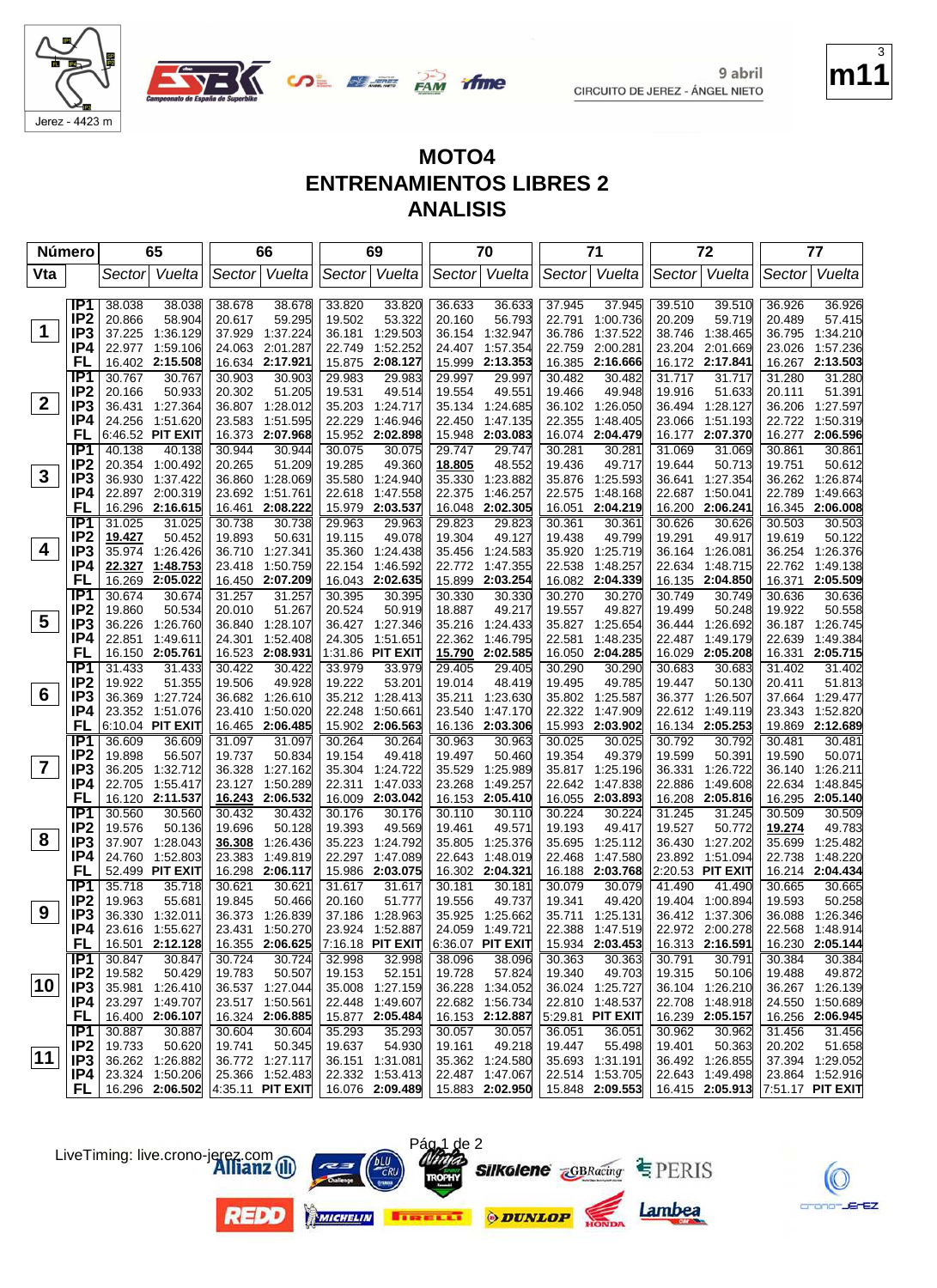



**COL BEE PAM** 

ifme

| Número |                  |        | 65              |        | 66              |        | 69              |        | 70       |        | 71              |        | 72              |        | 77              |
|--------|------------------|--------|-----------------|--------|-----------------|--------|-----------------|--------|----------|--------|-----------------|--------|-----------------|--------|-----------------|
| Vta    |                  | Sector | Vuelta          |        | Sector Vuelta   | Sector | Vuelta          | Sector | Vuelta   | Sector | Vuelta          | Sector | Vuelta          |        | Sector Vuelta   |
|        |                  |        |                 |        |                 |        |                 |        |          |        |                 |        |                 |        |                 |
|        | IP1              | 30.384 | 30.384          | 39.240 | 39.240          | 29.478 | 29.478          | 29.729 | 29.729   | 30.046 | 30.046          | 30.506 | 30.506          | 36.197 | 36.197          |
|        | IP <sub>2</sub>  | 19.511 | 49.895          | 20.450 | 59.690          | 18.893 | 48.371          | 19.022 | 48.751   | 19.364 | 49.410          | 19.191 | 49.697          | 20.029 | 56.226          |
| 12     | IP <sub>3</sub>  | 35.961 | 1:25.856        | 37.136 | 1:36.826        | 35.119 | 1:23.490        | 35.390 | 1:24.141 | 35.610 | 1:25.020        | 36.340 | 1:26.037        | 36.785 | 1:33.011        |
|        | IP4              | 22.898 | 1:48.754        |        | 23.504 2:00.330 | 21.796 | 1:45.286        | 22.371 | 1:46.512 | 22.468 | 1:47.488        | 22.533 | 1:48.570        | 22.955 | 1:55.966        |
|        | FL               |        | 16.124 2:04.878 |        | 16.678 2:17.008 | 16.011 | 2:01.297        | 15.995 | 2:02.507 | 15.971 | 2:03.459        | 16.210 | 2:04.780        |        | 16.322 2:12.288 |
|        | IP <sub>1</sub>  | 30.620 | 30.620          | 30.733 | 30.733          | 29.131 | 29.131          | 29.486 | 29.486   | 30.231 | 30.231          | 30.349 | 30.349          | 30.647 | 30.647          |
|        | IP <sub>2</sub>  | 19.615 | 50.235          | 19.566 | 50.299          | 18.659 | 47.790          | 18.989 | 48.475   | 19.213 | 49.444          | 19.201 | 49.550          | 19.580 | 50.227          |
| 13     | IP <sub>3</sub>  | 36.379 | 1:26.614        | 36.542 | 1:26.841        | 34.611 | 1:22.401        | 34.968 | 1:23.443 | 35.595 | 1:25.039        | 36.137 | 1:25.687        | 35.754 | 1:25.981        |
|        | IP4              | 22.655 | 1:49.269        | 23.096 | 1:49.937        | 22.237 | 1:44.638        | 22.470 | 1:45.913 | 22.200 | 1:47.239        | 22.495 | 1:48.182        | 23.009 | 1:48.990        |
|        | FL               |        | 16.033 2:05.302 | 16.329 | 2:06.266        | 15.993 | 2:00.631        | 15.934 | 2:01.847 | 15.880 | 2:03.119        | 16.002 | 2:04.184        | 16.336 | 2:05.326        |
|        | IP1              |        |                 | 30.297 | 30.297          | 29.389 | 29.389          | 29.593 | 29.593   | 29.606 | 29.606          | 30.525 | 30.525          | 30.355 | 30.355          |
|        | IP <sub>2</sub>  |        |                 | 19.393 | 49.690          | 19.592 | 48.981          | 18.904 | 48.497   | 19.084 | 48.690          | 19.198 | 49.723          | 19.373 | 49.728          |
| 14     | IP <sub>3</sub>  |        |                 | 36.808 | 1:26.498        | 34.776 | 1:23.757        | 34.936 | 1:23.433 | 35.170 | 1:23.860        | 35.925 | 1:25.648        | 35.716 | 1:25.444        |
|        | IP4              |        |                 |        | 23.197 1:49.695 | 21.879 | 1:45.636        | 22.256 | 1:45.689 | 22.513 | 1:46.373        | 22.479 | 1:48.127        | 22.742 | 1:48.186        |
|        | <b>FL</b>        |        |                 |        | 16.672 2:06.367 |        | 15.935 2:01.571 | 15.906 | 2:01.595 |        | 15.988 2:02.361 |        | 16.165 2:04.292 |        | 16.252 2:04.438 |
|        | IP1              |        |                 | 30.239 | 30.239          | 29.586 | 29.586          | 29.500 | 29.500   | 29.679 | 29.679          | 30.164 | 30.164          | 30.271 | 30.271          |
|        | IP <sub>2</sub>  |        |                 | 19.082 | 49.321          | 18.843 | 48.429          | 18.852 | 48.352   | 19.217 | 48.896          | 19.198 | 49.362          | 19.605 | 49.876          |
| 15     | IP3              |        |                 |        | 36.361 1:25.682 | 34.266 | 1:22.695        | 35.098 | 1:23.450 | 34.893 | 1:23.789        | 35.901 | 1:25.263        | 35.670 | 1:25.546        |
|        | IP4              |        |                 | 23.099 | 1:48.781        | 21.918 | 1:44.613        | 22.153 | 1:45.603 | 22.156 | 1:45.945        | 22.698 | 1:47.961        | 22.520 | 1:48.066        |
|        | <b>FL</b>        |        |                 |        | 16.426 2:05.207 | 15.798 | 2:00.411        | 15.793 | 2:01.396 | 15.911 | 2:01.856        | 16.234 | 2:04.195        | 16.187 | 2:04.253        |
|        | $\overline{IP1}$ |        |                 | 30.632 | 30.632          |        |                 | 29.377 | 29.377   | 29.598 | 29.598          | 30.311 | 30.311          | 30.212 | 30.212          |
|        | IP <sub>2</sub>  |        |                 | 19.548 | 50.180          |        |                 | 18.831 | 48.208   | 18.854 | 48.452          | 20.142 | 50.453          | 19.525 | 49.737          |
| 16     | IP <sub>3</sub>  |        |                 | 36.358 | 1:26.538        |        |                 | 34.958 | 1:23.166 | 35.059 | 1:23.511        | 36.275 | 1:26.728        | 35.929 | 1:25.666        |
|        | IP4              |        |                 | 23.506 | 1:50.044        |        |                 | 22.134 | 1:45.300 | 22.265 | 1:45.776        | 22.738 | 1:49.466        | 22.609 | 1:48.275        |
|        | <b>FL</b>        |        |                 |        | 16.279 2:06.323 |        |                 | 15.803 | 2:01.103 | 15.837 | 2:01.613        | 16.297 | 2:05.763        |        | 16.138 2:04.413 |
|        | $\overline{IP1}$ |        |                 | 30.408 | 30.408          |        |                 |        |          | 29.712 | 29.712          | 30.195 | 30.195          |        |                 |
| 17     | IP <sub>2</sub>  |        |                 | 19.662 | 50.070          |        |                 |        |          | 19.191 | 48.903          | 19.018 | 49.213          |        |                 |
|        | IP3              |        |                 | 36.516 | 1:26.586        |        |                 |        |          | 35.243 | 1:24.146        | 36.085 | 1:25.298        |        |                 |
|        | IP4              |        |                 |        | 23.256 1:49.842 |        |                 |        |          | 22.273 | 1:46.419        | 22.659 | 1:47.957        |        |                 |
|        | FL               |        |                 |        | 16.330 2:06.172 |        |                 |        |          |        | 16.154 2:02.573 |        | 16.112 2:04.069 |        |                 |
|        | $\overline{IP1}$ |        |                 |        |                 |        |                 |        |          |        |                 | 30.145 | 30.145          |        |                 |
| 18     | IP <sub>2</sub>  |        |                 |        |                 |        |                 |        |          |        |                 | 19.129 | 49.274          |        |                 |
|        | IP <sub>3</sub>  |        |                 |        |                 |        |                 |        |          |        |                 | 35.857 | 1:25.131        |        |                 |
|        | IP4              |        |                 |        |                 |        |                 |        |          |        |                 | 22.373 | 1:47.504        |        |                 |
|        | <b>FL</b>        |        |                 |        |                 |        |                 |        |          |        |                 | 16.284 | 2:03.788        |        |                 |







9 abril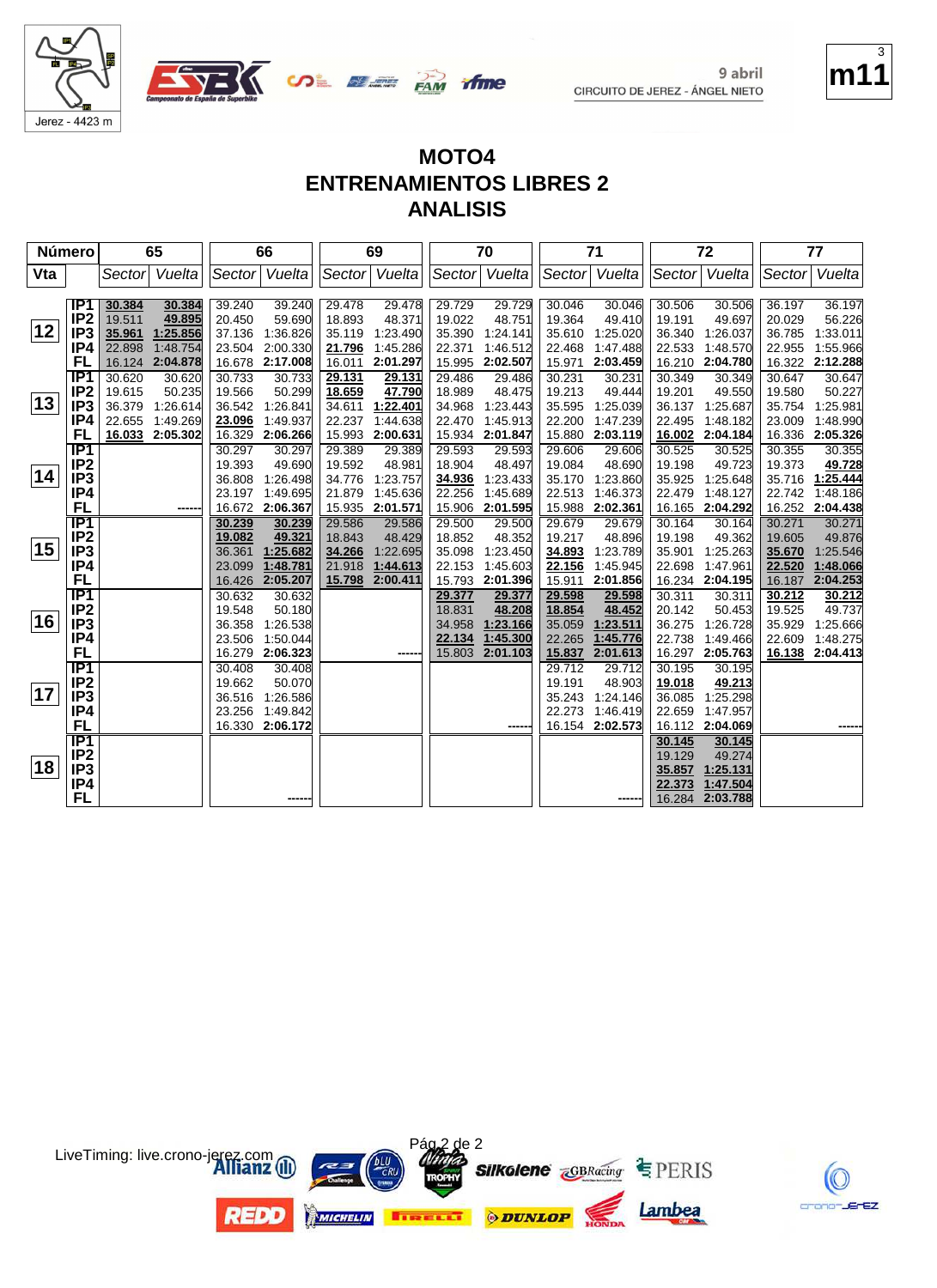

Jerez - 4423 m

9 abril CIRCUITO DE JEREZ - ÁNGEL NIETO



#### **MOTO4 ENTRENAMIENTOS LIBRES 2 ANALISIS**

**if me** 

|                 | Número                 | 84                                  | 0               | 0             | 0             | 0             | 0             | 0                 |
|-----------------|------------------------|-------------------------------------|-----------------|---------------|---------------|---------------|---------------|-------------------|
| Vta             |                        | Sector Vuelta                       | Sector   Vuelta | Sector Vuelta | Sector Vuelta | Sector Vuelta | Sector Vuelta | Vuelta<br> Sector |
|                 |                        |                                     |                 |               |               |               |               |                   |
|                 | IP1                    | 34.606<br>34.606                    |                 |               |               |               |               |                   |
| 1               | IP <sub>2</sub>        | 19.668<br>54.274<br>35.640 1:29.914 |                 |               |               |               |               |                   |
|                 | IP3<br>IP4             | 22.373 1:52.287                     |                 |               |               |               |               |                   |
|                 | FL                     | 15.679 2:07.966                     |                 |               |               |               |               |                   |
|                 | $\overline{IP1}$       | 29.962<br>29.962                    |                 |               |               |               |               |                   |
|                 | IP <sub>2</sub>        | 19.103<br>49.065                    |                 |               |               |               |               |                   |
| $\mathbf{2}$    | IP3                    | 34.974 1:24.039                     |                 |               |               |               |               |                   |
|                 | IP4                    | 22.134 1:46.173                     |                 |               |               |               |               |                   |
|                 | FL                     | 15.883 2:02.056                     |                 |               |               |               |               |                   |
|                 | $\overline{IP1}$       | 29.728<br>29.728                    |                 |               |               |               |               |                   |
|                 | IP <sub>2</sub>        | 18.954<br>48.682                    |                 |               |               |               |               |                   |
| $3\phantom{a}$  | IP3                    | 34.962 1:23.644                     |                 |               |               |               |               |                   |
|                 | IP4<br><b>FL</b>       | 22.348 1:45.992<br>15.552 2:01.544  |                 |               |               |               |               |                   |
|                 | TP1                    | 29.629<br>29.629                    |                 |               |               |               |               |                   |
|                 | IP <sub>2</sub>        | 18.795<br>48.424                    |                 |               |               |               |               |                   |
| 4               | IP3                    | 34.890 1:23.314                     |                 |               |               |               |               |                   |
|                 | IP4                    | 22.332 1:45.646                     |                 |               |               |               |               |                   |
|                 | FL                     | 15.611 2:01.257                     |                 |               |               |               |               |                   |
|                 | $\overline{IP1}$       | 29.596<br>29.596                    |                 |               |               |               |               |                   |
|                 | IP <sub>2</sub>        | 19.079<br>48.675                    |                 |               |               |               |               |                   |
| $5\overline{)}$ | IP3                    | 34.985 1:23.660                     |                 |               |               |               |               |                   |
|                 | IP4                    | 22.254 1:45.914                     |                 |               |               |               |               |                   |
|                 | FL                     | 15.538 2:01.452                     |                 |               |               |               |               |                   |
|                 | IP1                    | 29.488<br>29.488                    |                 |               |               |               |               |                   |
| $6\phantom{1}$  | IP <sub>2</sub>        | 18.966<br>48.454                    |                 |               |               |               |               |                   |
|                 | IP <sub>3</sub><br>IP4 | 34.846 1:23.300<br>22.815 1:46.115  |                 |               |               |               |               |                   |
|                 | FL                     | 15.621 2:01.736                     |                 |               |               |               |               |                   |
|                 | $\overline{IP1}$       | 34.184<br>34.184                    |                 |               |               |               |               |                   |
|                 | IP <sub>2</sub>        | 19.415<br>53.599                    |                 |               |               |               |               |                   |
| $\overline{7}$  | IP3                    | 36.056 1:29.655                     |                 |               |               |               |               |                   |
|                 | IP4                    | 23.979 1:53.634                     |                 |               |               |               |               |                   |
|                 | <b>FL</b>              | 2:39.40 PIT EXIT                    |                 |               |               |               |               |                   |
|                 | TP1                    | 35.374<br>35.374                    |                 |               |               |               |               |                   |
| 8               | IP <sub>2</sub>        | 19.177<br>54.551                    |                 |               |               |               |               |                   |
|                 | IP <sub>3</sub>        | 35.201 1:29.752                     |                 |               |               |               |               |                   |
|                 | IP4<br><b>FL</b>       | 22.220 1:51.972<br>15.582 2:07.554  |                 |               |               |               |               |                   |
|                 | IP1                    | 29.720<br>29.720                    |                 |               |               |               |               |                   |
|                 | IP <sub>2</sub>        | 18.929<br>48.649                    |                 |               |               |               |               |                   |
| 9               | IP3                    | 34.764 1:23.413                     |                 |               |               |               |               |                   |
|                 | P4                     | 22.271 1:45.684                     |                 |               |               |               |               |                   |
|                 | <b>FL</b>              | 15.491 2:01.175                     |                 |               |               |               |               |                   |
|                 | $\overline{IP1}$       | 29.922<br>29.922                    |                 |               |               |               |               |                   |
|                 | IP2                    | 18.924<br>48.846                    |                 |               |               |               |               |                   |
| 10 <sup>1</sup> | IP <sub>3</sub>        | 34.745 1:23.591                     |                 |               |               |               |               |                   |
|                 | IP4                    | 22.249 1:45.840<br>15.527 2:01.367  |                 |               |               |               |               |                   |
|                 | <b>FL</b><br>IP1       | 29.632<br>29.632                    |                 |               |               |               |               |                   |
|                 | IP2                    | 19.007<br>48.639                    |                 |               |               |               |               |                   |
| 11              | IP3                    | 34.842 1:23.481                     |                 |               |               |               |               |                   |
|                 | P4                     | 22.259 1:45.740                     |                 |               |               |               |               |                   |
|                 | FL.                    | 15.468 2:01.208                     |                 |               |               |               |               |                   |

LiveTiming: live.crono-jerez.com



**REDO** 



Lambea

EZ.

crono-JEr

Pág 1 de 2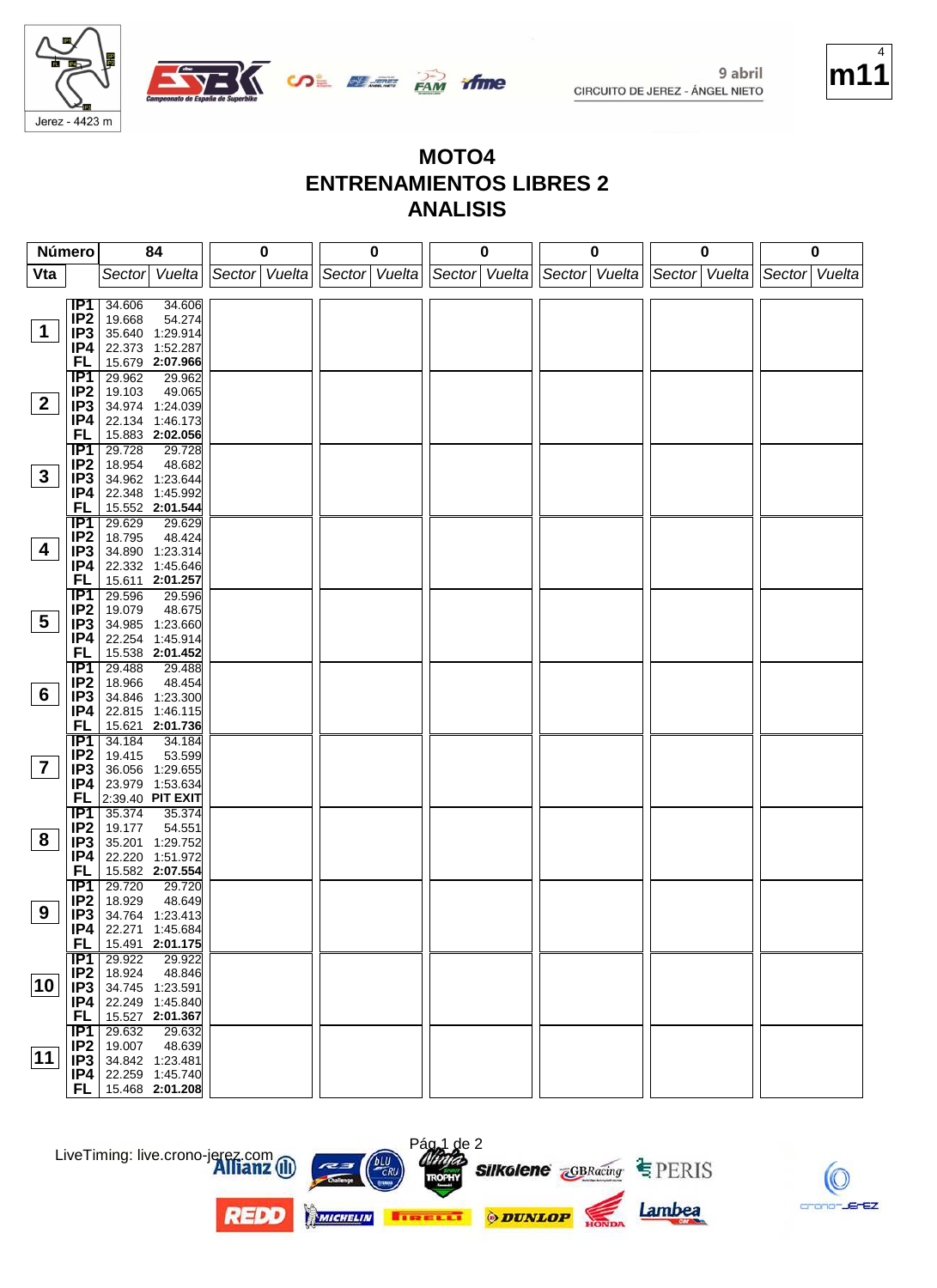

# **m11** 4

#### **MOTO4 ENTRENAMIENTOS LIBRES 2 ANALISIS**

**ifme** 

| Número       |                                    | 84                                    | 0             | 0             | 0             | 0             | 0             | 0             |  |
|--------------|------------------------------------|---------------------------------------|---------------|---------------|---------------|---------------|---------------|---------------|--|
| Vta          |                                    | Vuelta<br>Sector                      | Sector Vuelta | Sector Vuelta | Sector Vuelta | Sector Vuelta | Sector Vuelta | Sector Vuelta |  |
|              |                                    |                                       |               |               |               |               |               |               |  |
|              | IP1                                | 29.401<br>29.401                      |               |               |               |               |               |               |  |
|              | IP <sub>2</sub>                    | 18.894<br>48.295                      |               |               |               |               |               |               |  |
| 12           | IP <sub>3</sub>                    | 34.738<br>1:23.033                    |               |               |               |               |               |               |  |
|              | IP4                                | 22.280<br>1:45.313                    |               |               |               |               |               |               |  |
|              | FL                                 | 15.562 2:00.875                       |               |               |               |               |               |               |  |
|              | $\overline{IP1}$                   | 29.440<br>29.440                      |               |               |               |               |               |               |  |
|              | IP <sub>2</sub>                    | 18.872<br>48.312                      |               |               |               |               |               |               |  |
| $ 13\rangle$ | IP <sub>3</sub>                    | 34.869 1:23.181                       |               |               |               |               |               |               |  |
|              | IP4                                | 22.346 1:45.527                       |               |               |               |               |               |               |  |
|              | FL                                 | 15.473 2:01.000                       |               |               |               |               |               |               |  |
|              | <b>IP1</b>                         | 30.458<br>30.458                      |               |               |               |               |               |               |  |
| 14           | IP <sub>2</sub>                    | 19.434<br>49.892                      |               |               |               |               |               |               |  |
|              | IP <sub>3</sub>                    | 36.265<br>1:26.157                    |               |               |               |               |               |               |  |
|              | IP4                                | 23.954 1:50.111                       |               |               |               |               |               |               |  |
|              | FL                                 | 29.054 PIT EXIT                       |               |               |               |               |               |               |  |
|              | IP1                                | 32.786<br>32.786                      |               |               |               |               |               |               |  |
| 15           | IP <sub>2</sub>                    | 18.986<br>51.772                      |               |               |               |               |               |               |  |
|              | IP <sub>3</sub>                    | 35.768<br>1:27.540                    |               |               |               |               |               |               |  |
|              | IP4<br>FL                          | 22.700<br>1:50.240                    |               |               |               |               |               |               |  |
|              |                                    | 15.681 2:05.921                       |               |               |               |               |               |               |  |
|              | IP <sub>1</sub><br>IP <sub>2</sub> | 29.498<br>29.498                      |               |               |               |               |               |               |  |
| 16           | IP <sub>3</sub>                    | 18.643<br>48.141                      |               |               |               |               |               |               |  |
|              | IP4                                | 34.610<br>1:22.751<br>22.423 1:45.174 |               |               |               |               |               |               |  |
|              | <b>FL</b>                          | 15.538 2:00.712                       |               |               |               |               |               |               |  |
|              | IP1                                | 29.320<br>29.320                      |               |               |               |               |               |               |  |
|              | IP <sub>2</sub>                    | 18.693<br>48.013                      |               |               |               |               |               |               |  |
| 17           | IP <sub>3</sub>                    | 34.515<br>1:22.528                    |               |               |               |               |               |               |  |
|              | IP4                                | 1:44.777<br>22.249                    |               |               |               |               |               |               |  |
|              | FL                                 | 15.437 2:00.214                       |               |               |               |               |               |               |  |
|              | TP1                                | 29.239<br>29.239                      |               |               |               |               |               |               |  |
|              | IP <sub>2</sub>                    | 18.754<br>47.993                      |               |               |               |               |               |               |  |
| 18           | IP <sub>3</sub>                    | 34.604<br>1:22.597                    |               |               |               |               |               |               |  |
|              | IP4                                | 22.099 1:44.696                       |               |               |               |               |               |               |  |
|              | FL.                                | 15.372 2:00.068                       |               |               |               |               |               |               |  |



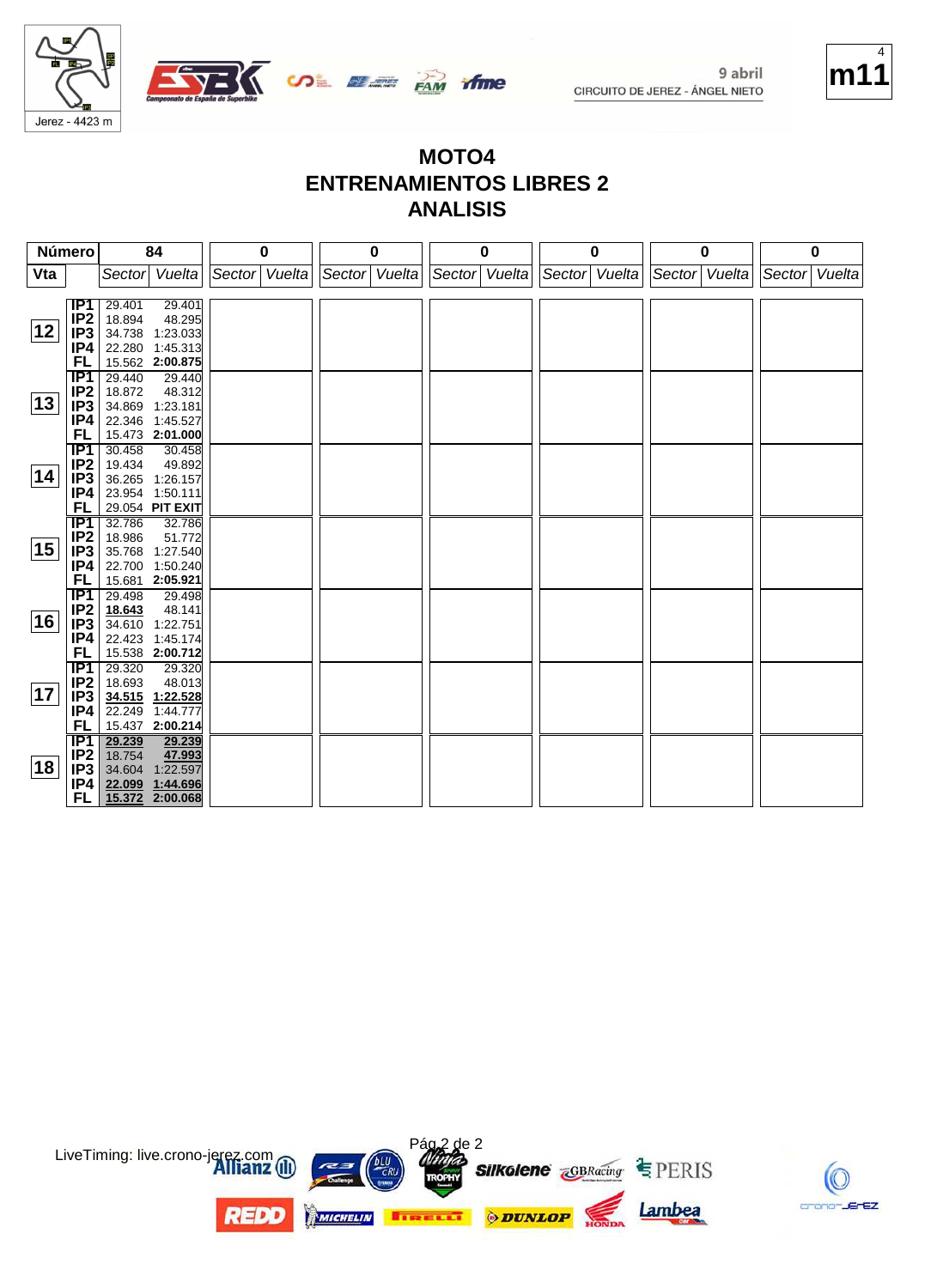





**m12**

# **MOTO4 ENTRENAMIENTOS LIBRES 2 40 MEJORES VUELTAS**

*ifme* 

| <b>Dorsal</b>           | <b>Piloto</b>      | <b>Nat</b> | Equipo                          | Maq.         | Hora     | Vuelta         | Tiempo   |
|-------------------------|--------------------|------------|---------------------------------|--------------|----------|----------------|----------|
| 45                      | Alex LONGARELA     | <b>ESP</b> | <b>IGAXTEAM</b>                 | <b>BEON</b>  | 16:21:00 | 16             | 1:59.492 |
| 45                      | Alex LONGARELA     | <b>ESP</b> | <b>IGAXTEAM</b>                 | <b>BEON</b>  | 16:18:60 | 15             | 1:59.632 |
| $\overline{\mathbf{r}}$ | Beñat FERNANDEZ    | <b>ESP</b> | AUSTIN RACING VHC LIQUI MOL     | <b>CORSE</b> | 16:18:28 | 14             | 1:59.844 |
| 45                      | Alex LONGARELA     | <b>ESP</b> | <b>IGAXTEAM</b>                 | <b>BEON</b>  | 16:15:00 | 13             | 1:59.862 |
| 45                      | Alex LONGARELA     | <b>ESP</b> | <b>IGAXTEAM</b>                 | <b>BEON</b>  | 15:54:53 | $\overline{7}$ | 1:59.908 |
| $\overline{7}$          | Beñat FERNANDEZ    | <b>ESP</b> | AUSTIN RACING VHC LIQUI MOL     | <b>CORSE</b> | 16:10:23 | 10             | 1:59.925 |
| 84                      | Lorenzo GUYAU      | <b>FRA</b> | <b>TECH SOLUTIONS</b>           | <b>BEON</b>  | 16:21:13 | 18             | 2:00.068 |
| $\overline{7}$          | Beñat FERNANDEZ    | <b>ESP</b> | AUSTIN RACING VHC LIQUI MOL     | CORSE        | 16:14:26 | 12             | 2:00.071 |
| $\overline{7}$          | Beñat FERNANDEZ    | <b>ESP</b> | AUSTIN RACING VHC LIQUI MOL     | <b>CORSE</b> | 15:53:34 | 6              | 2:00.181 |
| 84                      | Lorenzo GUYAU      | FRA        | <b>TECH SOLUTIONS</b>           | <b>BEON</b>  | 16:19:13 | 17             | 2:00.214 |
| 45                      | Alex LONGARELA     | <b>ESP</b> | <b>IGAXTEAM</b>                 | <b>BEON</b>  | 15:56:53 | 8              | 2:00.298 |
| 45                      | Alex LONGARELA     | <b>ESP</b> | <b>IGAXTEAM</b>                 | <b>BEON</b>  | 15:52:53 | 6              | 2:00.300 |
| 45                      | Alex LONGARELA     | <b>ESP</b> | <b>IGAXTEAM</b>                 | <b>BEON</b>  | 16:12:60 | 12             | 2:00.314 |
| 45                      | Alex LONGARELA     | <b>ESP</b> | <b>IGAXTEAM</b>                 | <b>BEON</b>  | 16:10:59 | 11             | 2:00.342 |
| 69                      | Fernando BUJOSA    | <b>ESP</b> | MIGUEL OLIVEIRA FAN CLUB RA     | <b>BEON</b>  | 16:20:29 | 15             | 2:00.411 |
| 45                      | Alex LONGARELA     | <b>ESP</b> | <b>IGAXTEAM</b>                 | <b>BEON</b>  | 15:48:52 | 4              | 2:00.477 |
| 45                      | Alex LONGARELA     | <b>ESP</b> | <b>IGAXTEAM</b>                 | <b>BEON</b>  | 15:50:53 | 5              | 2:00.493 |
| $\overline{\mathbf{r}}$ | Beñat FERNANDEZ    | <b>ESP</b> | AUSTIN RACING VHC LIQUI MOL     | <b>CORSE</b> | 15:51:34 | 5              | 2:00.579 |
| 69                      | Fernando BUJOSA    | <b>ESP</b> | MIGUEL OLIVEIRA FAN CLUB RA     | <b>BEON</b>  | 16:16:27 | 13             | 2:00.631 |
| 84                      | Lorenzo GUYAU      | FRA        | <b>TECH SOLUTIONS</b>           | <b>BEON</b>  | 16:17:13 | 16             | 2:00.712 |
| $\overline{7}$          | Beñat FERNANDEZ    | <b>ESP</b> | AUSTIN RACING VHC LIQUI MOL     | CORSE        | 15:45:28 | $\overline{c}$ | 2:00.712 |
| 10                      | Afonso DUARTE      |            | POR MIGUEL OLIVEIRA FAN CLUB RA | <b>BEON</b>  | 16:16:27 | 14             | 2:00.772 |
| $\overline{7}$          | Beñat FERNANDEZ    | <b>ESP</b> | AUSTIN RACING VHC LIQUI MOL     | <b>CORSE</b> | 15:49:34 | 4              | 2:00.780 |
| $\overline{7}$          | Beñat FERNANDEZ    | <b>ESP</b> | AUSTIN RACING VHC LIQUI MOL     | CORSE        | 15:55:35 | $\overline{7}$ | 2:00.786 |
| 12                      | Adriano DONOSO     | <b>ESP</b> | FIFTY MOTORSPORT                | <b>BEON</b>  | 16:16:27 | 13             | 2:00.790 |
| 10                      | Afonso DUARTE      |            | POR MIGUEL OLIVEIRA FAN CLUB RA | <b>BEON</b>  | 16:18:28 | 15             | 2:00.795 |
| 10                      | Afonso DUARTE      |            | POR MIGUEL OLIVEIRA FAN CLUB RA | <b>BEON</b>  | 16:20:29 | 16             | 2:00.854 |
| 84                      | Lorenzo GUYAU      |            | FRA TECH SOLUTIONS              | <b>BEON</b>  | 16:08:46 | 12             | 2:00.875 |
| 45                      | Alex LONGARELA     | <b>ESP</b> | <b>IGAXTEAM</b>                 | <b>BEON</b>  | 16:17:00 | 14             | 2:00.901 |
| 12                      | Adriano DONOSO     | <b>ESP</b> | FIFTY MOTORSPORT                | <b>BEON</b>  | 16:20:29 | 15             | 2:00.920 |
| 10                      | Afonso DUARTE      |            | POR MIGUEL OLIVEIRA FAN CLUB RA | <b>BEON</b>  | 16:14:26 | 13             | 2:00.926 |
| 17                      | Pedro ALOMAR       | <b>ESP</b> | <b>IGAXTEAM</b>                 | <b>BEON</b>  | 16:13:01 | 11             | 2:00.947 |
| 84                      | Lorenzo GUYAU      |            | FRA TECH SOLUTIONS              | <b>BEON</b>  | 16:10:47 | 13             | 2:01.000 |
| 49                      | Izan RODRIGUEZ     |            | ESP ETGRACING                   | <b>BEON</b>  | 16:20:46 | $\overline{7}$ | 2:01.055 |
| 70                      | laroslav KARPUSHIN |            | RUS AUSTIN RACING VHC LIQUI MOL | <b>CORSE</b> | 16:20:39 | 16             | 2:01.103 |
| 17                      | Pedro ALOMAR       | <b>ESP</b> | <b>IGAXTEAM</b>                 | <b>BEON</b>  | 16:11:00 | 10             | 2:01.125 |
| 84                      | Lorenzo GUYAU      |            | FRA TECH SOLUTIONS              | <b>BEON</b>  | 16:02:42 | 9              | 2:01.175 |
| 84                      | Lorenzo GUYAU      |            | FRA TECH SOLUTIONS              | <b>BEON</b>  | 16:06:45 | 11             | 2:01.208 |
| 12                      | Adriano DONOSO     | ESP        | <b>FIFTY MOTORSPORT</b>         | <b>BEON</b>  | 16:14:26 | 12             | 2:01.240 |
| 84                      | Lorenzo GUYAU      |            | FRA TECH SOLUTIONS              | <b>BEON</b>  | 15:49:57 | 4              | 2:01.257 |



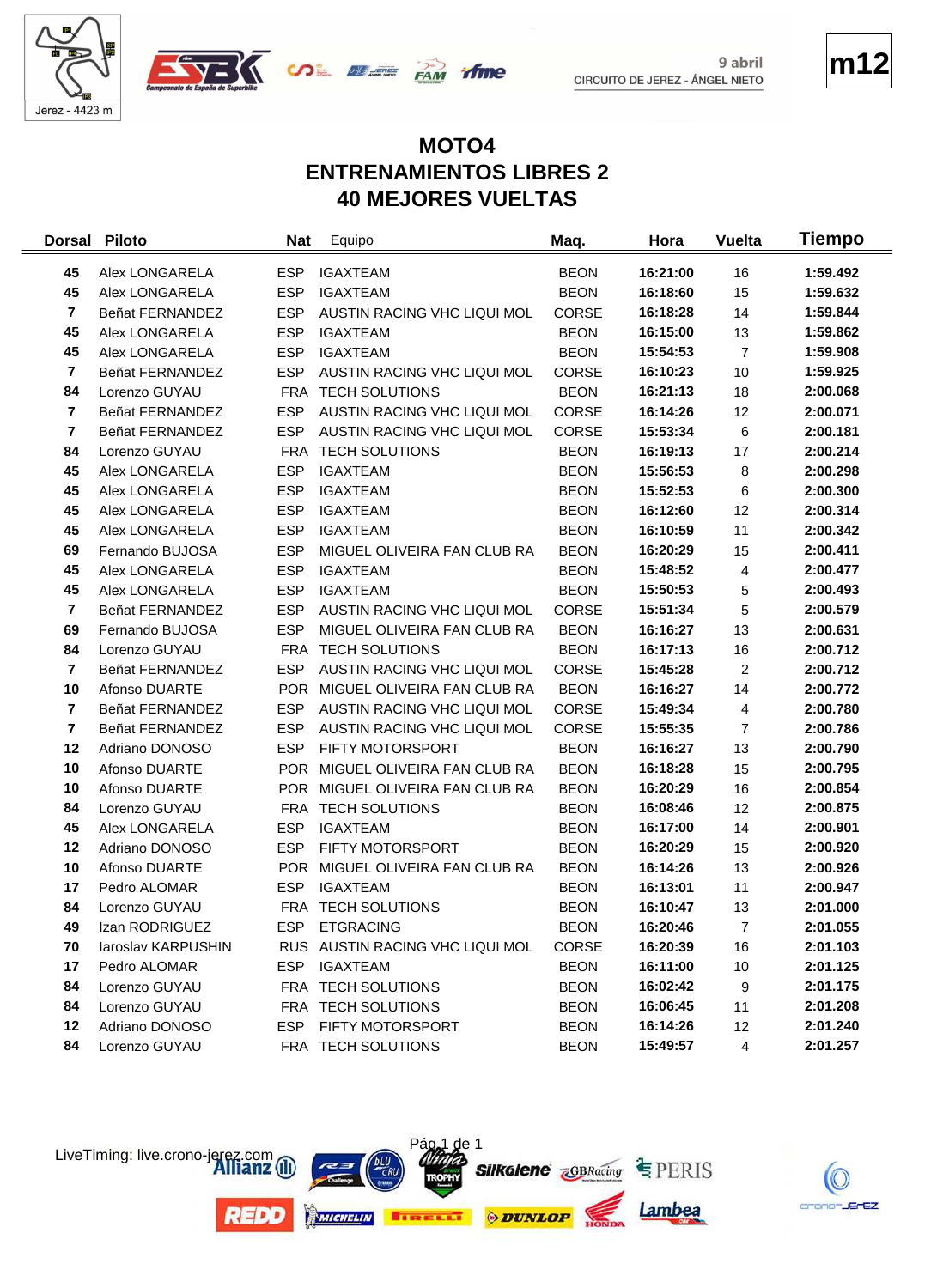



# **m13**

#### **MOTO4 ENTRENAMIENTOS LIBRES 2 TOP CINCO VUELTAS**

 $\infty$   $\mathbb{Z}$   $\mathbb{Z}$   $\mathbb{Z}$   $\mathbb{Z}$   $\mathbb{Z}$   $\mathbb{Z}$   $\mathbb{Z}$   $\mathbb{Z}$   $\mathbb{Z}$   $\mathbb{Z}$   $\mathbb{Z}$   $\mathbb{Z}$   $\mathbb{Z}$   $\mathbb{Z}$   $\mathbb{Z}$   $\mathbb{Z}$   $\mathbb{Z}$   $\mathbb{Z}$   $\mathbb{Z}$   $\mathbb{Z}$   $\mathbb{Z}$   $\mathbb{Z}$   $\mathbb{Z}$   $\mathbb{Z}$ 

| <b>Piloto</b> |                        |            | Nat Equipo                       | <b>Top Five Laps</b> |          |          |          |          |  |
|---------------|------------------------|------------|----------------------------------|----------------------|----------|----------|----------|----------|--|
|               |                        |            |                                  |                      |          |          |          |          |  |
|               | 45 Alex LONGARELA      | <b>ESP</b> | <b>IGAXTEAM</b>                  | 1:59.492             | 1:59.632 | 1:59.862 | 1:59.908 | 2:00.298 |  |
| 7             | Beñat FERNANDEZ        | <b>ESP</b> | AUSTIN RACING VHC LIQUI MOLY     | 1:59.844             | 1:59.925 | 2:00.071 | 2:00.181 | 2:00.579 |  |
|               | 84 Lorenzo GUYAU       | FRA        | <b>TECH SOLUTIONS</b>            | 2:00.068             | 2:00.214 | 2:00.712 | 2:00.875 | 2:01.000 |  |
|               | 69 Fernando BUJOSA     | <b>ESP</b> | MIGUEL OLIVEIRA FAN CLUB RACI    | 2:00.411             | 2:00.631 | 2:01.297 | 2:01.571 | 2:02.635 |  |
|               | 10 Afonso DUARTE       | <b>POR</b> | MIGUEL OLIVEIRA FAN CLUB RACI    | 2:00.772             | 2:00.795 | 2:00.854 | 2:00.926 | 2:01.699 |  |
|               | 12 Adriano DONOSO      | <b>ESP</b> | FIFTY MOTORSPORT                 | 2:00.790             | 2:00.920 | 2:01.240 | 2:01.264 | 2:01.397 |  |
| 17            | Pedro ALOMAR           | <b>ESP</b> | <b>IGAXTEAM</b>                  | 2:00.947             | 2:01.125 | 2:01.291 | 2:01.422 | 2:01.473 |  |
| 49.           | Izan RODRIGUEZ         | <b>ESP</b> | <b>ETGRACING</b>                 | 2:01.055             | 2:01.463 | 2:02.609 | 2:09.965 | 2:10.056 |  |
| 70            | laroslav KARPUSHIN     |            | RUS AUSTIN RACING VHC LIQUI MOLY | 2:01.103             | 2:01.396 | 2:01.595 | 2:01.847 | 2:02.305 |  |
| 8             | Nikola MIROSLAVOV      | <b>BUL</b> | <b>METMOTORINGRACING</b>         | 2:01.510             | 2:01.646 | 2:02.030 | 2:02.408 | 2:02.519 |  |
| 71.           | Carlos CANO            | <b>ESP</b> | <b>H43 TEAM NOBBY</b>            | 2:01.613             | 2:01.856 | 2:02.361 | 2:02.573 | 2:03.119 |  |
|               | 22 Jose L TORRALBA     | <b>ESP</b> | <b>C.D TORRACING</b>             | 2:01.855             | 2:02.019 | 2:04.182 | 2:04.322 | 2:04.461 |  |
|               | 33 Enzo HOARAU         | <b>ESP</b> | <b>JEG RACING</b>                | 2:02.427             | 2:02.589 | 2:02.904 | 2:03.167 | 2:03.209 |  |
|               | 26 Alejandra FERNANDEZ | <b>ESP</b> |                                  | 2:02.524             | 2:02.948 | 2:04.431 | 2:04.660 | 2:04.792 |  |
|               | 48 Andres GARCIA       | <b>ESP</b> | <b>TEAM SPN-EMACOMPETICION</b>   | 2:03.465             | 2:03.895 | 2:04.143 | 2:04.424 | 2:04.499 |  |
|               | 72 Pio GABRIEL         | <b>ESP</b> | <b>JEG RACING BRS</b>            | 2:03.788             | 2:04.069 | 2:04.184 | 2:04.195 | 2:04.292 |  |
|               | 46 Alvaro LUCAS        | <b>ESP</b> | <b>MRE TALENT</b>                | 2:03.908             | 2:04.147 | 2:04.288 | 2:04.728 | 2:04.811 |  |
| 5             | Miguel BERNAL          | <b>ESP</b> | <b>BERNAL RACING TEAM</b>        | 2:03.938             | 2:04.319 | 2:04.377 | 2:05.215 | 2:05.367 |  |
| 77            | Kerman D MARTINEZ      | <b>ESP</b> | <b>CUNA DE CAMPEONES</b>         | 2:04.253             | 2:04.413 | 2:04.434 | 2:04.438 | 2:05.140 |  |
| 65            | Izan CURIA             | <b>ESP</b> | TEAM CURIA SEMILLA AZTECA        | 2:04.878             | 2:05.022 | 2:05.302 | 2:05.761 | 2:06.107 |  |
|               | 66 Joel MORA           | <b>ESP</b> | <b>QRG MOTOR RACING</b>          | 2:05.207             | 2:06.117 | 2:06.172 | 2:06.266 | 2:06.323 |  |
|               | 35 Jose E ZAMUDIO      |            | MEX TEAM CURIA SEMILLA AZTECA    | 2:08.661             | 2:08.942 | 2:09.216 | 2:09.435 | 2:09.872 |  |



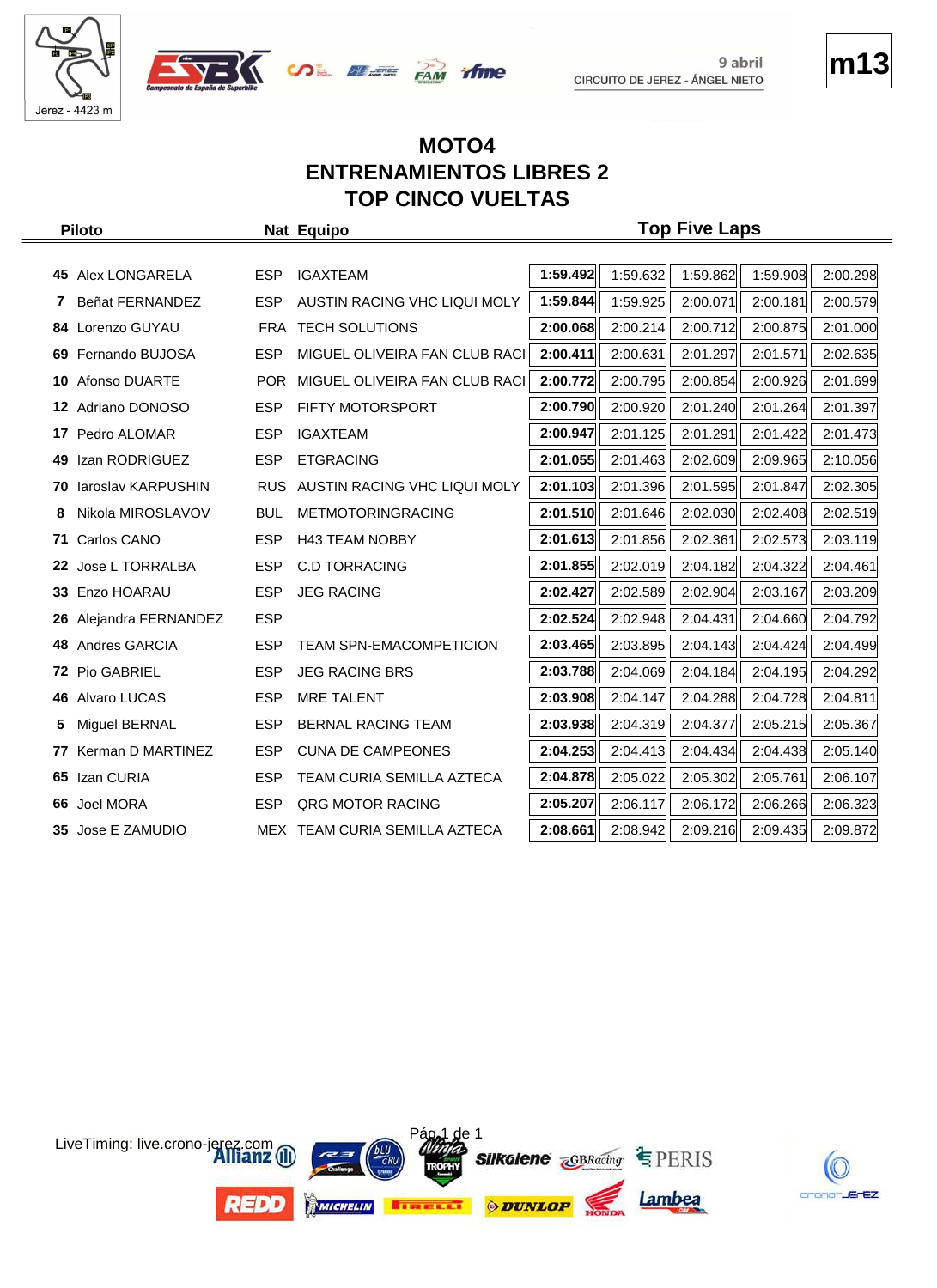



**m14**

### **MOTO4 ENTRENAMIENTOS LIBRES 2 40 MEJORES VELOCIDADES MÁXIMAS**

time

| <b>Dorsal</b>  | <b>Piloto</b>      | <b>Nat</b> | Equipo                          | Maq.         | Hora     | <b>Vuelta</b>  | <b>V</b> max |
|----------------|--------------------|------------|---------------------------------|--------------|----------|----------------|--------------|
| 7              | Beñat FERNANDEZ    | <b>ESP</b> | AUSTIN RACING VHC LIQUI MOL     | CORSE        | 16:15:14 | 12             | 171,0        |
| $\overline{7}$ | Beñat FERNANDEZ    | <b>ESP</b> | AUSTIN RACING VHC LIQUI MOL     | CORSE        | 16:13:13 | 11             | 169,4        |
| $\overline{7}$ | Beñat FERNANDEZ    | <b>ESP</b> | AUSTIN RACING VHC LIQUI MOL     | <b>CORSE</b> | 16:17:15 | 13             | 168,6        |
| 45             | Alex LONGARELA     | <b>ESP</b> | <b>IGAXTEAM</b>                 | <b>BEON</b>  | 16:13:47 | 12             | 168,3        |
| 84             | Lorenzo GUYAU      | <b>FRA</b> | <b>TECH SOLUTIONS</b>           | <b>BEON</b>  | 16:13:58 | 14             | 167,4        |
| 70             | laroslav KARPUSHIN |            | RUS AUSTIN RACING VHC LIQUI MOL | <b>CORSE</b> | 16:11:20 | 11             | 167,2        |
| 10             | Afonso DUARTE      |            | POR MIGUEL OLIVEIRA FAN CLUB RA | <b>BEON</b>  | 16:15:14 | 13             | 167,0        |
| 12             | Adriano DONOSO     | <b>ESP</b> | FIFTY MOTORSPORT                | <b>BEON</b>  | 16:19:17 | 14             | 167,0        |
| 72             | Pio GABRIEL        | <b>ESP</b> | <b>JEG RACING BRS</b>           | <b>BEON</b>  | 16:11:06 | 13             | 166,9        |
| 72             | Pio GABRIEL        | <b>ESP</b> | <b>JEG RACING BRS</b>           | <b>BEON</b>  | 16:13:10 | 14             | 166,9        |
| 10             | Afonso DUARTE      | <b>POR</b> | MIGUEL OLIVEIRA FAN CLUB RA     | <b>BEON</b>  | 16:11:12 | 11             | 166,7        |
| 84             | Lorenzo GUYAU      | <b>FRA</b> | <b>TECH SOLUTIONS</b>           | <b>BEON</b>  | 16:15:60 | 15             | 166,7        |
| 10             | Afonso DUARTE      |            | POR MIGUEL OLIVEIRA FAN CLUB RA | <b>BEON</b>  | 16:13:13 | 12             | 166,6        |
| 84             | Lorenzo GUYAU      | <b>FRA</b> | <b>TECH SOLUTIONS</b>           | <b>BEON</b>  | 15:44:42 | 1              | 166,6        |
| 66             | Joel MORA          | <b>ESP</b> | QRG MOTOR RACING                | <b>BEON</b>  | 16:13:46 | 13             | 166,5        |
| 84             | Lorenzo GUYAU      | <b>FRA</b> | <b>TECH SOLUTIONS</b>           | <b>BEON</b>  | 15:48:45 | 3              | 166,1        |
| 84             | Lorenzo GUYAU      | FRA        | <b>TECH SOLUTIONS</b>           | <b>BEON</b>  | 16:11:37 | 13             | 166,1        |
| $\overline{7}$ | Beñat FERNANDEZ    | <b>ESP</b> | AUSTIN RACING VHC LIQUI MOL     | <b>CORSE</b> | 15:52:22 | 5              | 165,9        |
| 12             | Adriano DONOSO     | <b>ESP</b> | FIFTY MOTORSPORT                | <b>BEON</b>  | 16:15:14 | 12             | 165,9        |
| 70             | laroslav KARPUSHIN |            | RUS AUSTIN RACING VHC LIQUI MOL | CORSE        | 15:46:17 | 2              | 165,9        |
| 84             | Lorenzo GUYAU      |            | FRA TECH SOLUTIONS              | <b>BEON</b>  | 15:46:43 | $\overline{c}$ | 165,8        |
| 69             | Fernando BUJOSA    | <b>ESP</b> | MIGUEL OLIVEIRA FAN CLUB RA     | <b>BEON</b>  | 16:15:14 | 12             | 165,8        |
| 10             | Afonso DUARTE      |            | POR MIGUEL OLIVEIRA FAN CLUB RA | <b>BEON</b>  | 16:09:11 | 10             | 165,7        |
| 70             | laroslav KARPUSHIN | <b>RUS</b> | AUSTIN RACING VHC LIQUI MOL     | <b>CORSE</b> | 16:13:22 | 12             | 165,7        |
| 72             | Pio GABRIEL        | <b>ESP</b> | <b>JEG RACING BRS</b>           | <b>BEON</b>  | 16:15:15 | 15             | 165,6        |
| 17             | Pedro ALOMAR       | <b>ESP</b> | <b>IGAXTEAM</b>                 | <b>BEON</b>  | 16:11:48 | 10             | 165,5        |
| 84             | Lorenzo GUYAU      | <b>FRA</b> | <b>TECH SOLUTIONS</b>           | <b>BEON</b>  | 16:18:01 | 16             | 165,3        |
| 84             | Lorenzo GUYAU      |            | FRA TECH SOLUTIONS              | <b>BEON</b>  | 16:09:34 | 12             | 165,3        |
| 66             | Joel MORA          | <b>ESP</b> | QRG MOTOR RACING                | <b>BEON</b>  | 16:15:52 | 14             | 165,2        |
| 84             | Lorenzo GUYAU      | <b>FRA</b> | <b>TECH SOLUTIONS</b>           | <b>BEON</b>  | 16:20:01 | 17             | 165,1        |
| 72             | Pio GABRIEL        | <b>ESP</b> | <b>JEG RACING BRS</b>           | <b>BEON</b>  | 15:43:45 | 1              | 165,1        |
| 17             | Pedro ALOMAR       | <b>ESP</b> | <b>IGAXTEAM</b>                 | <b>BEON</b>  | 16:13:49 | 11             | 164,9        |
| 84             | Lorenzo GUYAU      |            | FRA TECH SOLUTIONS              | <b>BEON</b>  | 16:01:30 | 8              | 164,8        |
| 72             | Pio GABRIEL        | <b>ESP</b> | <b>JEG RACING BRS</b>           | <b>BEON</b>  | 15:45:51 | 2              | 164,7        |
| 33             | Enzo HOARAU        | <b>ESP</b> | <b>JEG RACING</b>               | <b>BEON</b>  | 15:49:50 | 4              | 164,7        |
| 10             | Afonso DUARTE      |            | POR MIGUEL OLIVEIRA FAN CLUB RA | <b>BEON</b>  | 16:17:15 | 14             | 164,6        |
| 66             | Joel MORA          | <b>ESP</b> | QRG MOTOR RACING                | <b>BEON</b>  | 15:54:30 | 6              | 164,6        |
| $\overline{7}$ | Beñat FERNANDEZ    | ESP        | AUSTIN RACING VHC LIQUI MOL     | CORSE        | 16:09:11 | 9              | 164,6        |
| 70             | laroslav KARPUSHIN |            | RUS AUSTIN RACING VHC LIQUI MOL | CORSE        | 15:52:25 | 5              | 164,4        |
| 5              | Miguel BERNAL      | ESP        | BERNAL RACING TEAM              | CORSE        | 15:45:46 | 2              | 164,3        |